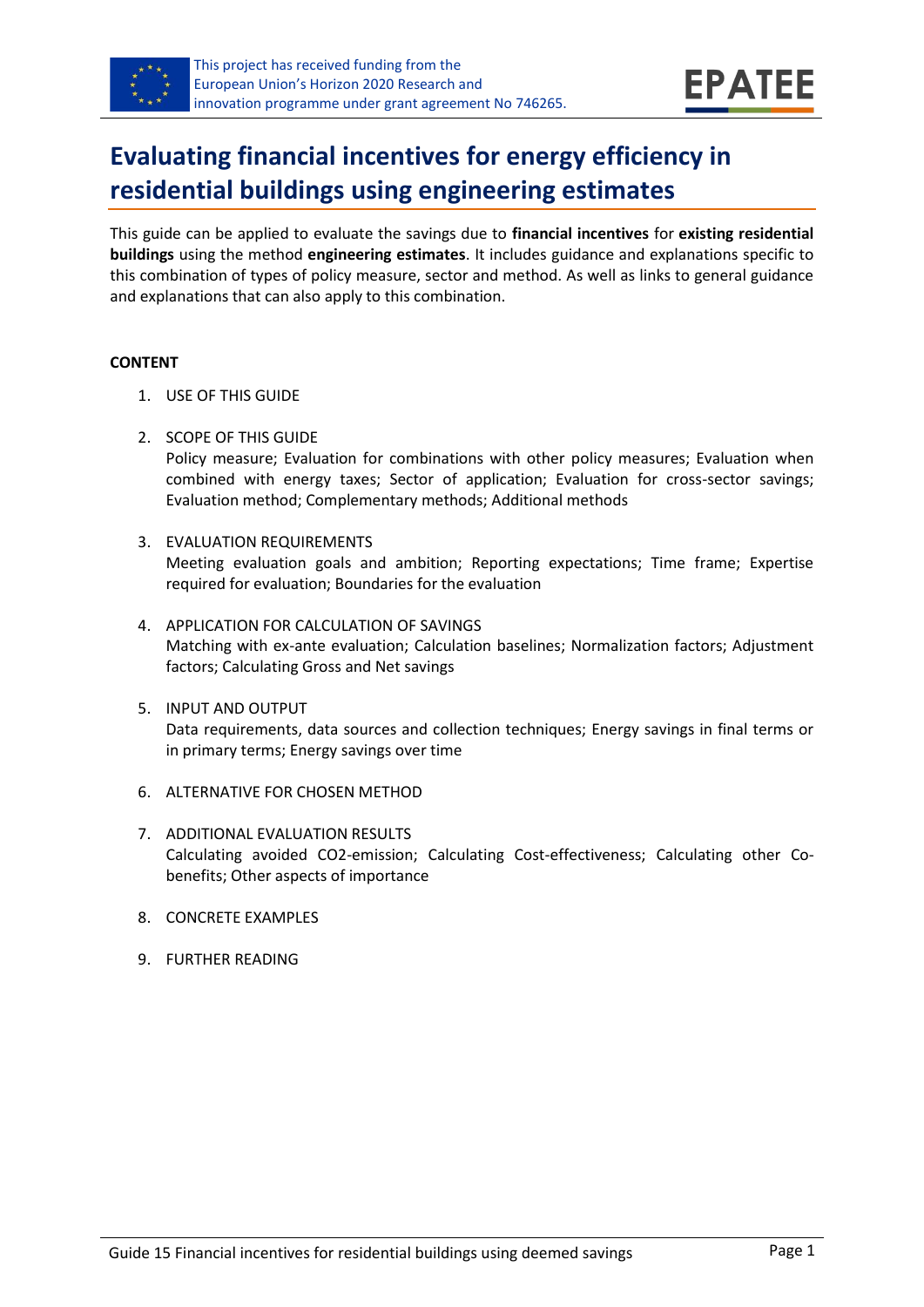## **1. USE OF THE GUIDE – AUDIENCE, OBJECTIVES AND FOCUS**

The primary **audience** for this guide is energy efficiency programme designers, implementers or supervisors, and evaluators looking for guidance on the evaluation process of energy savings in the scope of this guide.

Although the application of the guide will generally concern the (sub)national level, account will be taken of issues at EU level when relevant (e.g. the specific format of saving figures for the EED, and more particularly its article 7).

This guide is not about the preceding step in the evaluation process, the choice of the method. About this previous step in the evaluation process, see the guidance provided [here.](https://www.epatee-toolbox.eu/evaluation-principles-and-methods/process-of-evaluation/how-to-plan-and-prepare-evaluations/) However, after presenting the capabilities and limitations of using engineering estimate, alternative methods are presented in section 6.

The **objective** of this guide is to provide:

- Information on the scope of the guide that enables the user to decide whether this guidel is suited to his/her needs, and whether complementary or additional method(s) could be needed or useful (section 2);
- Guidance about specifying the evaluation objectives and requirements (section 3);
- Guidance about key methodological choices to calculate energy savings (section 4);
- Guidance about the inputs (data requirements) and outputs of the method (energy savings metrics) (section 5)**;**
- Possible alternative methods (with pros and cons) (section 6)
- Background about evaluation results other than energy savings (section 7);
- Relevant examples, case studies and/or good practices (section 8);
- Relevant references for further reading (section 9).

The guide is intended for assessing realised (ex-post) energy savings. However, account is taken of earlier (ex-ante) evaluations of expected savings, if available (see section 4).

The **focus** of the guide is on impact evaluation, i.e. determining the energy savings, but not on how this has been reached through a step by step process with intermediate results (process evaluation).

Readers looking for the basic and general principles of energy efficiency evaluation may find the followin[g link](https://www.epatee-toolbox.eu/evaluation-principles-and-methods/) useful.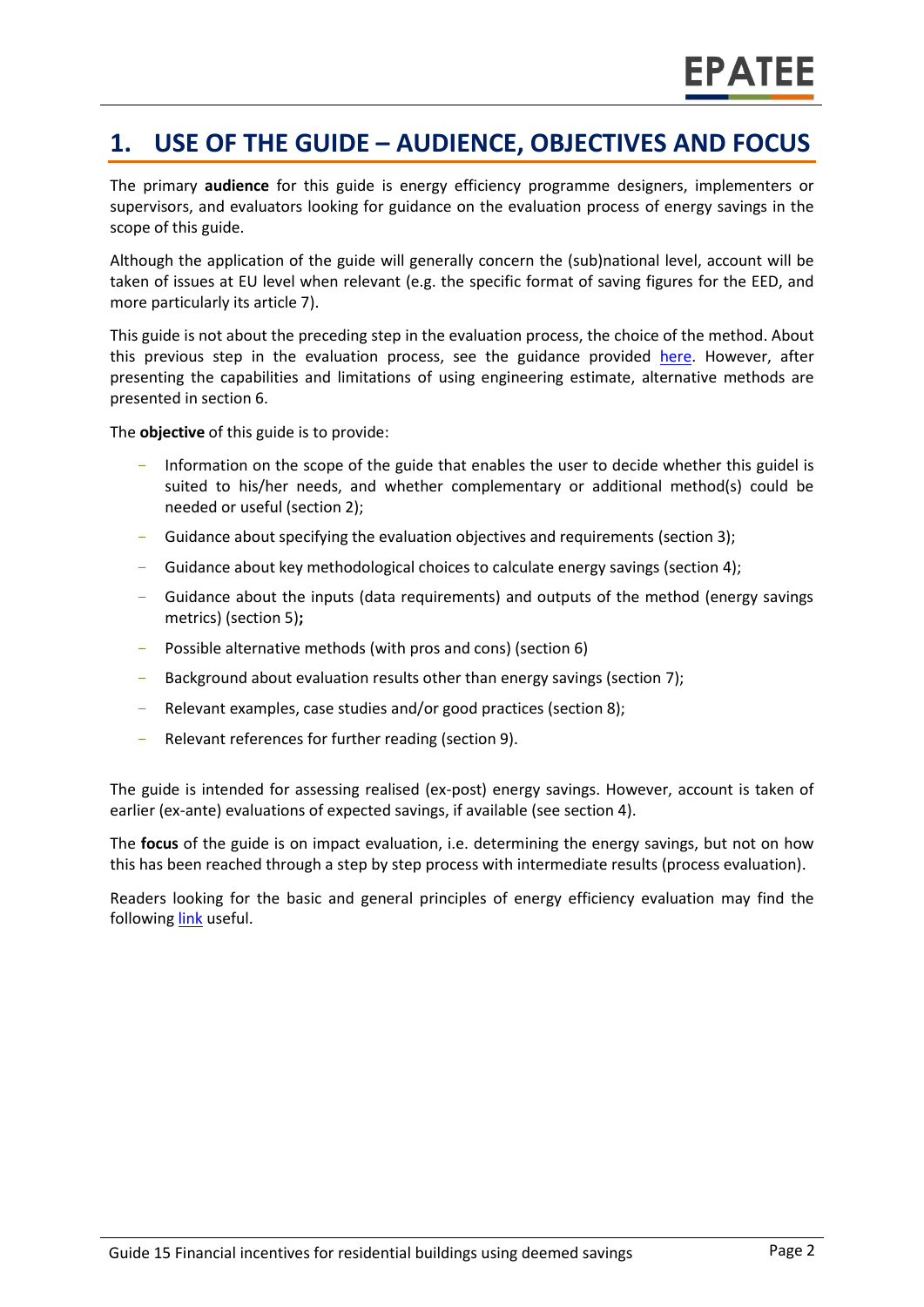# <span id="page-2-0"></span>**2. SCOPE OF THE GUIDE – POLICY, SECTOR and METHOD**

## **2.1 About financial incentives**

Financial incentives can take **various forms**: direct non-refundable aids (grants, subsidies, tax credits), loans with low interest rates, financial guarantees on loans, etc.

More information and examples on the different subtypes residing under the main type **(financial incentives)** can be found in the [MURE database](http://www.measures-odyssee-mure.eu/) and in the EPATE[E Knowledge Base.](https://www.epatee-lib.eu/)

Analysis of financial incentives for energy efficiency in buildings can for example be found in [\(Federici](http://www.odyssee-mure.eu/publications/policy-brief/increasing-building-energy-efficiency-incentive-schemes.pdf)  [et al., 2018;](http://www.odyssee-mure.eu/publications/policy-brief/increasing-building-energy-efficiency-incentive-schemes.pdf) [Maki et al., 2016;](http://www.alexmaki.com/uploads/5/1/9/7/5197184/paying_people_to_protect_-_maki_et_al._-_accepted_version.pdf) [Olubunmi et al., 2016;](http://eprints.qut.edu.au/92701/3/92701.pdf) [Studer and Rieder, 2019\)](https://www.mdpi.com/2225-1154/7/2/28/pdf).

The focus of this guidance is restricted to the most common types of financial incentives offered to households or other owners of residential buildings: **direct non-refundable aids** (grants and subsidies) and **loans** with low interest rates. However, most of this guidance can also be applicable to the evaluation of schemes using other types of financial incentives (e.g. financial guarantees, thirdparty financing).

The incentives can be defined as a fixed amount (lump sum) or as a percentage of the investment costs. The incentive amount or rate can depend on the type of action or on the level of energy performance achieved (e.g. the higher the performance, the higher the incentive). The base to calculate the financial incentives may make a distinction between labour costs and costs for materials or products. The **scope of costs** taken into account is particularly important when assessing the cost-effectiveness of the incentive scheme (see section 7).

Limiting the **risks of inflation effect** is often critical in the design of the incentives (which can therefore be a subject of evaluation, but is out of the scope of this guidance).

The incentives can also depend on the income level or other criteria related to the dwelling owner or occupant (e.g. eligibility to social benefits). This is especially the case when the objectives of the incentive scheme include alleviating **energy poverty**. When the design of the scheme considers income levels or social criteria, the evaluation objectives often include the analysis or assessment of **distributional effects** or effects on energy poverty.

Schemes offering financial incentives often represent **significant budget commitments** for the state, regional authorities or other public bodies that decide about funding the schemes. These schemes are often implemented by a mandated body (also named "*entrusted party*" or "*implementing public authority*" in the EED). This managing body usually monitors the scheme (e.g. number of participants, amounts of funding provided, number and types of actions funded) and reports to the government or other public institutions (e.g. Parliament, Court of Auditors) about the results of the scheme. **Costeffectiveness indicators** can thus be given a high importance in the reporting needs.

More detailed information on the evaluation of **financial incentives** can be found [here](https://www.epatee-lib.eu/media/docs/EMEEES_WP2_D1_Assessment_existing_evaluation_2008-04-21.pdf) and in [\(Wade](http://www.ukerc.ac.uk/programmes/technology-and-policy-assessment/energy-efficiency-evaluation.html)  [and Eyre 2015\)](http://www.ukerc.ac.uk/programmes/technology-and-policy-assessment/energy-efficiency-evaluation.html).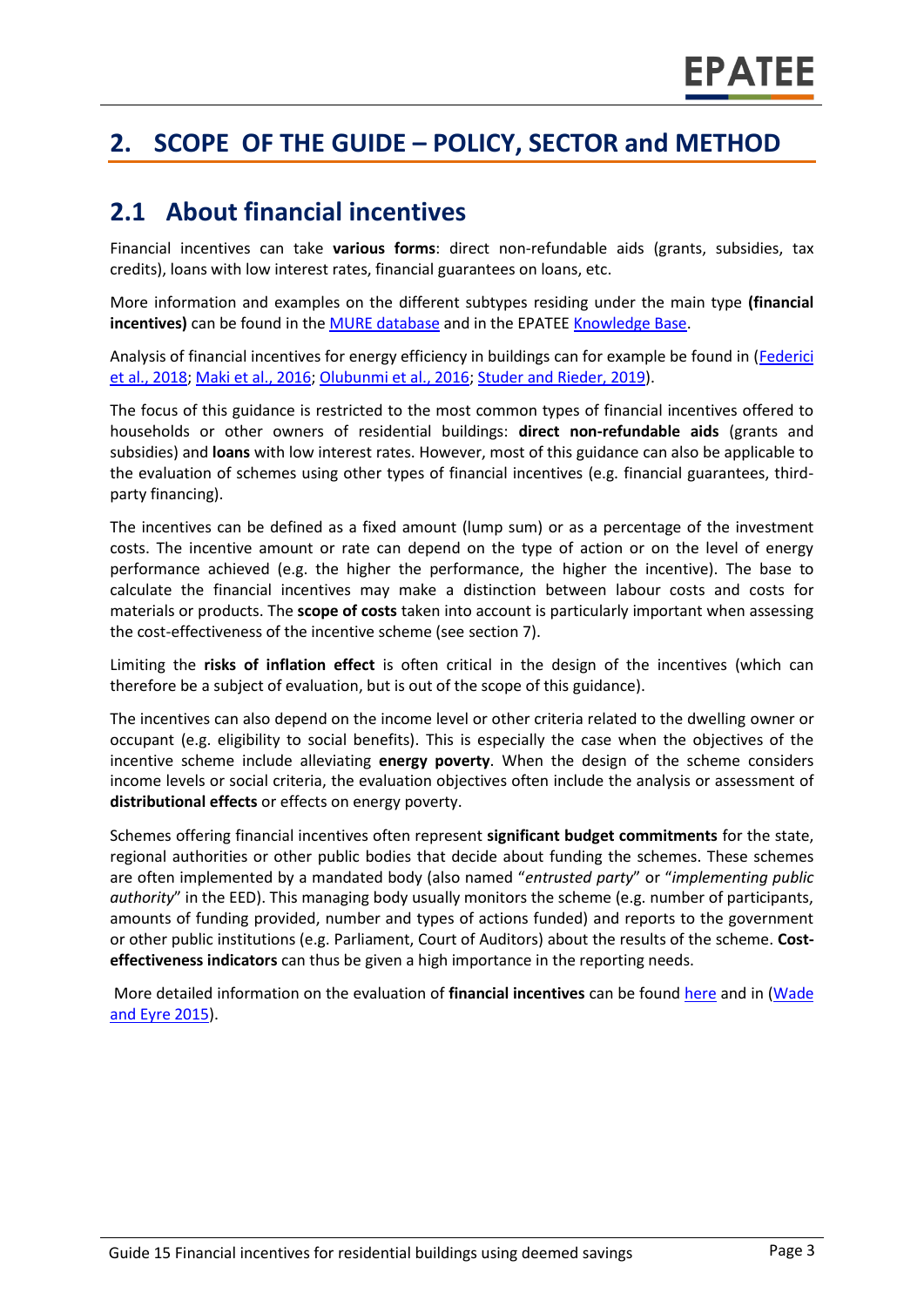## **2.2 Evaluation for a combination of policy measure types**

When **financial incentives** are combined with other types of policy measures (e.g. tailored energy advice, training programmes for building professionals), it is assumed here that the overall savings due to energy efficiency improvements in buildings are mainly resulting from the financial incentives. However, in practice, the evaluation often encompasses the **combined savings effect** of all policy measures promoting the implementation of the types of actions in the scope of the evaluation.

This guidance is not capable of attributing part of the (overall) calculated savings to each of the policy measures (see also Double counting in the section on Gross to Net savings).

For discussions about **policy mix or comparisons** of different types of policy measures, see for example [\(Boza-Kiss et al., 2013;](https://www.sciencedirect.com/science/article/pii/S1877343513000341) [Murphy, 2014\)](https://www.researchgate.net/profile/Lorraine_Murphy2/publication/263610948_The_policy_instruments_of_European_front-runners_Effective_for_saving_energy_in_existing_dwellings/links/56ddc59908aed4e2a99c5cdf.pdf).

## **2.3 Evaluation when combined with energy taxes**

The calculated savings effect for financial incentives will overlap with that of the energy tax. The energy tax indeed increases the cost-effectiveness of the energy saving actions from the point of view of the investors (most often the building owners). Therefore, **both policy measures**, the financial incentives and the energy tax **improve the economic conditions for the investments** in energy saving actions. The financial incentives will most often be equivalent to reducing the investment cost. While the energy tax will increase the economic benefit from the actions (by increasing the economic value of the energy savings), thereby reducing the payback time.

This guidance is not capable of attributing part of the (overall) calculated savings to either the incentive scheme or the energy tax.

Distinguishing the effects of financial incentives and energy taxes can be investigated with **modelling of investment behaviours**, by simulating scenarios with different policy packages. Calibrating this type of model usually requires data about the number of actions implemented in the country (or other area considered for the evaluation).

This type of analysis can be complemented with surveys or modelling about the **willingness to pay** for energy saving actions (see for example, [Collins and Curtis, 2018\)](https://www.sciencedirect.com/science/article/pii/S0301421518301897). Such studies can be helpful for the design of the financial incentives (e.g. identifying the level of incentive that can trigger actions) and to provide a basis to evaluate the additionality of the financial incentives (or the free-rider effects) (see also section 4).

## **2.4 About existing residential buildings**

This guidance is focused on energy saving actions for improving the energy efficiency of **existing dwellings**. However, most of it is also applicable to the case of new buildings. The main difference lies in the types of baseline that can be used. When using deemed savings for new buildings, the choice of baseline is usually equivalent to the option "minimum energy performance standards" (see *Calculation baselines* in section 4).

This guidance covers both, **individual houses and multifamily buildings**. In practice, the incentive schemes can be focused on specific segments of the dwellings stock. For example, to tailor the incentive scheme in order to tackle specific barriers, such as decision processes in co-owned buildings (or condominiums) or split incentives in the case of the rental sector. This guidance does not consider possible differences in incentives according to the types of buildings. This can however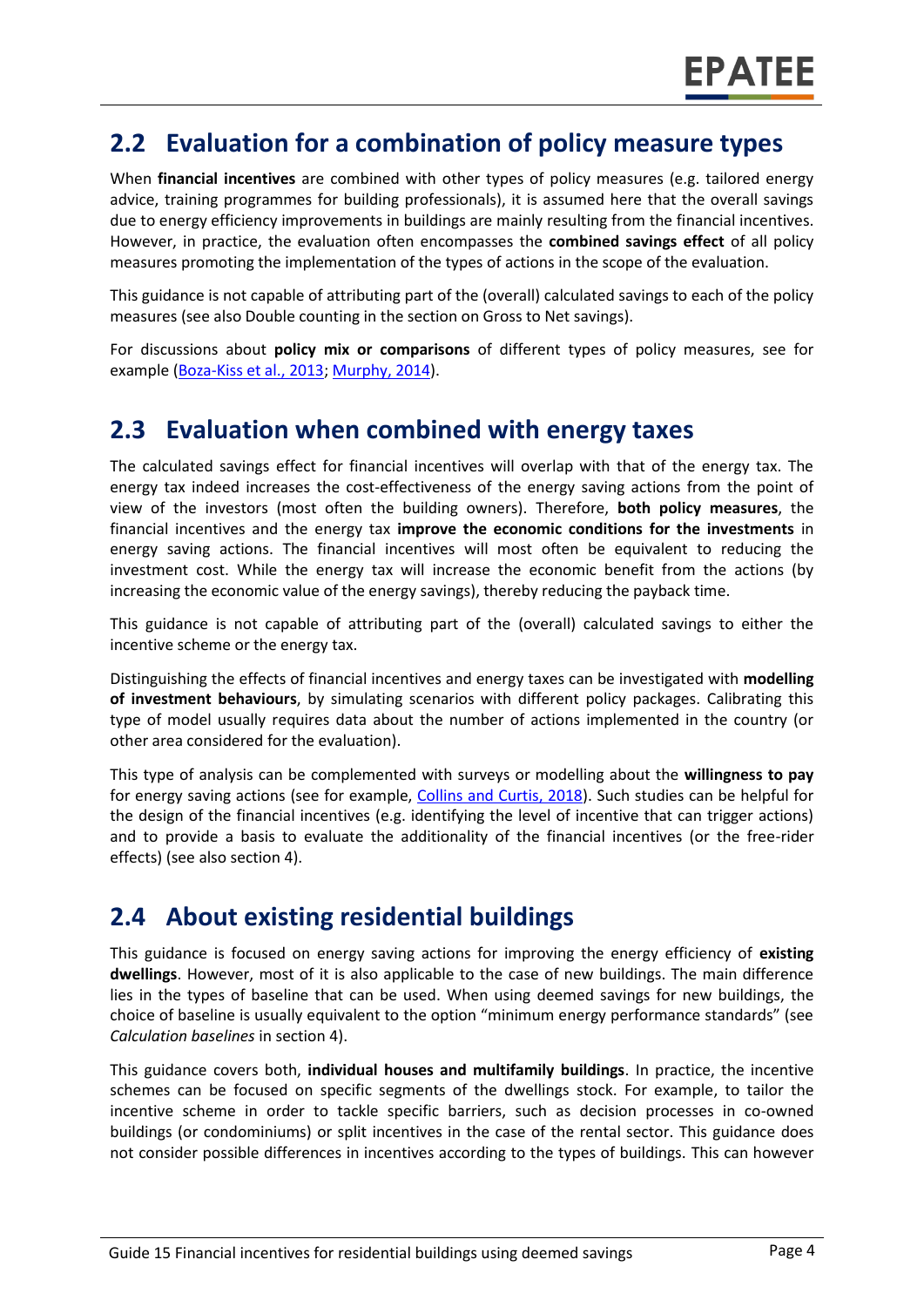affect the way to analyse additionality or free-rider effects, when evaluating additional or net energy savings (see also section 4).

In terms of end-uses, this guidance deals with the **thermal end-uses**, i.e. **HVAC** (heating, ventilation and air conditioning), and **domestic hot water**. Energy saving actions in the scope of this guidance thus includes actions improving the energy performance of the building envelope (e.g., wall insulation, roof insulation, windows replacement), heating and cooling systems (e.g., boiler replacement, hydraulic balancing of the heat distribution system), ventilation systems (e.g. heat recovery ventilation) or the system for domestic hot water.

The guidance does not deal with actions on electrical end-uses, such as appliances and lighting. About savings from financial incentives for appliances, see Specific Guidance 14.

Financial incentives for the energy renovation of residential buildings can be to encourage **single actions** (e.g. wall/roof/floor insulation, boiler replacement) or **deep renovations** (i.e. aiming at improving the global energy performance of the buildings). In most cases, the incentives are conditional upon minimum energy performance requirements. The incentive scheme may also require other conditions, such as quality label or installation by a qualified building professional.

In practice, the use of engineering estimates is preferred when evaluating policies or programmes promoting deep renovations. The engineering calculations can then take into account the interactions between the different energy saving actions implemented (e.g. insulation and replacement of the heating system). Engineering estimates can also be used for single actions, especially when the scheme includes a systematic data collection about technical parameters of the actions. See section 6 for a comparison with alternative methods.

Information on (sub)sectors defined in the [Toolbox](https://epatee.eu/online-tool-guidance-and-support-put-evaluation-energy-savings-programs-practice) can be found [here,](https://www.epatee-toolbox.eu/evaluation-principles-and-methods/general-principles/definitions-and-typologies/) chapter 2, p.17.

#### **2.5 Evaluation for cross-sector saving actions**

Most of this guidance can also apply in principle to schemes promoting the renovation of tertiary buildings (service sector). One major difference is that tertiary buildings can be much more diverse than residential buildings, as it encompasses many sub-sectors (e.g., offices, hospitals, stores, schools).

The engineering calculations might then need to be based on more detailed modelling.

Moreover, it is more common for tertiary buildings than for residential buildings to have their HVAC systems operated with BAS (Building Automation System) that can provide detailed data of energy consumption together with data for other relevant variables such as temperature setpoint or patterns of use of the buildings (e.g. working days vs. week-ends). For more guidance about cases where data from BAS can be used, see for example [\(Romberger, J. 2017\)](https://www.nrel.gov/docs/fy17osti/68575.pdf). And more generally for more guidance about cases when data can be collected through an energy management system, see for example [\(Stewart, 2017\)](https://www.nrel.gov/docs/fy17osti/68316.pdf).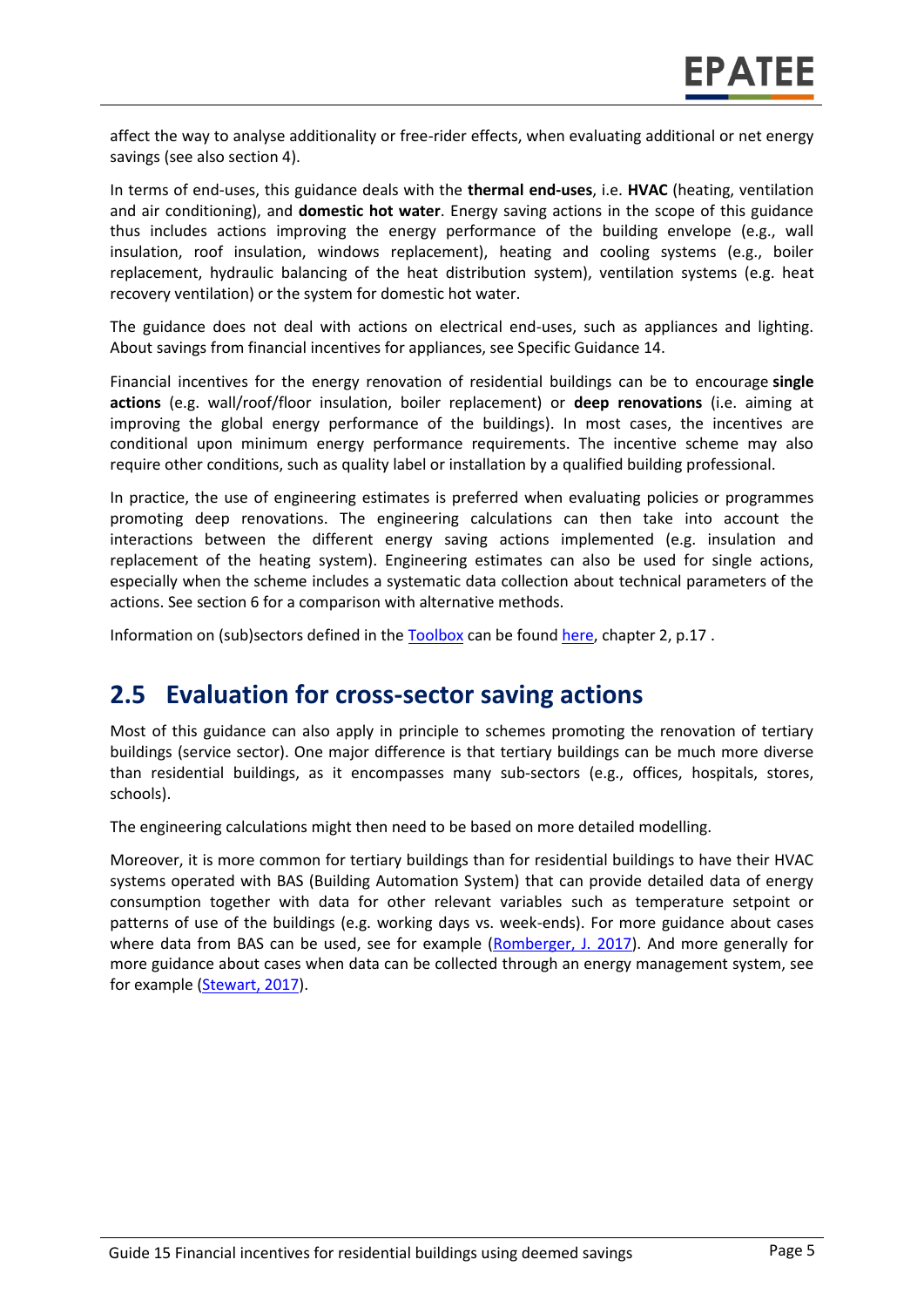## **2.6 About engineering estimates**

The Energy Efficiency Directive (2018(2002), Annex V(1.c)) relates engineering estimates to "scaled savings". They are the results of calculation formulas or models based on physics' principles (e.g. about heat transfers). These calculations can go from very simplified formulas up to very detailed and sophisticated building energy modelling, depending on the data available and the evaluation objectives (especially in terms of accuracy and factors to take into account).

The main difference with deemed savings is that engineering estimates are using data about the buildings and the energy saving actions that are specific to the cases under evaluation. While deemed savings are mostly based on reference values, and define average energy savings ratios (see Specific Guidance 9 for more details about deemed savings).

In practice, engineering estimates often correspond to the results from Energy Performance Certificates (EPC) or similar simplified modelling. Some incentive schemes can indeed require the participants to provide an EPC after the renovation works (thereby providing the data needed for the engineering estimates). Similarly, some schemes require an energy audit before the application for the incentive can be approved.

Whenever possible, it is recommended to calibrate the formula or model used, based on metered energy consumption on samples of buildings. Similarly, it is recommended to perform sensitivity analysis to test the main assumptions used in the calculations. For more details about the use of engineering methods, see for example the section on engineering analysis in the Chapter 6.4 of [\(TecMarket Works et al.,](https://www.google.nl/url?sa=t&rct=j&q=&esrc=s&source=web&cd=1&ved=2ahUKEwjog7Lj-rTlAhXSL1AKHQHqAJIQFjAAegQIAxAJ&url=http%3A%2F%2Fwww.calmac.org%2FstartDownload.asp%3FName%3DCommercial%255FWhole%255FBuilding%255FJoint%255FStudy%255FID%255FPGE0431%252E01%252Epdf%26Size%3D997KB&usg=AOvVaw36a9mn9q8rkM-sFAYyIcCn) 2004).

About issues raised on the use of engineering estimates (especially about sources of uncertainties), see for example [\(Sipma et al. 2019\)](https://www.epatee-toolbox.eu/evaluation-principles-and-methods/epatee-topical-case-study-comparing-estimated-versus-measured-energy-savings/).

Information about the various evaluation methods can be found in this [EMEEES report,](https://www.epatee-lib.eu/media/docs/EMEEES_WP3_Report_Final.pdf) or [here,](https://www.epatee-toolbox.eu/wp-content/uploads/2019/04/Saving_calculation_methods_for_EPATEE_Toobox_2019_04_24.pdf) table 1 and 2. This source also covers the combination of the method at hand with other methods, which will be dealt with below.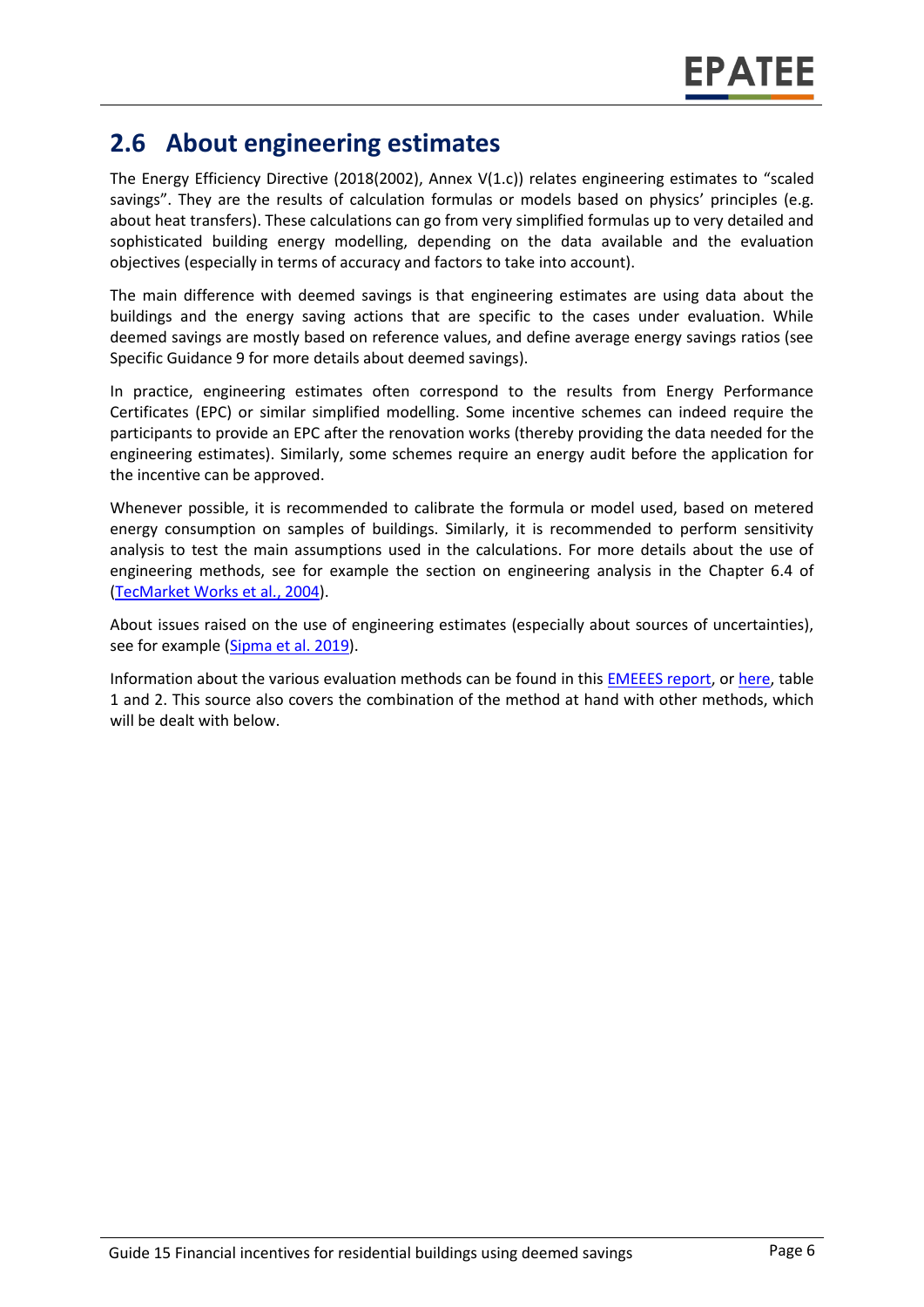## **2.7 Complementary methods to determine total savings**

Complementary methods are methods that are required, in addition to the primary selected method (here engineering estimates), to calculate total energy savings.

Engineering estimates are meant to calculate unitary savings. In case of actions in the residential sector, the unit can be a participant (household), an equipment (e.g. boiler), a dwelling, a m<sup>2</sup> of area insulated, etc. For example, when dealing with deep renovations, the unit will most often be the dwelling or building.

These unitary savings then need to be multiplied by the **number of actions or participants** in order to have the calculated total savings. The number of actions or participants can be obtained in various ways. See this [link,](https://www.epatee-toolbox.eu/evaluation-principles-and-methods/general-principles/saving-calculation-methods-and-their-application-in-the-epatee-toolbox/) table 2 and 3.

In the case of an incentive scheme, the number of actions is usually directly available from the **monitoring system**, as the participants need to submit an application file, or at least to provide a minimum set of information, in order to receive the financial incentive.

This guidance does not deal with monitoring systems. For more details about the links between monitoring and evaluation, see the topical EPATEE case study about the links between monitoring and evaluation [\(Maric et al., 2018\)](https://www.epatee-toolbox.eu/evaluation-principles-and-methods/epatee-topical-case-study-linkage-between-mv-tools-data-collection-and-evaluation-complementary-analysis/).

It should be noted that the data collected by the monitoring system might be sufficient to get the number of participants or actions, but that it might not collect systematically the data needed to calculate the engineering estimates.

When it is not possible to collect the data along the implementation of the scheme (e.g. if requiring data from participants could decrease participation rate or significantly increase administration costs), then an alternative is to collect the data by surveying samples of participants. Particular care should then be taken in the sampling method, so that the results can be extrapolated from the samples to the whole participants. For more details about surveys, see for example (Baumgartner, [2017\)](http://www.nrel.gov/docs/fy17osti/68568.pdf). And about sampling, see for example [\(Khawaja et al., 2017\)](https://www.nrel.gov/docs/fy17osti/68567.pdf).

## **2.8 Additional methods to increase reliability of the results**

An additional method can be applied on top of using engineering estimates to improve the reliability of the evaluation results and/or the cost-effectiveness of the evaluation approach.

Engineering estimates are the result of calculations or modelling that, by essence, provide a simplified representation of the reality. It is therefore possible that they do not reflect all the specificities of the cases under evaluation, and especially the specific behaviours of the occupants. Indeed, engineering methods commonly use **standard assumptions about occupants' behaviours** (e.g. in terms of indoor temperature, number or rooms heated, night intermittency, duration of the heating season).

The energy savings calculated with engineering estimates thus reflect above the **technical improvement of the energy performance** of the building, which might be different from the actual changes in energy consumption (see also section 4 about normalization factors).

Depending on the evaluation objectives, other methods can be used to investigate the reliability of the energy savings (e.g. verifying the relevance of the data or assumptions used) or assess actual energy savings, as for example illustrated in the table below.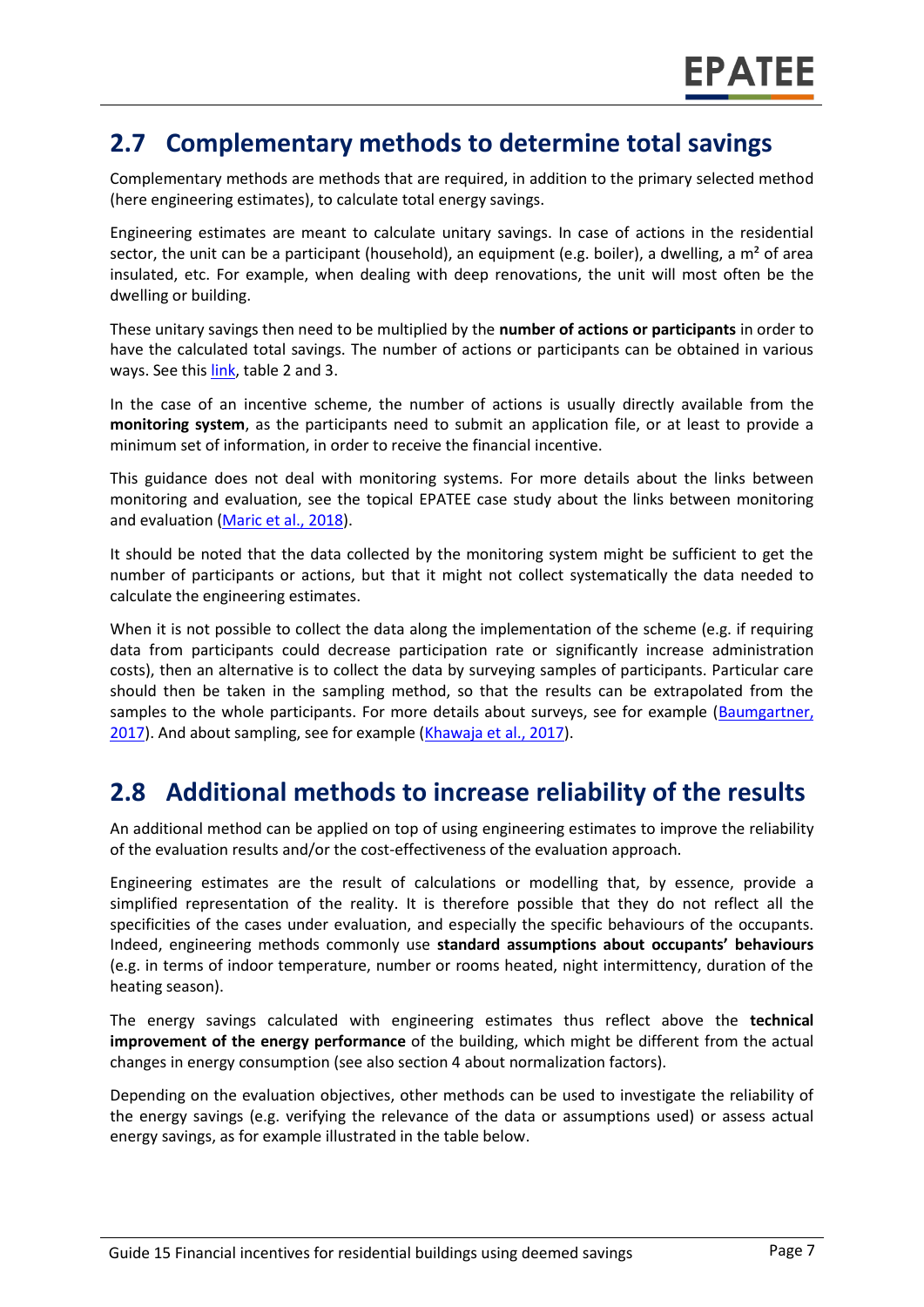| Type of method                   | <b>Short description</b>                                                                                                                                                                                                                 | Objective                                                                                                                                         |
|----------------------------------|------------------------------------------------------------------------------------------------------------------------------------------------------------------------------------------------------------------------------------------|---------------------------------------------------------------------------------------------------------------------------------------------------|
| <b>Survey of</b><br>participants | Surveys can be used to collect data<br>complementary to the ones collected by the<br>monitoring system (e.g. about occupants'<br>behaviours)<br>For more details, see for example<br>(Baumgartner, 2017)                                 | To verify / update the<br>assumptions used in the<br>engineering estimates                                                                        |
| <b>Direct</b><br>measurement     | Direct measurement can be done on a<br>specific parameter (e.g. sensors to monitor<br>duration of use), or on the energy consumed<br>by a given equipment or process (e.g. sub-<br>metering).<br>For more details, see e.g. (Mort, 2017) | To verify / update the<br>assumptions used in the<br>engineering estimates                                                                        |
| <b>Billing analysis</b>          | Calculation of energy savings from metered<br>data of energy bills.<br>For more details, see Specific Guidance 8                                                                                                                         | To assess actual energy savings<br>(as can be experienced by the<br>end-users), and to update<br>assumptions used in the<br>engineering estimates |

As the number of actions or participants monitored for an incentive scheme is usually very large, this could be costly to apply these additional methods to the whole actions or participants. Therefore, a common practice is to apply these methods on samples of actions or participants. As **sampling** can create bias and uncertainties in the results, a particular attention should be paid to limit sampling bias and obtain samples as representative as possible. For more details about sampling, see for example [\(Khawaja et al., 2017\)](https://www.nrel.gov/docs/fy17osti/68567.pdf).

**Combining different methods** can be a cost-effective approach to increase the reliability of the savings figures and to get a better understanding of the impacts of the energy saving actions and the incentive scheme.

For possible combinations with an additional method see also chapter 6 [here.](https://www.epatee-toolbox.eu/evaluation-principles-and-methods/general-principles/saving-calculation-methods-and-their-application-in-the-epatee-toolbox/)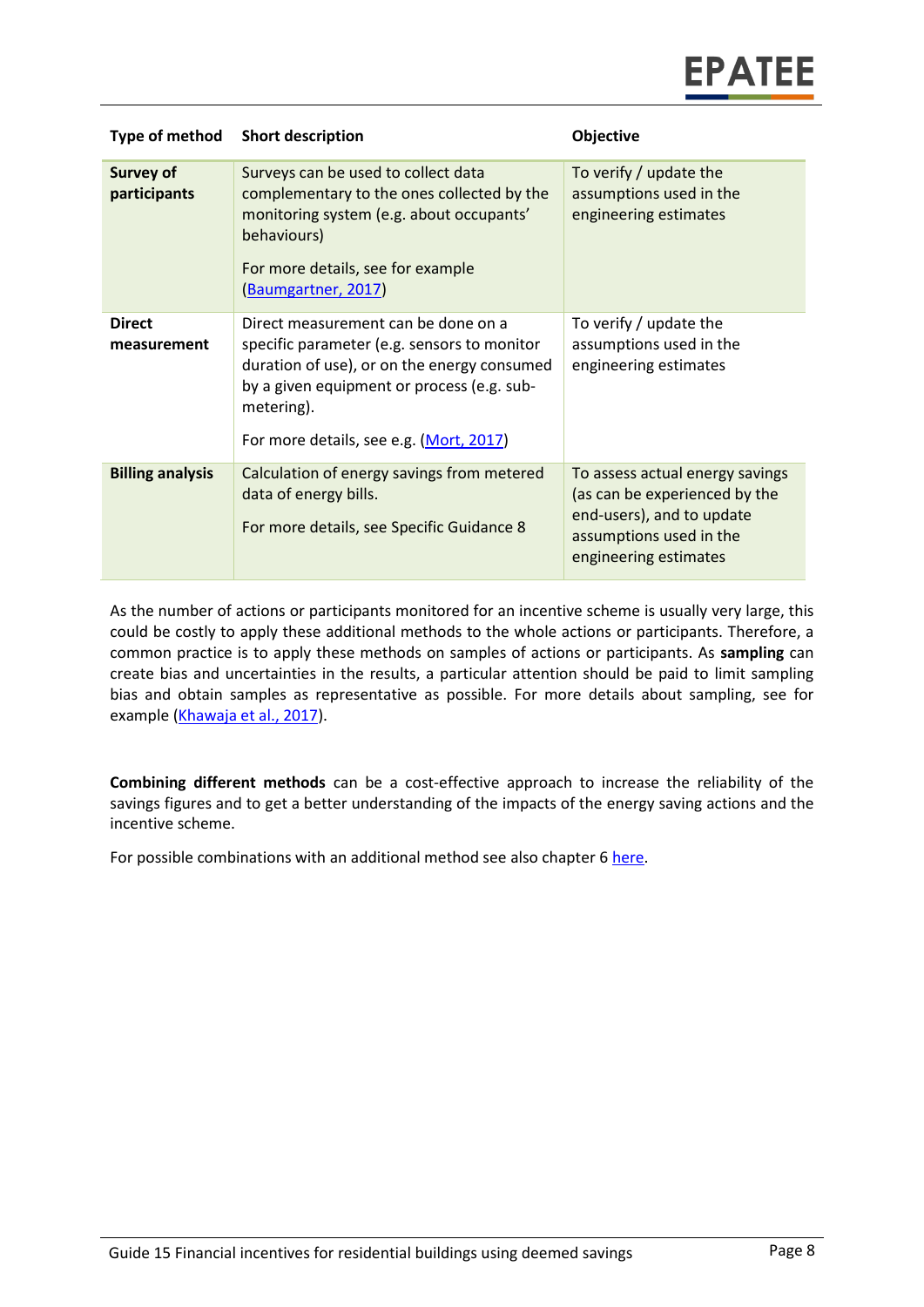## **3. EVALUATION OBJECTIVES and REQUIREMENTS**

## **3.1 Meeting evaluation goals and ambition**

Typical objectives of using engineering estimates can be:

- Getting savings estimates along the implementation of the actions (**limited time-lag**);
- Taking into account the **diversity** of actions and context of implementation;
- Getting savings estimates that reflect the **specificities** of each action and **technical energy efficiency improvements**;
- Providing **visibility** to building owners or occupants about the energy savings they can expect from different packages of actions (for example, when the incentive scheme requires an energy audit to be performed before deciding of the renovation works).

At the opposite, engineering estimates are not the most appropriate method in case the primary evaluation objective is to assess actual energy savings (as experienced by the end-users) or to take into account possible changes in users' behaviours.

The table shows whether this guide can be used to report on general evaluation goals or criteria. See also this [document.](https://www.epatee-lib.eu/media/docs/D4_EMEEES_Final.pdf)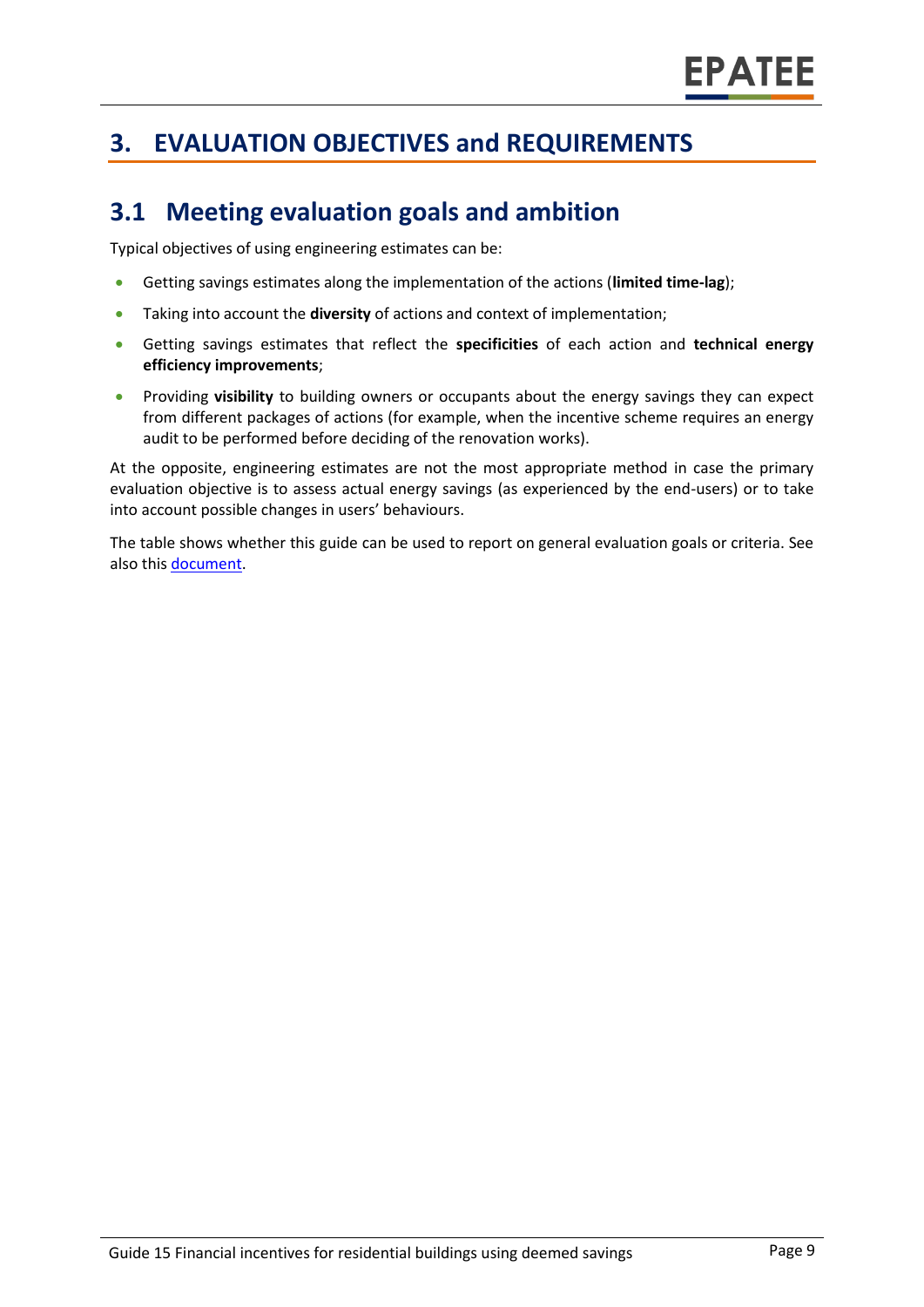| <b>General types of</b><br>evaluation goals or<br>criteria              | Level of<br>ambition | <b>Remarks</b>                                                                                                                                                                                                                                                                                                                                                                                                                                                      |
|-------------------------------------------------------------------------|----------------------|---------------------------------------------------------------------------------------------------------------------------------------------------------------------------------------------------------------------------------------------------------------------------------------------------------------------------------------------------------------------------------------------------------------------------------------------------------------------|
| <b>Calculation of realized</b><br>energy savings from<br>saving actions | Medium               | Depending on the quality of the engineering estimates,<br>and especially the factors taken into account in the<br>calculations.<br>In any case, complementing engineering estimates with a<br>method to verify actual energy savings is recommended<br>for this objective (see above in section 2)                                                                                                                                                                  |
| Calculation of energy<br>savings attributed to<br>the EEO               | Low to<br>medium     | Additionality criteria (e.g. about defining the baseline) or<br>default adjustment factors can be included in the<br>calculations to make that engineering estimates<br>correspond to additional savings.<br>It is recommended for this objective to complement<br>engineering estimates with further ex-post analysis (see<br>below in section 4)                                                                                                                  |
| Cost-effectiveness of<br>saving action (for end-<br>users)              | Medium to<br>high    | Engineering estimates can reflect the characteristics of<br>the actions and conditions of implementation specific to<br>each case.<br>When the calculations can be calibrated or benchmarked,<br>they can offer a reliable estimate for an investment plan.<br>As the calculations have to be done for each case, cost<br>data and assumptions about savings lifetime are usually<br>available to or made by the company or consultancy<br>making the calculations. |
| Cost-effectiveness of<br>the EEO (from a<br>society's perspective)      | Medium               | Depending on the quality of the engineering estimates<br>(see previous line).<br>Further assumptions about savings lifetime might be<br>needed.<br>(see below in section 7)<br>Whenever possible, it is also recommended to<br>complement engineering estimates with ex-post<br>verifications of savings (see above in section 2)                                                                                                                                   |
| $CO2$ -emission<br>reduction from saving<br>actions                     | Medium               | The basis will be the estimated energy savings.<br>As engineering estimates are calculated specifically for<br>each action or project, this will generally make it easy to<br>apply standard emission factors to calculate CO <sub>2</sub> savings<br>from energy savings.<br>(see below in section 7)                                                                                                                                                              |
| $CO2$ -emission<br>reduction attributed<br>to the policy<br>measure(s)  | Low to<br>medium     | The basis will be the estimated energy savings (see<br>previous line).<br>Additionality criteria (e.g. about defining the baseline) or<br>default adjustment factors can be included in the<br>calculations to make that engineering estimates<br>correspond to additional savings.<br>(see below in section 4 and in section 7)                                                                                                                                    |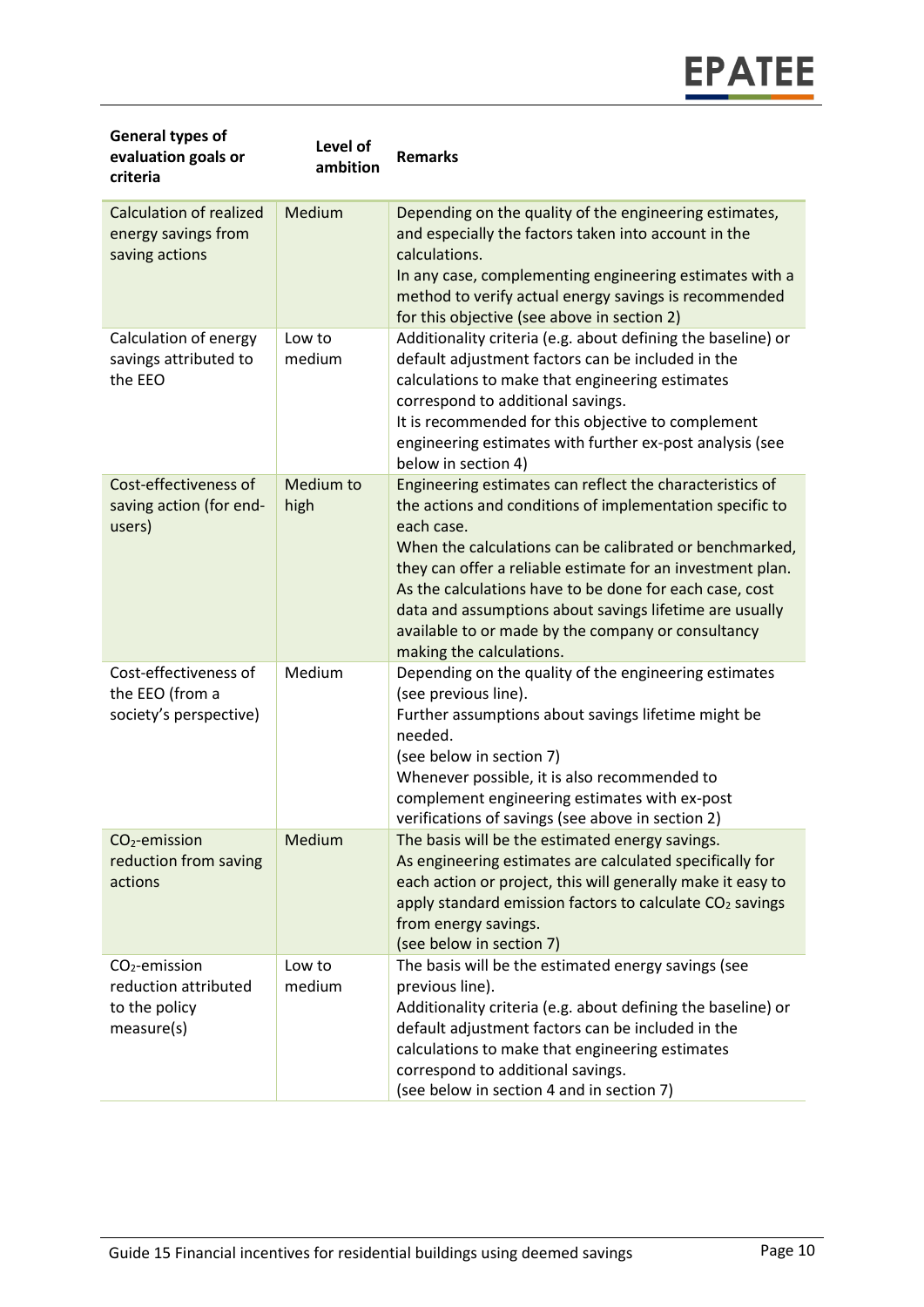## **3.2 Reporting expectations**

As engineering estimates are calculated for each specific case, they can be used at the level of a renovation project (e.g. to inform the building owners or occupants, to provide a basis for an energy performance contracting), or at the policy level. The calculations at project level are usually done for M&V purposes. For more details and guidance about the project level, see for example the option C of the IPMVP [\(EVO, 2016\)](https://evo-world.org/en/products-services-mainmenu-en/protocols/ipmvp), or [\(Jacobson, 2017\)](https://www.nrel.gov/docs/fy17osti/68561.pdf).

This guidance deals with the policy level, i.e. the evaluation of energy savings from an incentive scheme. In this case, engineering estimates are used to provide results for a group of participants, and whenever possible for the whole participants.

Engineering estimates can be reported in a **variety of energy savings (or even CO<sup>2</sup> savings) metrics**. The choice of the metric(s) will mostly depend on the evaluation objectives and the data available for the evaluation.

The table below discusses possible options of metrics.

| <b>Criteria</b>                                            | <b>Common options</b>                                                                    | <b>Remarks</b>                                                                                                                                                                                                                                                                                                                                                                                                                                                                                                                  |
|------------------------------------------------------------|------------------------------------------------------------------------------------------|---------------------------------------------------------------------------------------------------------------------------------------------------------------------------------------------------------------------------------------------------------------------------------------------------------------------------------------------------------------------------------------------------------------------------------------------------------------------------------------------------------------------------------|
| <b>Nature of the</b><br>objective                          | <b>Energy savings</b><br>$CO2$ savings<br><b>Bill savings</b>                            | Choice mostly depending on the primary objective of<br>the incentive scheme. The results can be reported in<br>several metrics when needed.<br>(for more details about CO <sub>2</sub> savings see section 7)                                                                                                                                                                                                                                                                                                                   |
| <b>Duration</b> for<br>which the<br>results are<br>counted | Annual (or first-year)<br>Lifetime cumulated<br>Cumulative over the<br>obligation period | Choice depending on the objectives of the incentive<br>scheme, and on the diversity of actions possible (cf.<br>heterogeneity or not in action lifetimes). A "lifetime<br>cumulated" unit can be chosen to value long-lifetime<br>actions that are often the priority when dealing with<br>energy efficiency in buildings. However, this requires to<br>estimate energy savings over long durations, thereby<br>increasing uncertainties (for more details, see Energy<br>savings over time in section 5).                      |
| <b>Energy basis (if</b><br>nature = energy<br>savings)     | Primary energy<br>savings<br><b>Final energy savings</b>                                 | Choice depending on the objectives and scope of the<br>incentive scheme. For example, primary energy savings<br>can be chosen if the scope includes actions dealing with<br>energy switching (change in the energy source), or if the<br>priority is on electricity savings. Final energy savings can<br>be chosen for example if the focus is on reducing end-<br>users' energy bills (e.g. to alleviate energy poverty).<br>About specific data needs related to assessing final or<br>primary energy savings, see section 5. |
| Energy unit (if<br>nature = energy<br>savings)             | PJ / ktoe / TWh /                                                                        | Choice usually depending on the energy unit commonly<br>used in the country (e.g. for the national energy<br>balance), or on the objectives or scope of the incentive<br>scheme. For example, ktoe can be used if the priority is<br>to save fossil fuels. TWh can be used if the priority is on<br>electricity savings.                                                                                                                                                                                                        |
| <b>Evaluation</b>                                          | Gross / Additional /                                                                     | For more explanations, see Calculating Gross and Net                                                                                                                                                                                                                                                                                                                                                                                                                                                                            |
| perspective                                                | <b>Net</b>                                                                               | energy savings in section 4.                                                                                                                                                                                                                                                                                                                                                                                                                                                                                                    |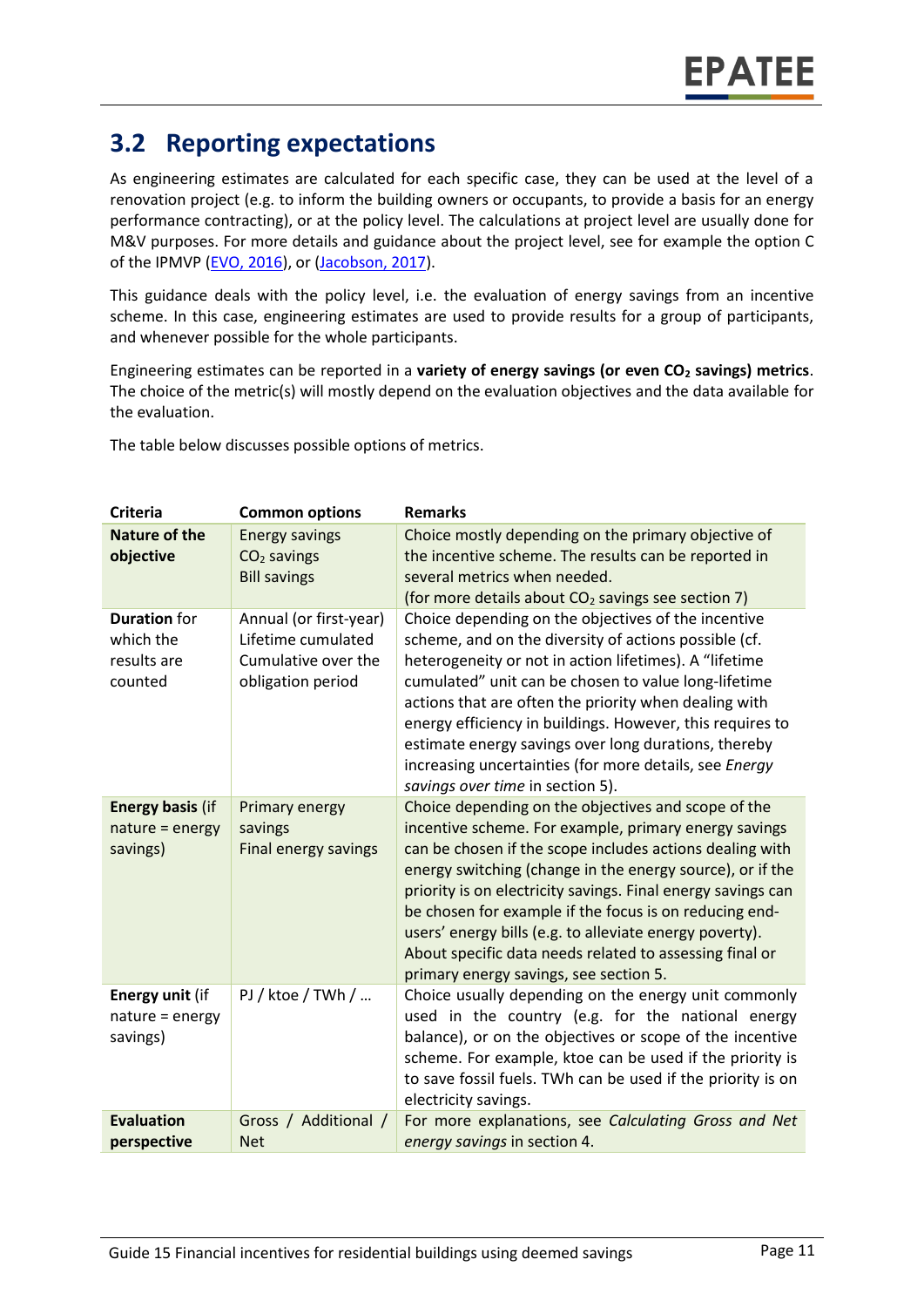Engineering estimates can be first calculated in the metric chosen according to the main policy objective, and then converted in other metrics for other reporting purposes (e.g. reporting to European Commission for the article 7 of the EED), or for communicating to different audiences (e.g. bill savings might be more explicit when communicating to the general public or to buildings' occupants).

Whatever the energy savings metrics used, it is important to **keep the documentation** of the engineering estimates. The details of the calculations will indeed be needed to convert the results from one metric to the other. Guidance to document engineering estimates can be found in the standard [ISO 50046.](https://www.iso.org/standard/67790.html)

## **3.3 Time frame for evaluation**

The **period under evaluation** depends on the evaluation objectives and on the current context of the incentive scheme. If the financial incentives have been changed (e.g. changes in incentive rates, in the list of eligible actions) at different points in time, then it can be interesting to evaluate separately each period between changes. The period under evaluation can also be defined according to the budget years of the scheme, for example when results need to be reported to the Parliament or to the Court of Auditors.

One of the main advantages of engineering estimates is that it enables to assess energy savings **with a limited time lag**. There is no need to wait for energy bills after the renovation works. The evaluation can start as soon as data about the renovation projects completed are available from the monitoring system. This is one of the reasons why engineering estimates can be chosen when the objective is to evaluate results on a regular basis (e.g. each year) or to get a quick feedback loop to detect if adaptations are needed.

It should be noted however that **the time needed to obtain the engineering estimates strongly depends on the monitoring system**. If the monitoring system allows a systematic data collection from the participants, and that this includes the data needed to calculate engineering estimates, then the energy savings can be evaluated quickly. This is for example the case for the Italian tax credit scheme that uses an online platform to collect technical details from the participants on an ongoing basis (and the participants need to submit these data for their application to be processed).

In other cases, the monitoring system does not provide directly the data needed to perform the calculations. Then further data collection is needed, for example through a survey of a representative participants. This is for example the case for the programme of the KfW Bank for the renovation of dwellings in Germany. The evaluators have to do a new survey of participants every year to collect the data needed to run their models. This makes that the results are usually available with a time lag of one year (results for year n available in year n+1).

The use of engineering estimates can be complemented by other methods to verify their reliability, and possibly update them (see *Additional methods to increase reliability of the results* in section [2. \)](#page-2-0). These additional methods have different timeframes. It is thus recommended to consider how the combination of evaluation activities should be planned. Especially to ensure the feasibility of the corresponding data collection and to optimize the use of resources (time and budget).

About **evaluation planning**, see also general guidance [here.](https://www.epatee-toolbox.eu/evaluation-principles-and-methods/process-of-evaluation/how-to-plan-and-prepare-evaluations/)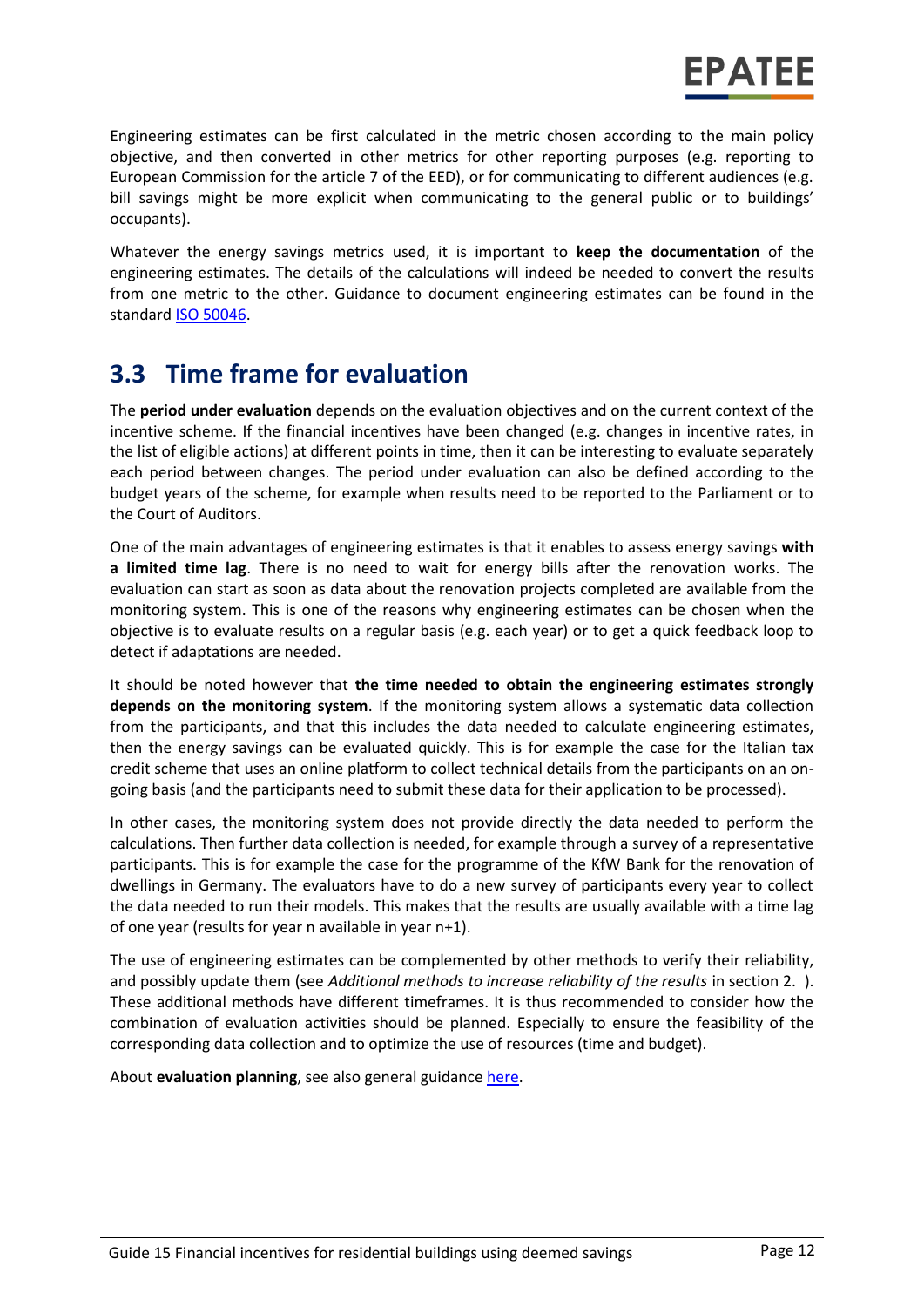## **3.4 Expertise needed for chosen method**

The use of engineering estimates requires expertise about the following:

- Technical expertise about the energy efficiency actions eligible to the incentive scheme (e.g. about building components (building envelope) and HVAC (Heating, Ventilation and Air Conditioning) systems): this is needed to select the essential parameters to be included in the calculation formula or model.
- Expertise with building energy modelling, and especially with calibrating models.
- Expertise about data or trends in energy consumption in dwellings and related energy efficiency markets: this might be needed to define the baseline.

When the monitoring system cannot provide all the data needed for the evaluation, then expertise about survey and sampling methods can be required to prepare the complementary data collection.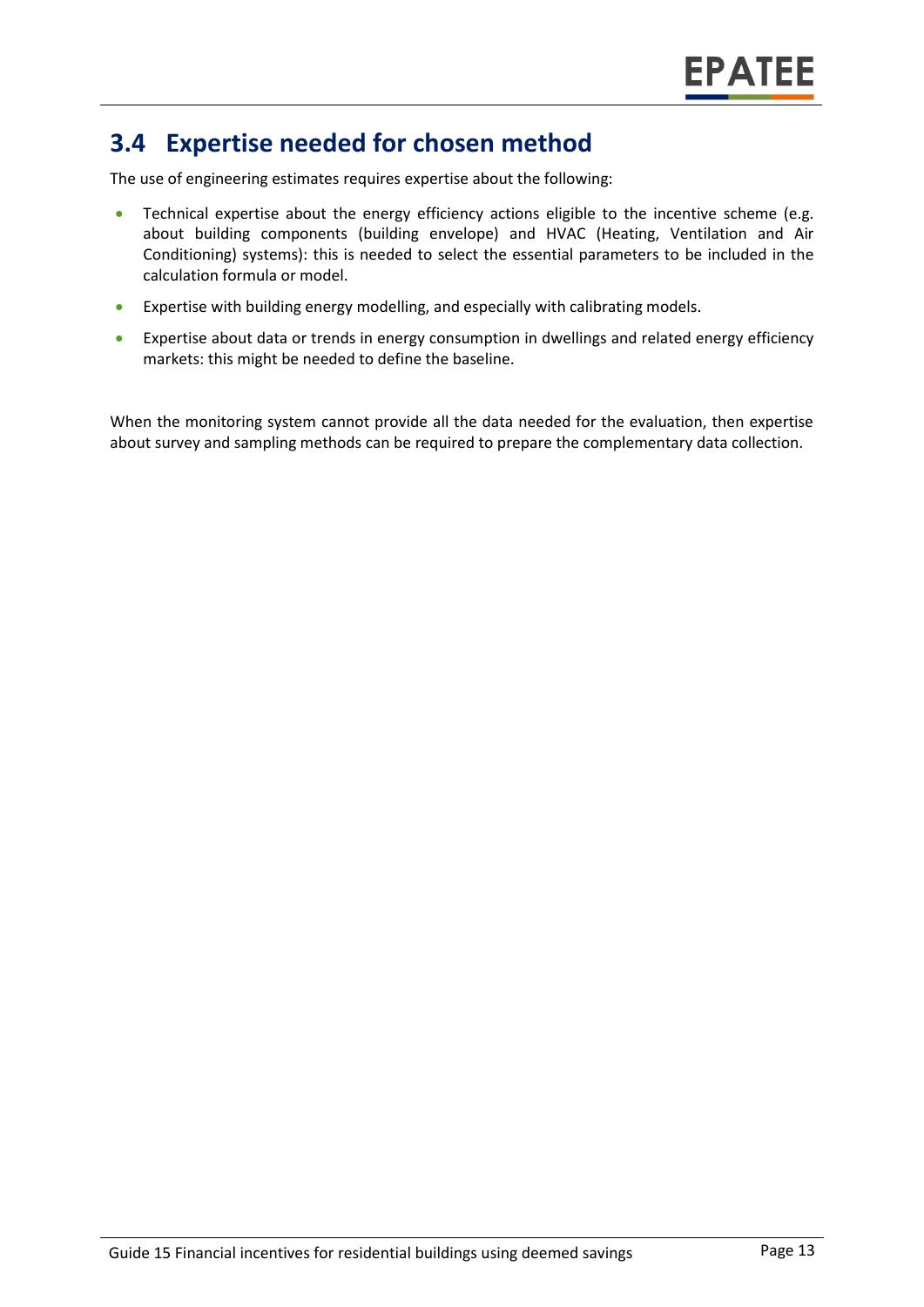# **4. KEY METHODOLOGICAL CHOICES FOR CALCULATION OF ENERGY SAVINGS**

General principles of calculating realized savings using different methods can be found for example in the [EMEEES bottom-up methodology](https://www.epatee-lib.eu/media/docs/D4_EMEEES_Final.pdf) and [review of evaluation methods.](https://www.epatee-lib.eu/media/docs/EMEEES_WP3_Report_Final.pdf)

This section deals with key methodological choices to be considered when calculating energy savings: consistency between ex-ante and ex-post evaluation, baseline, normalization and adjustment factors. These choices are important **to document** when reporting energy savings, to ensure the **transparency** of the results.

## **4.1 Matching method with earlier ex-ante evaluation**

From the viewpoint of methodological consistency and data availability using the same method in the ex-ante evaluation and in the ex-post evaluation is recommended.

In the case of an incentive scheme, the **ex-ante evaluation** can take the form of an **impact assessment** of the scheme, including assumptions about participation rates. An impact assessment can indeed be required by law for any scheme committing public budget (possibly depending on a threshold of budget per year). More generally, an impact assessment is commonly used to size the scheme, and particularly to define quantitative objectives and estimate the budget needed. Whenever possible, the impact assessment can include several scenarios to compare impacts according to distinct alternatives (e.g. in terms of incentive rates, list of eligible actions, eligibility criteria for participants, etc.).

The ex-post evaluation will then aim at assessing if the objectives have been met, if differences occurred in the mix of action types installed by the participants (compared to the expectations), etc.

Engineering estimates can be used for both, the ex-ante and the ex-post evaluation. Respectively to set the objectives and to verify their achievement. When it is not the case, it is important to use the same principles when defining the baseline(s). When engineering estimates are used for ex-ante evaluations, it is usually combined with building stock modelling to simulate different policy scenarios.

If engineering estimates do not provide an acceptable combination with the method applied earlier for the ex-ante evaluation, it might be useful to select another method (see examples of alternative methods in section 6).

In practice, ex-ante and ex-post evaluations are applied consecutively. The ex-post evaluation builds on an ex-ante evaluation that made use of data coming from previous ex-post evaluation or studies (e.g. about previous periods of the same incentive scheme, or about the same types of energy saving actions as the ones promoted by a new policy measure). These previous ex-post studies could have used another type of method as well.

As discussed in section 2 (see *Additional methods to increase reliability of the results*), additional method(s) can be used to verify ex-post the energy savings initially estimated with engineering estimates. In that case, the results from these ex-post verifications can be used to improve the engineering estimates for future ex-ante or ex-post evaluations. When doing so, the representativeness of the results from ex-post verifications should be analysed to see if these results can be used for updating the assumptions used in the engineering calculations (see for example normalization factors in section 4). It is important here to **distinguish ex-post verifications done as**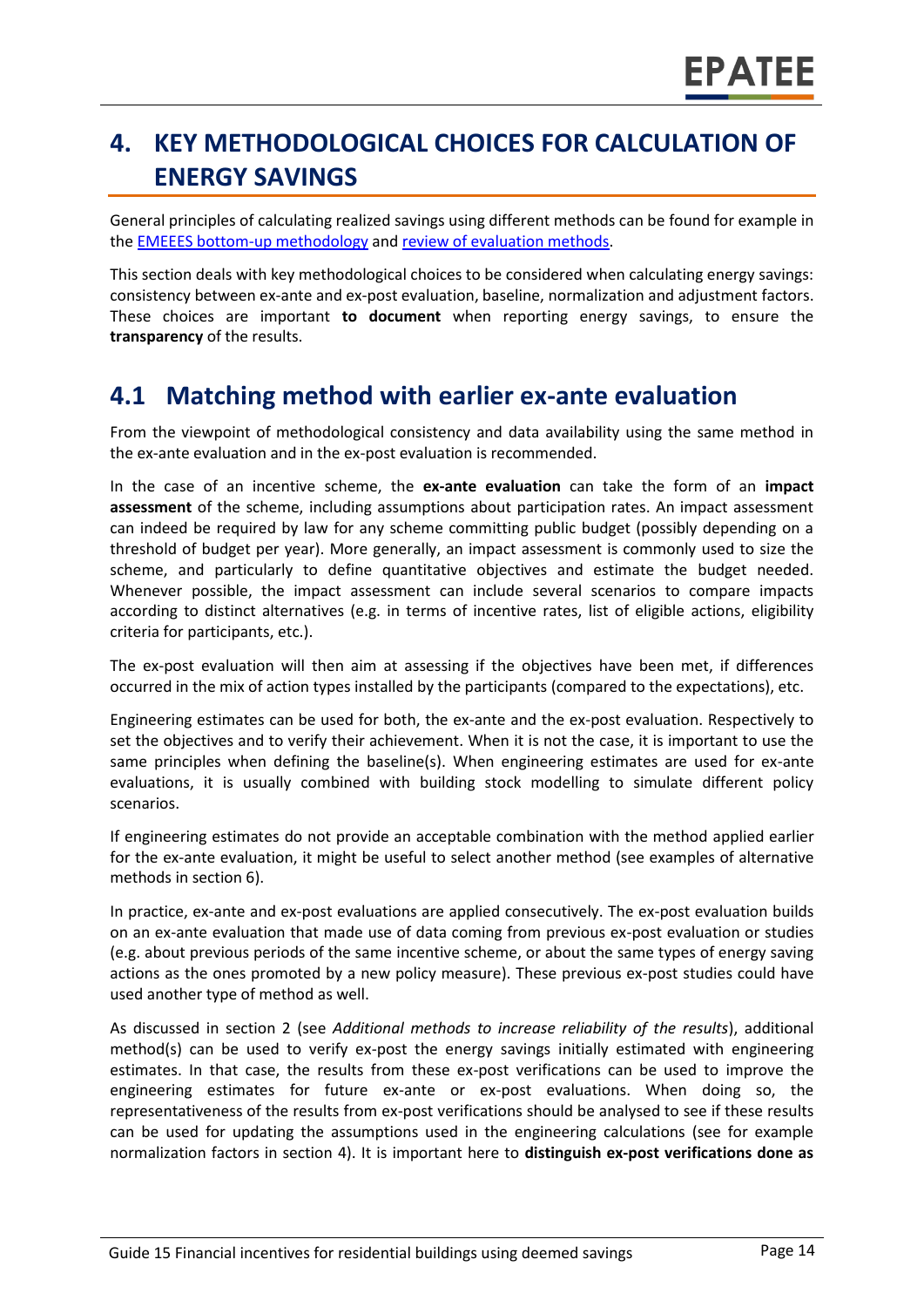**part of controls** (e.g. to mitigate risks of frauds), **and ex-post verifications done as part of an evaluation**.

Controls are commonly decided on a risk-based approach, in order to focus the efforts of control where the risks are higher or more critical. Therefore, results from controls are not meant to be representative. At the opposite, evaluation methodologies are usually designed to look at the whole scheme, taking into account representativeness, risks of sample bias, etc. Depending on the evaluation objectives, evaluation results can thus be expected to be representative. This is why data from verifications done as part of a M&V system might not always be usable for an ex-post evaluation (or under certain limitations).

For a general discussion about possible combinations of methods applied ex-ante and ex-post, see chapter 7, in this [document.](https://www.epatee-toolbox.eu/wp-content/uploads/2019/04/Saving_calculation_methods_for_EPATEE_Toobox_2019_04_24.pdf)

### **4.2 Calculation baselines**

**Gross energy savings** are defined in general as the difference between the situation including the implementation of energy saving actions and a reference situation without the saving actions. This reference situation can be defined using various calculation baselines. For further background see further [here.](https://www.epatee-toolbox.eu/wp-content/uploads/2019/04/Application_of_KB_savings_baselines_and_correction_factors_in_the_Toolbox_and_PSMCs_190418_.pdf)

When evaluating the energy savings from an incentive scheme, the baseline can also be defined to represent what the situation would have been in the absence of the incentive scheme. This is in particular linked to the concept of **additionality**, as defined in the amended Energy Efficiency Directive [\(EU2018\(2002\)\)](https://eur-lex.europa.eu/legal-content/EN/TXT/?uri=uriserv:OJ.L_.2018.328.01.0210.01.ENG&toc=OJ:L:2018:328:TOC):

"*To determine the savings that can be claimed as additional, Member States shall have regard to how energy use and demand would evolve in the absence of the policy measure in question by taking into account at least the following factors: energy consumption trends, changes in consumer behaviour, technological progress and changes caused by other measures implemented at Union and national level*" (Energy Efficiency Directive 2018(2002), Annex V(2) point (a)).

Depending on the baseline option chosen, the energy savings can therefore mean to be gross or additional savings. Then gross energy savings estimated with engineering estimates can also serve as basis to evaluate net energy savings, when combined with further analysis (see below *Calculating Gross and Net energy savings*).

The table below specifies what type of energy savings can be obtained according to the baseline option.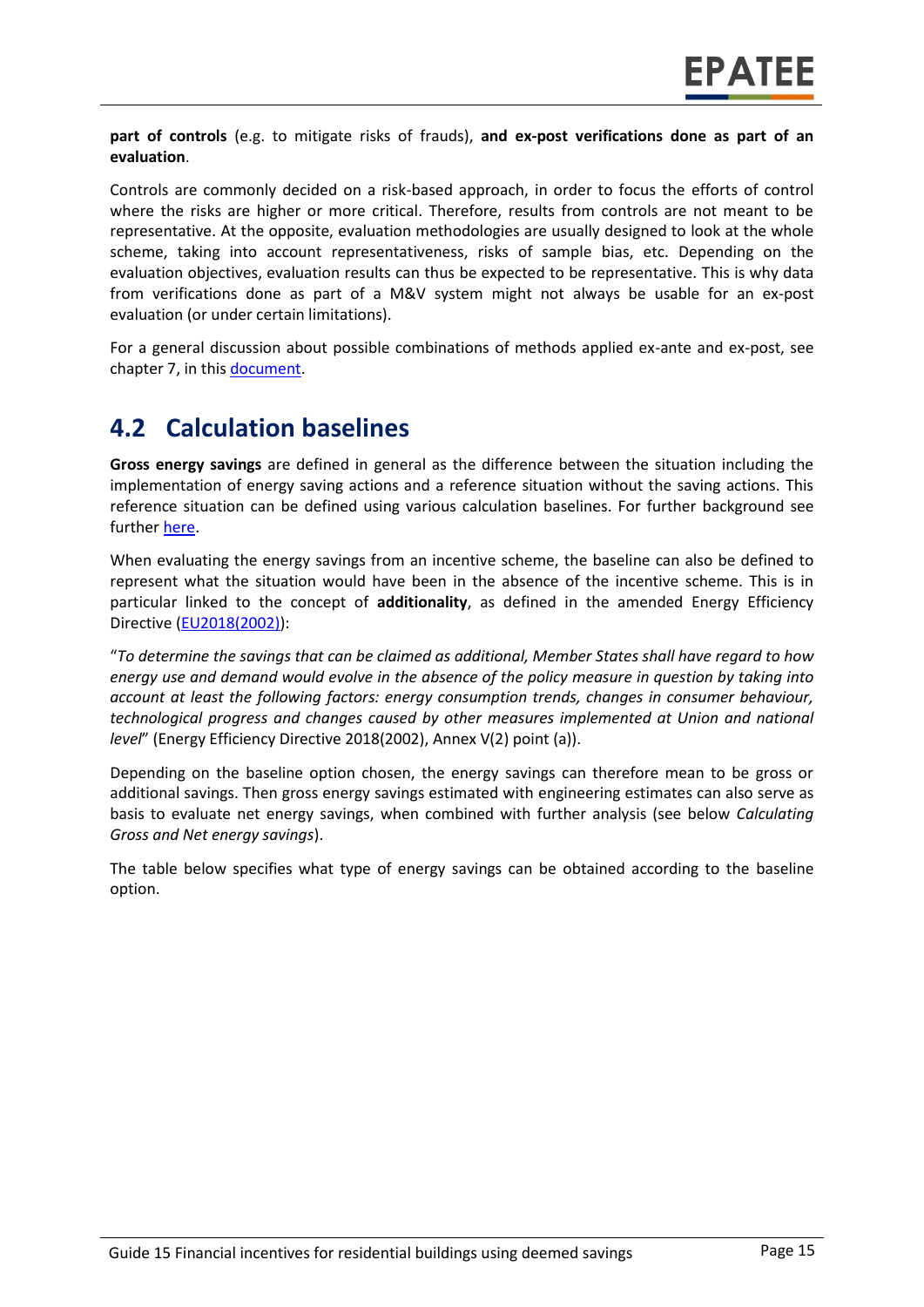

| <b>Baseline option</b>                                                                | <b>Explanation</b>                                                                                                                                                                                                                                                                                                                                                                                                                                                                                                                                                                                     | <b>Type of calculated</b><br>energy savings                                                                                                                                                                                                                                 |
|---------------------------------------------------------------------------------------|--------------------------------------------------------------------------------------------------------------------------------------------------------------------------------------------------------------------------------------------------------------------------------------------------------------------------------------------------------------------------------------------------------------------------------------------------------------------------------------------------------------------------------------------------------------------------------------------------------|-----------------------------------------------------------------------------------------------------------------------------------------------------------------------------------------------------------------------------------------------------------------------------|
| "before"<br>situation<br>(energy<br>consumption<br>before the<br>renovation<br>works) | This baseline corresponds to a before/after<br>comparison.                                                                                                                                                                                                                                                                                                                                                                                                                                                                                                                                             | <b>Gross energy savings</b><br>Additional or net energy<br>savings can then be<br>calculated by applying<br>adjustment factors (see<br>below).<br>In special cases, this<br>option can also be used<br>to calculate additional<br>energy savings (see<br>discussion below). |
| <b>Market average</b>                                                                 | This baseline corresponds to a with/without<br>comparison, where it is assumed that the market<br>average represents the counterfactual (what the<br>participants would have done in the absence of the<br>incentive scheme).<br>Usually the market average first provides the<br>baseline level of energy performance for the type of<br>product or equipment installed by the participants.<br>This parameter is then combined with other data<br>(e.g. reference values for dwelling characteristics) to<br>calculate the baseline energy consumption.                                              | <b>Additional energy</b><br>savings<br>(i.e. savings additional<br>compared to a business-<br>as-usual scenario<br>represented by the<br>market average)                                                                                                                    |
| <b>Trend scenario</b>                                                                 | This baseline corresponds to a with/without<br>comparison, where the counterfactual is estimated<br>based on extrapolations of previous trends in the<br>energy saving actions promoted by the incentive<br>scheme trends (e.g. number of renovation works<br>and related performance levels), or in energy<br>consumption of the stock of dwellings targeted by<br>the scheme.<br>The trend scenario then provides either baseline<br>levels of energy performance per action type, or<br>baseline energy consumption per dwelling type.                                                              | <b>Additional energy</b><br>savings<br>(i.e. savings additional<br>compared to a business-<br>as-usual scenario based<br>on extrapolation of<br>previous trends)                                                                                                            |
| <b>Minimum</b><br>efficiency<br>standards                                             | This baseline corresponds to a particular type of<br>with/without comparison, commonly used to assess<br>savings additional compared to current regulations.<br>The minimum efficiency standards usually provide<br>the baseline level of energy performance either for<br>the type of product or equipment installed by the<br>participants, or for the overall energy performance<br>of the dwelling (e.g. in kWh/m <sup>2</sup> .year). This<br>parameter is then combined with other data (e.g.<br>reference values for dwelling characteristics) to<br>calculate the baseline energy consumption. | <b>Additional energy</b><br>savings<br>(i.e. savings additional<br>compared to current<br>regulations)                                                                                                                                                                      |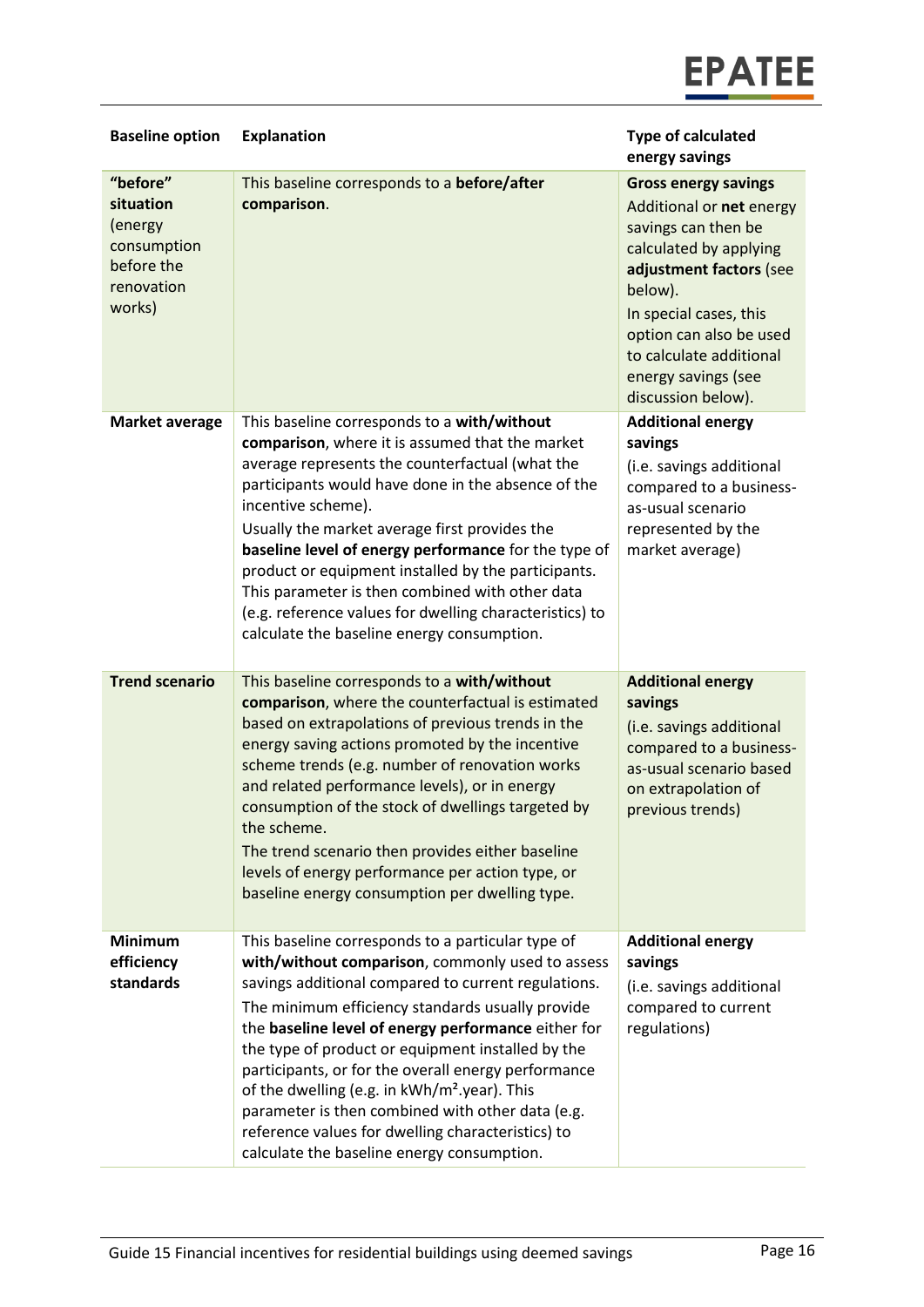The option "market average" or "minimum efficiency standards" are more commonly used when the scheme promotes single actions (or predefined action packages). It cannot be used for schemes promoting deep renovations. In this case, the option "trend scenario" can be an alternative, especially when labels about energy efficiency renovations are in place and can provide a proxy to estimate the trend in deep renovations.

When the implementation rate of a type of action or renovation project is low, a simplifying assumption can be to neglect the few actions that would have been done anyway and therefore use the "before" situation as a baseline to calculate additional energy savings (i.e. gross and additional savings are the same in this case). This is for example a case considered in the in the amended Energy Efficiency Directive [\(EU2018\(2002\)\)](https://eur-lex.europa.eu/legal-content/EN/TXT/?uri=uriserv:OJ.L_.2018.328.01.0210.01.ENG&toc=OJ:L:2018:328:TOC) for the renovation of existing buildings (see paragraph b in Annex  $V(2)$ ).

Another particular case can be when a pilot phase has been used to specify the incentive scheme, and that it was possible to make an ex-post evaluation of the energy savings during this pilot phase. As recommended by the **E2e initiative** (Evidence for Action on Energy Efficiency) in the US, it can then be possible to use a RCT (Randomised Controlled Trials) method to evaluate net energy savings. The **RCT method** uses a comparison between a control group (not subject to the pilot scheme) and a participants' group (subject to the pilot scheme), where individuals (e.g. building owners or occupants) are taken randomly in the population and randomly assigned to one of the two groups. The population means here all the persons who will be eligible to the scheme once it will be implemented in full scale.

The RCT method usually calculates net energy savings, as the difference observed between the two groups in their changes in energy consumption (method also named **Difference-in-Differences**). The baseline is then a combination of before situation and control group.

For more details about the RCT method, see **Specific Guidance 8**.

If this approach has been used to define the engineering estimates (e.g. by including a special additionality factor), then the ex-post evaluation (done after the scheme is implemented on full scale) can be used to investigate the possible differences between the pilot phase and the full-scale phase of the scheme, to analyse if the assumptions about additionality as defined from the pilot phase are still relevant to evaluate savings from the full-scale phase.

For a general discussion about calculation baselines, see this [document.](https://www.epatee-toolbox.eu/wp-content/uploads/2019/04/Application_of_KB_savings_baselines_and_correction_factors_in_the_Toolbox_and_PSMCs_190418_.pdf)

## **4.3 Normalization factors**

The calculation of engineering estimates is usually made based **on normalized (or conventional) conditions of use**. The types of energy saving actions considered in this guidance are related to space heating or cooling. This means that the calculation is made taking into account normalized **weather conditions** (e.g. reference Heating Degree Days, and possibly Cooling Degree Days, as defined in building regulations).

The normalized weather conditions are thus an input data of the calculation (even most commonly directly integrated in the calculation model). When using this approach, another input of the calculation will be normalized assumptions about **heating behaviours** (e.g. indoor temperature per type of rooms, night and absence mode). This means that the engineering estimates will be based on **conventional energy consumption**.

In that case, it is recommended to consider if it would be relevant to apply factors to take into account prebound and rebound effects: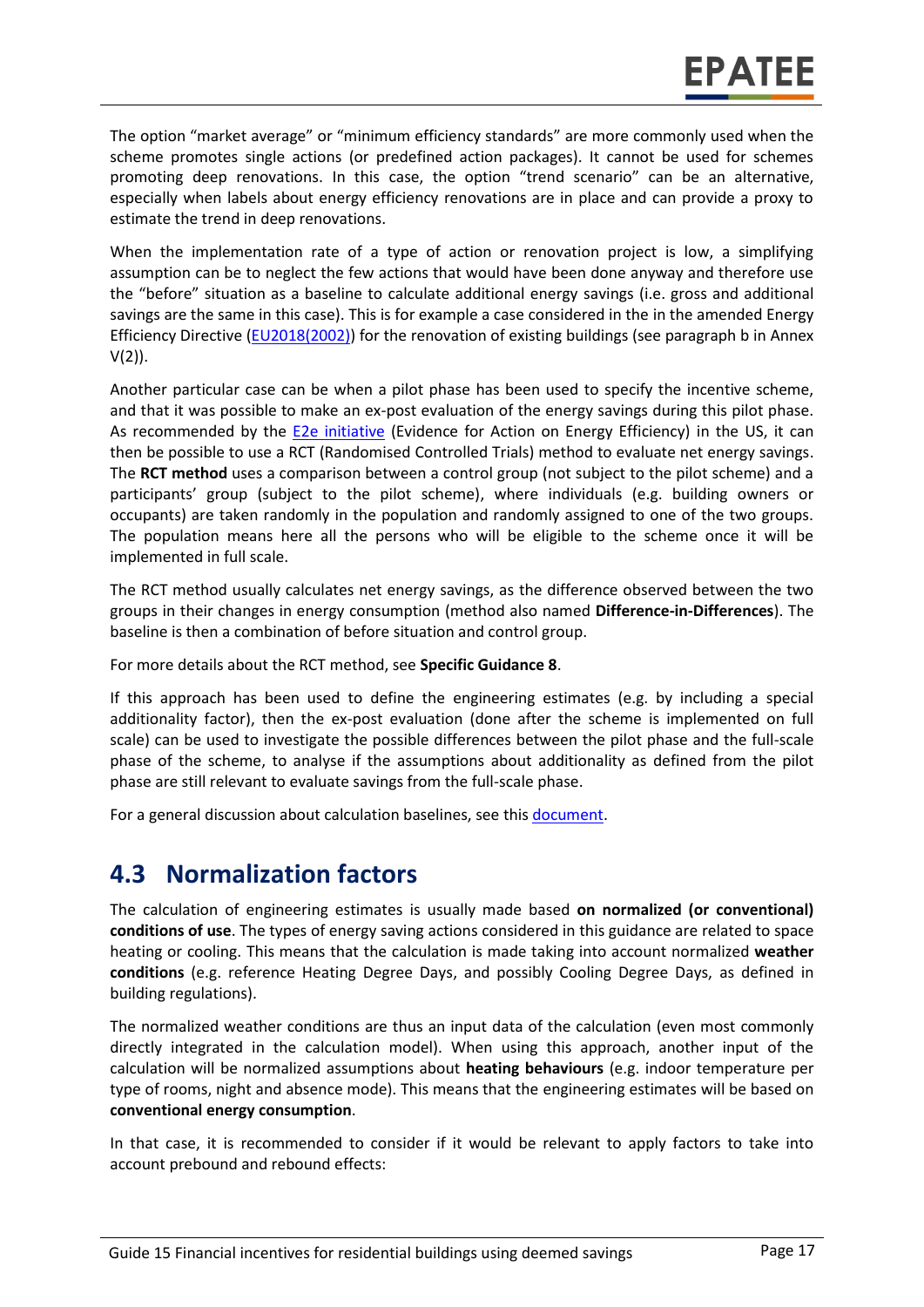- **prebound effect**: lower baseline energy consumption compared to the estimated conventional energy consumption. This can occur for example in very inefficient dwellings, for which a normalized use of space heating would not be affordable for the occupants. This can also occur when the statistics about the building stock do not take into account the fact that a share of the dwellings can have been renovated since their construction.
- **rebound effect**: higher energy consumption than the estimated conventional energy consumption for the situation after implementing the energy saving action(s). This can occur for example when the energy efficiency improvement makes affordable for the occupants to increase the indoor temperature, heat more rooms, or heat for longer periods.

**Prebound effect** can for example be derived from comparisons between conventional energy consumption from Energy Performance Certificates and metered energy consumption. Prebound effect can also be considered in the calibration of the calculation model. Experience shows that the prebound effect is influenced by the level of energy performance of the buildings before renovation works. It can therefore be relevant to consider different values for a "prebound factor" according to ranges of energy performance (e.g. based on energy classes used for Energy Performance Certificates).

**Rebound effect** can for example be derived from previous surveys, measurement campaigns or the literature. Similarly to the prebound effect, experience shows that the extent of the rebound effect might vary according to the level of energy performance achieved after renovation works.

For more details about prebound and rebound effects, see for example:

- the topical case study about the comparison between estimated and measured energy savings [\(Sipma et al., 2019\)](https://www.epatee-toolbox.eu/evaluation-principles-and-methods/epatee-topical-case-study-comparing-estimated-versus-measured-energy-savings/);
- the experience sharing webinar about "How and what can we learn from verifying energy [savings first estimated with engineering calculations?](https://epatee.eu/events/webinar-4-how-and-what-can-we-learn-verifying-energy-savings-first-estimated-engineering)";
- examples of studies who investigated these effects (Hong [et al., 2009;](http://discovery.ucl.ac.uk/15210/1/15210.pdf) Milne and Boardman, [2000](https://www.sciencedirect.com/science/article/pii/S0301421500000197) [; Raynaud et al., 2014\)](https://energy-evaluation.org/wp-content/uploads/2019/06/2014-berlin-maxime-raynaud.pdf).

It should be noted that prebound and rebound effects can be analysed with different perspectives according to the main policy objectives. For example, if the main objective is to reduce the absolute energy consumption in dwellings, then rebound effect will be perceived as a negative effect. At the opposite, if the main objective is to alleviate energy poverty, then part or all of the rebound effect can be perceived positively, as an improvement of the thermal comfort for the occupants. Which can then be connected to co-benefits such as improved indoor air quality and sanitary conditions, and thereby reductions in health expenses.

About the energy consumption for the situation after installing the energy saving action(s), another factor might need to be taken into account: possible performance gaps.

**Performance gaps** correspond to cases where the observed energy performance of the energy saving action(s) installed is lower than the expected energy performance. For example about insulation actions, because the insulation materials have not been installed properly (e.g. leaving thermal bridges) or the insulation materials have lower performance than claimed. About condensing boilers, an example can be when settings and conditions of use (e.g. types of radiators and related temperature for hot water) do not enable the boiler to condense and recover the heat from steam water in flue gas.

Enforcing **quality requirements** can help to minimize the risks of performance gaps.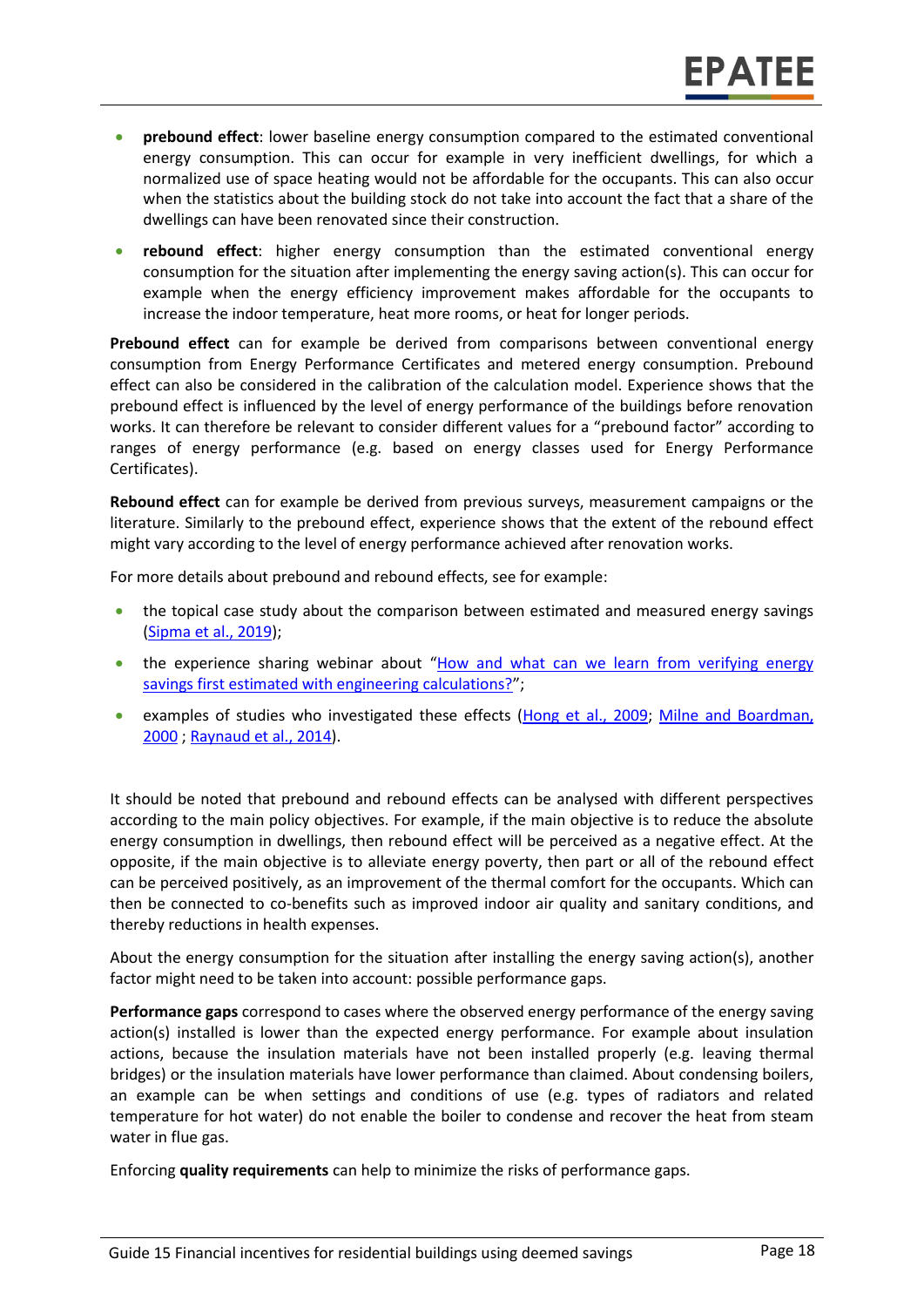Performance gaps can for example be derived from previous studies on samples of actions (e.g. through on-site inspections).

An example of use of correction factors to take into account rebound effect and performance gaps can be found in the [case study](https://epatee.eu/system/tdf/epatee_case_study_uk_supplier_obligations_ok_0.pdf?file=1&type=node&id=82) about the UK Supplier Obligation. See in this file the explanations about the "**in-use factor**".

## **4.4 Adjustment factors**

Adjustment factors define which part of the calculated energy savings can be attributed to a policy measure or meets the definition of savings specified in the evaluation objectives or reporting requirements (see next section on "Calculating Gross and net savings).

For a general introduction about adjustment factors, see table 1 [here.](https://www.epatee-toolbox.eu/wp-content/uploads/2019/04/Saving_calculation_methods_for_EPATEE_Toobox_2019_04_24.pdf)

When using engineering estimates, adjustment factors can concern the **Free rider effect** and the **Spill-over/multiplier effect**. For related definitions, see this [document.](https://www.epatee-toolbox.eu/wp-content/uploads/2018/10/Definitions-and-typologies-related-to-energy-savings-evaluation.pdf) Free-rider and spill-over effects can also be encompassed in a single additionality factor.

These adjustment factors are used when the evaluation objective is to assess **net energy savings**. In that case, they mostly apply when the chosen baseline option is the "before" situation used for a before/after comparison.

They can also be applied when another baseline option has been chosen. But then, they should be defined to avoid overlaps with the effects already taken into account in the definition of the baseline. For example, if the baseline option is "minimum efficiency standards", then the scope of free-rider effect taken into account in the adjustment factor will be focused on the number of actions, and will not deal with the performance level (as this aspect is already assumed to be taken into account in the baseline).

These effects can be **taken into account in engineering estimates** by including factors defined **from previous studies or surveys**. For an example, see the [EPATEE case study about Danish EEO scheme.](https://www.epatee-toolbox.eu/wp-content/uploads/2018/10/epatee_case_study_denmark_eeo_scheme_ok.pdf)

It should be noted that in most of the available experience (especially in Europe), adjustment factors have been defined to take into account free-rider effect only. Spill-over effects have indeed proven to be more difficult to assess quantitatively.

Adjustment factors can also be **applied afterwards**, when the ex-post evaluation includes **further analysis** to assess them specifically for the period under evaluation (e.g. through dedicated surveys of participants and non-participants). Then other methods can be used. For more details, see the EPATEE topical case study about assessing net energy savings (Voswinkel [et al., 2018\)](https://www.epatee-toolbox.eu/?page_id=416).

In case another policy can overlap with the incentive scheme (promoting the same types of energy saving actions), then it is needed to consider the risks of **double counting**. Methods to tackle double counting or interaction between policy measures go beyond the scope of this guidance.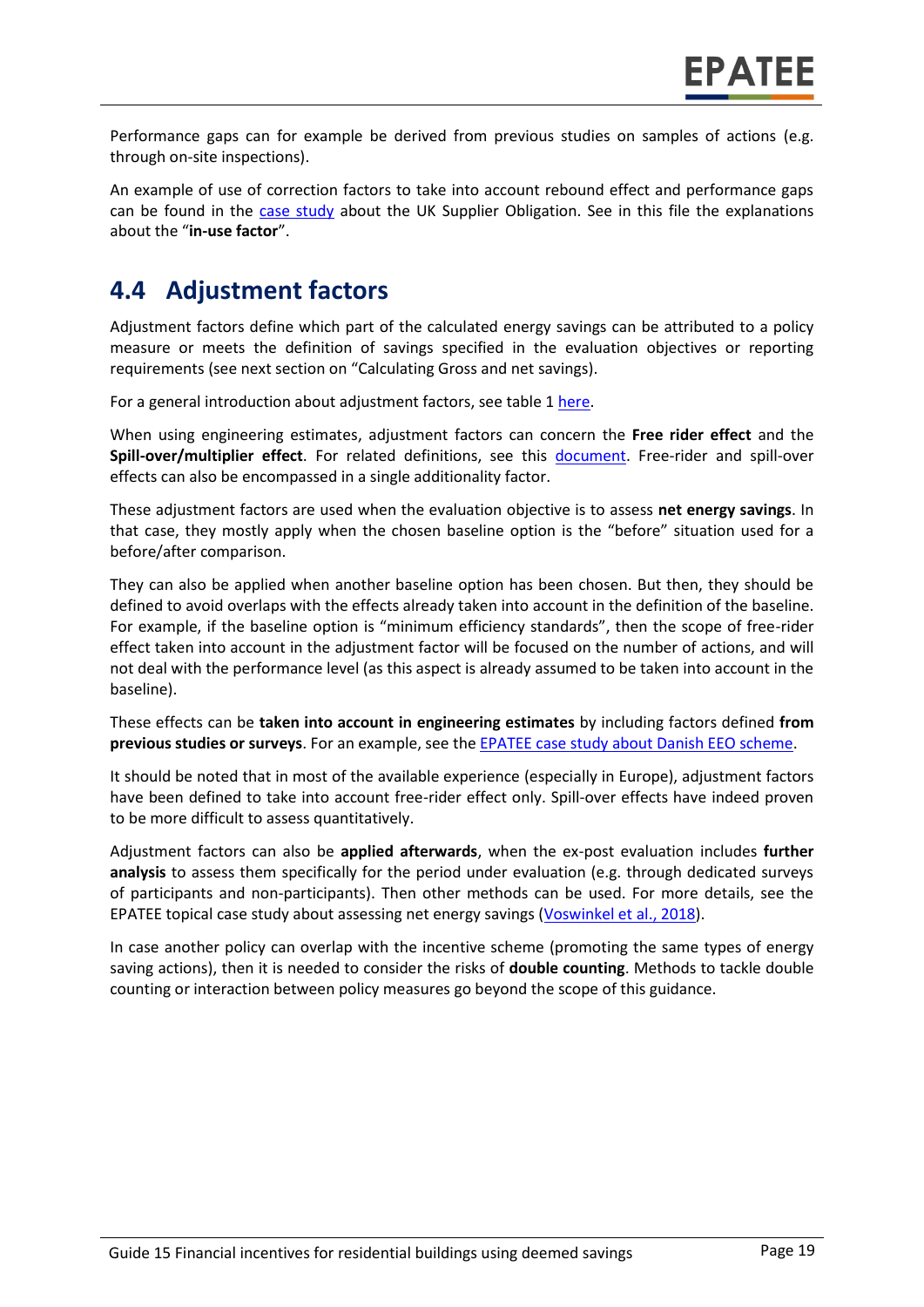### **4.5 Calculating Gross and Net energy savings**

**Gross energy savings** are energy savings calculated from the point of view of the final consumers, i.e. independently of whether the participants to the incentive scheme would have acted the same or differently in the absence of the scheme. The baseline energy consumption used to calculate gross energy savings is the energy consumption before the energy saving actions were installed or implemented.

The calculation of gross energy savings can include the use of **normalization factors** to ensure that the baseline energy consumption and the energy consumption with the energy saving action are comparable. For the residential sector, this mainly concerns weather conditions (see *Normalization factors* above). When relevant and feasible, the occupancy rate can also be useful to consider.

Depending on the data and approach used to calculate gross savings, it can be relevant to use also correction factors for **prebound and rebound effects**, as well as **performance gaps** (see *Normalization factors* above). These effects indeed affect energy savings from the point of view of the final consumers.

**Net energy savings** are calculated from the point of view of the public authority or other stakeholder that provides funding to the incentive scheme. Therefore, this calculation takes into account effects related to the causality or attribution of the actions or energy savings to the incentive scheme.

In the context of the [EU Energy Efficiency Directive,](https://eur-lex.europa.eu/legal-content/EN/TXT/?uri=CELEX:02012L0027-20190612) it is also common to speak about **additional savings** instead of net savings, due to the terminology of the EED article 7. At national level, the concept of additional savings can also be used when the incentive scheme is designed to have effects additional to current regulations, or more generally to trigger savings that are additional compared to a baseline scenario defined to identify the needs in energy efficiency policies.

Two main approaches are possible when using engineering estimates:

- Take into account **additionality** in the definition of the baseline (option presented above in *Calculation baselines*).
- Apply **adjustment factors** to gross energy savings (option presented above in *Adjustment factors*).

Additional methods can then be used to assess net or additional savings ex-post (e.g. when evaluating the latest period of the incentive scheme). Explanations and guidance about methods for this type of ex-post evaluation can be found in the EPATEE topical case study about assessing net energy savings (Voswinkel [et al., 2018\)](https://www.epatee-toolbox.eu/?page_id=416).

Additional or net savings should also be corrected for double counting, in case of possible overlap between the incentive scheme and other policy measures. The overlap in the calculated savings should be analysed at the level of the overall policy portfolio or sector. For addressing double counting see th[e IEA evaluation guidebook](http://www.ieadsm.org/wp/files/Exco%20File%20Library/Key%20Publications/Volume1Total.pdf) or th[e EMEEES bottom-up methodology.](https://www.epatee-lib.eu/media/docs/D4_EMEEES_Final.pdf)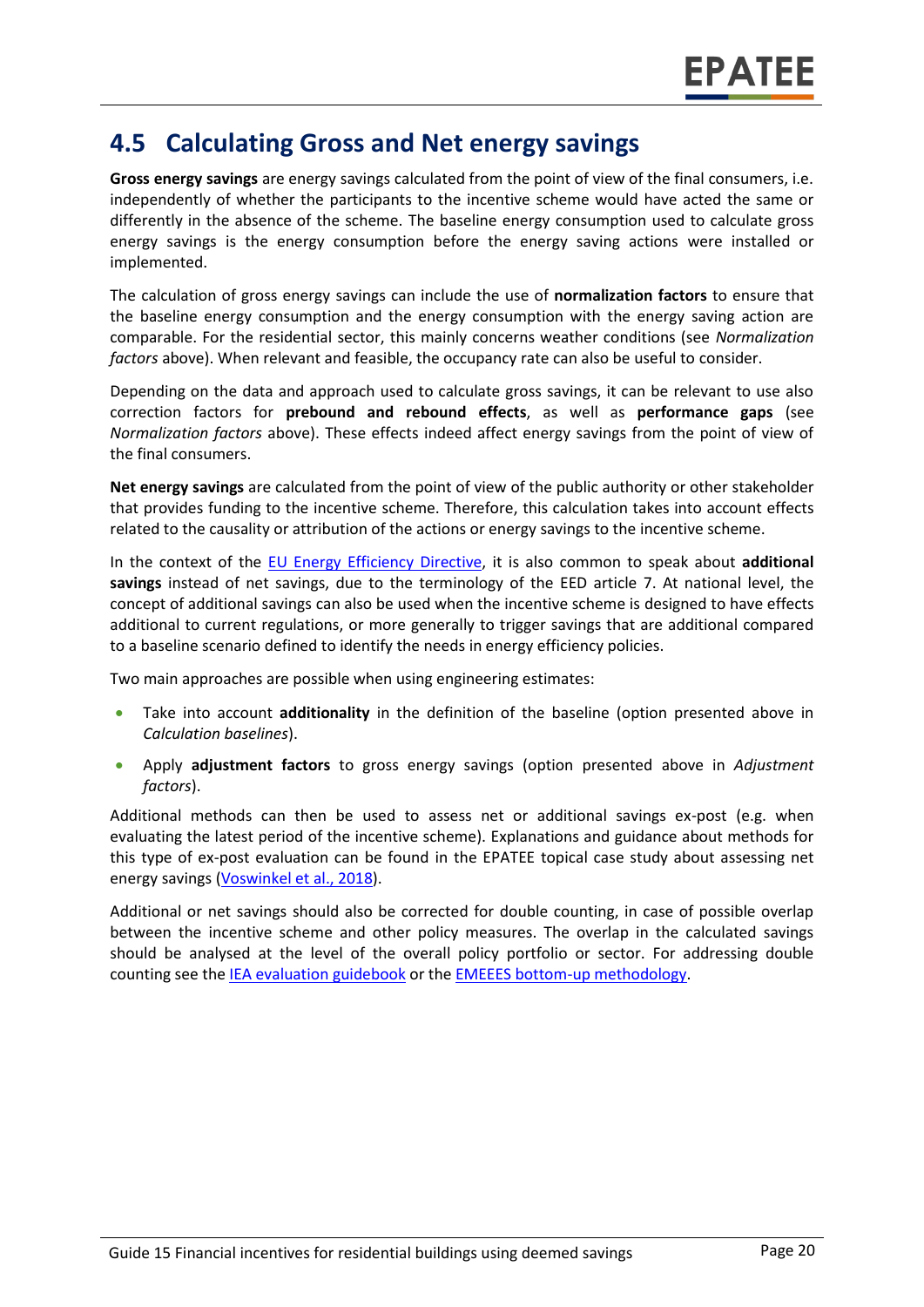## **5. INPUT AND OUTPUT**

## **5.1 Main data requirements and data sources and collection technics**

Data requirements specified in the two tables below correspond to the calculation of gross energy savings, when using the baseline option [**before/after**], i.e. a baseline representing the situation before energy saving actions are implemented. The case about using baseline options to calculate additional energy savings is discussed later on (see *Data issues when evaluating net energy savings*).

The table describes the input data commonly needed for the engineering calculations. The level of details can vary according to the type of calculation formula or model used. It is therefore important to clarify what formula or model will be used when planning the evaluation, and whenever possible from the outset of the incentive scheme, simultaneously to the design of the monitoring system.

| <b>Calculation subject</b>                                                                                                                                                  | <b>Data requirements</b>                                                                                                                                                                                                                                                                                                         | <b>Possible data sources and collection technics</b>                                                                                                                                                                                                                                                                                                          |
|-----------------------------------------------------------------------------------------------------------------------------------------------------------------------------|----------------------------------------------------------------------------------------------------------------------------------------------------------------------------------------------------------------------------------------------------------------------------------------------------------------------------------|---------------------------------------------------------------------------------------------------------------------------------------------------------------------------------------------------------------------------------------------------------------------------------------------------------------------------------------------------------------|
| Size and shape of the<br>building                                                                                                                                           | Heated area (or when<br>not available useful<br>floor area), shape<br>coefficient (area of the<br>building envelope<br>against the volume of<br>the building), ratio of<br>glass surface for the<br>external walls, type of<br>roofs (e.g. flat, sloping),<br>etc.<br>(the data needed<br>depend on the formula<br>/ model used) | Data reported by the participants or their<br>contractors (e.g. from Energy Performance<br>Certificates, energy audits or alike) in their<br>application file<br>Survey of participants<br>Databases of standard building design<br>according to construction period and building<br>type                                                                     |
| Energy performance<br>of the building<br>envelope (heat<br>transfer coefficient: U-<br>values in W/m <sup>2</sup> .K; or<br>thermal resistance: R-<br>values in $m^2.K/W$ ) | Values before and after<br>the renovation works<br>for the building<br>components taken into<br>account in the<br>calculations                                                                                                                                                                                                   | Data reported by the participants or their<br>contractors (e.g. from Energy Performance<br>Certificates, energy audits or alike) in their<br>application file<br>Survey of participants<br>Databases of standard values per construction<br>period and type of buildings (for "before") and<br>per type of actions, from manufacturers' data<br>(for "after") |
| <b>Efficiency of the</b><br>heating system                                                                                                                                  | Data reported by the<br>participants in their<br>application file<br>Survey of participants                                                                                                                                                                                                                                      | Data reported by the participants or their<br>contractors in their application file<br>Survey of participants<br>Databases of efficiency per type of heating<br>system (or from manufacturers' data)                                                                                                                                                          |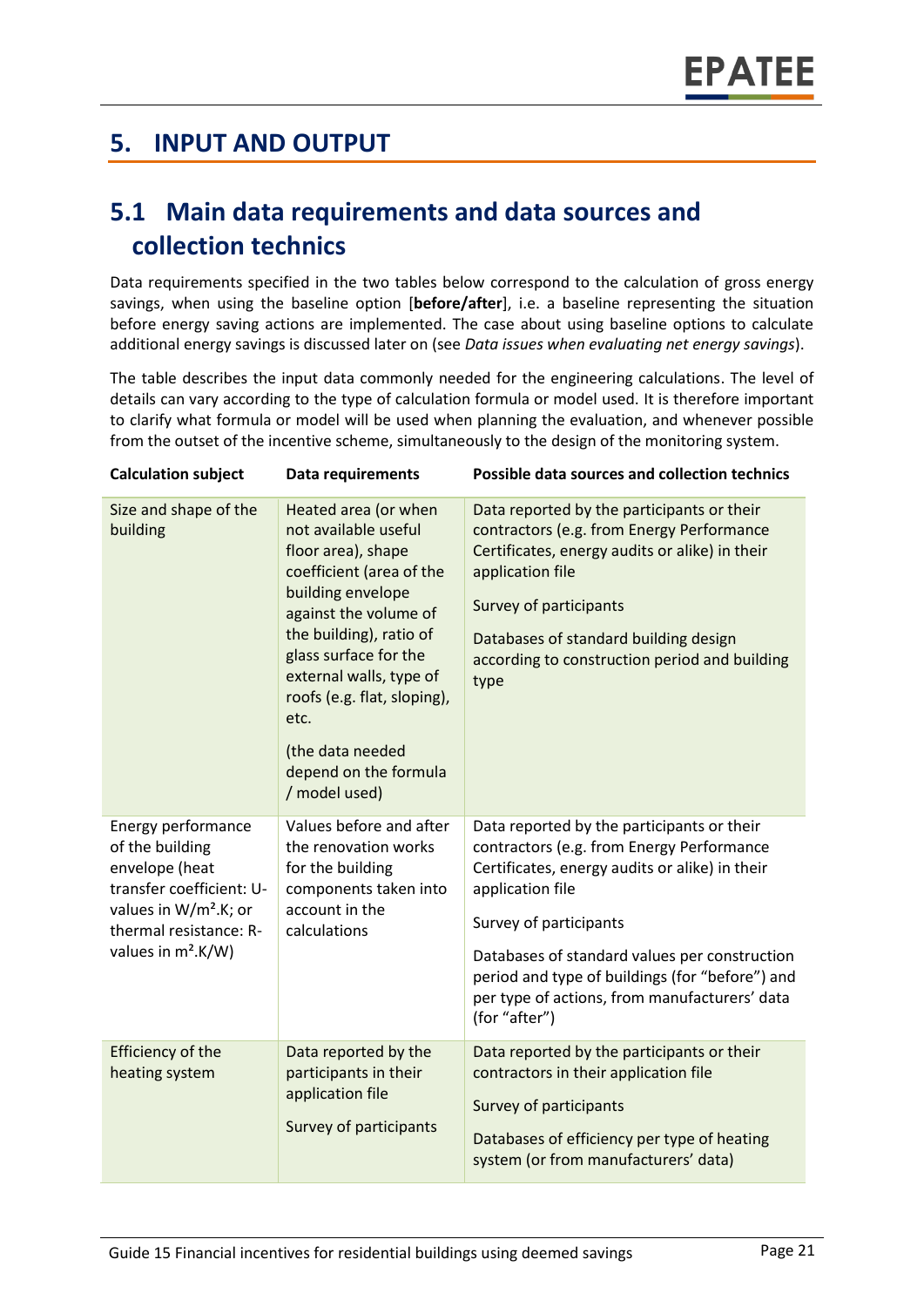In some cases, the detailed data will have be used by an energy auditor or advisor to prepare the Energy Performance Certificates (EPC) or energy audits. In that case, the evaluation of the incentive scheme can calculate directly the energy savings as the difference of energy consumption before and after renovation works, as provided in the EPCs or energy audit reports. Such approach has been subject to criticisms, as the reliability of the energy savings then depend strongly on the quality of the EPCs or energy audits. For practical examples where these criticisms are discussed, see for example [\(Sipma et al., 2019\)](https://www.epatee-toolbox.eu/evaluation-principles-and-methods/epatee-topical-case-study-comparing-estimated-versus-measured-energy-savings/) or the EPATEE case study about the [WAP \(Weatherization Assistance](https://epatee.eu/system/tdf/epatee_case_study_us_weatherization_assistance_program_ok_0.pdf?file=1&type=node&id=85)  [Program\) in the US.](https://epatee.eu/system/tdf/epatee_case_study_us_weatherization_assistance_program_ok_0.pdf?file=1&type=node&id=85)

It is therefore recommended to keep the detailed data in the documentation about the renovation projects and the respective calculations. So that these calculations can be verified, and corrected/improved when needed.

The table below describes complementary data needed to take into account normalization and correction factors.

| <b>Calculation subject</b>                                                                                | Data requirements                                                                                                                | Possible data sources and collection<br>technics                                                                                                                                                           |
|-----------------------------------------------------------------------------------------------------------|----------------------------------------------------------------------------------------------------------------------------------|------------------------------------------------------------------------------------------------------------------------------------------------------------------------------------------------------------|
| Normalization factor for<br>weather condition                                                             | <b>Normalized Heating</b><br>Degree Days (per climate<br>zone or location)                                                       | Heating Degree Days specified in building<br>regulations, according to climate zones.<br>Data from the national meteorological<br>office or weather service, according to<br>the ZIP code of the building. |
| Correction factors (e.g. to<br>take into account<br>prebound and rebound<br>effects, performance<br>gaps) | To be considered if the<br>calculation model could<br>not be calibrated based<br>on statistics of metered<br>energy consumption. | Available studies on these effects.<br>Data from the literature.<br>Default values based on conservative<br>assumptions.                                                                                   |

Engineering estimates are defined for a unit of action (see *About deemed savings* in section 2). Therefore, a complementary source of data is needed to obtain the number of actions (or other units of actions): see *Complementary methods to determine total savings* in section 2.

Data issues when evaluating net energy savings

In the context of the article 7 of the EU Energy Efficiency Directive, it is more common to speak of additional energy savings than net energy savings. When using engineering estimates, additionality has to be taken into account in the calculation assumptions (see *Calculating Gross and Net energy savings* in section 4).

- 1. Take into account **additionality criteria** in the definition of the baseline (option presented above in *Calculation baselines*).
- 2. Apply **adjustment factors** to gross energy savings (option also presented in *Adjustment factors*).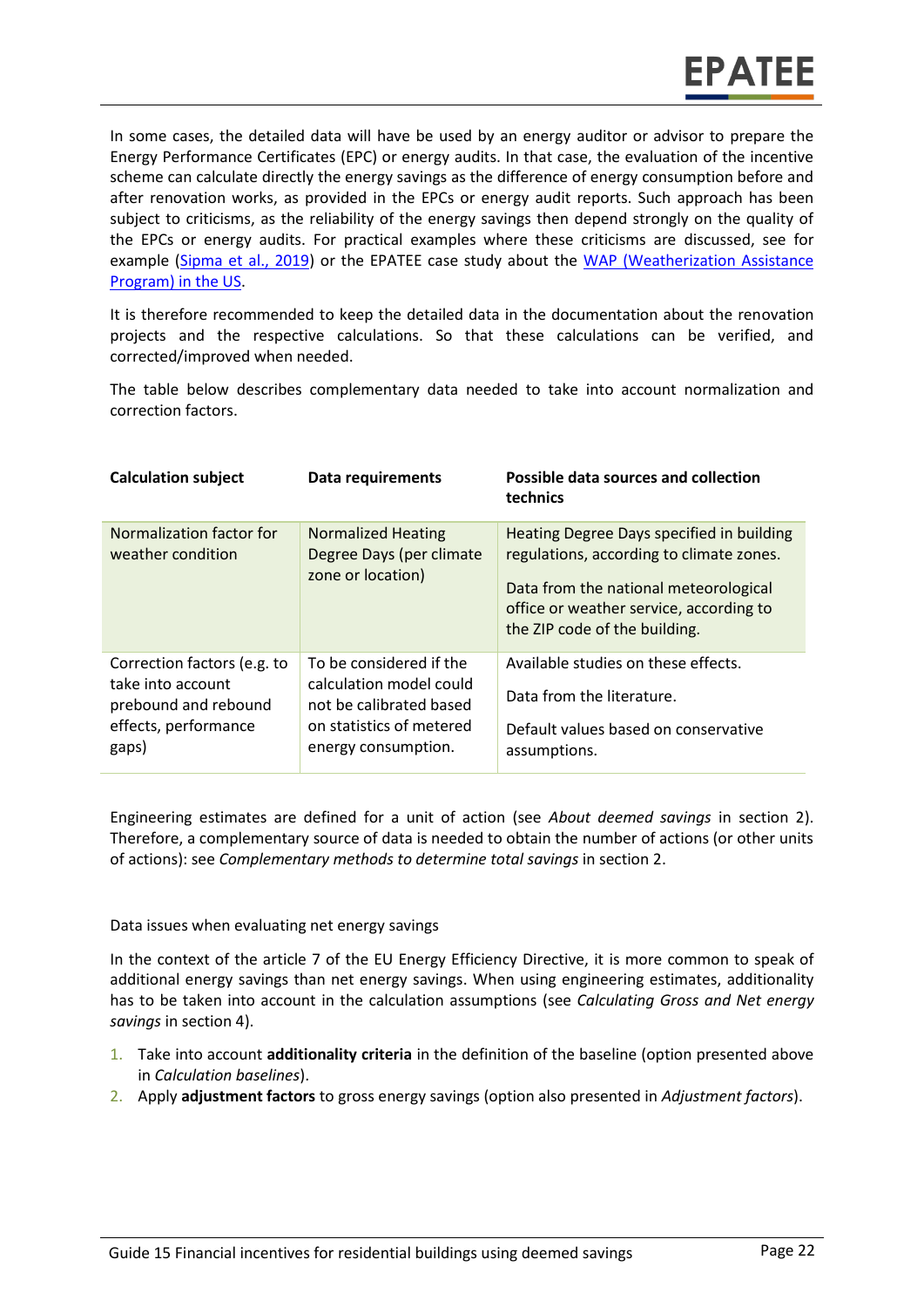When using the approach of taking into account additionality criteria in the definition of the baseline, the following data may be needed:

- for the baseline option "**market average**": data about trends or recent market shares per energy class (or similar categories reflecting energy performance levels) to calculate the market average for energy consumption or energy performance characteristics (in case energy consumption is calculated with intermediate parameters).
- for the baseline option "**minimum efficiency standards**": data about the current minimum energy performance requirements set in national or European regulations, per action type (and information about the scheduled updates of these regulations).

The corresponding values might need to be updated on a regular basis or case-by-case (e.g. to take into account the most recent years to define the market average, or changes in the current regulations about minimum efficiency standards).

When using the approach to apply adjustment factors to the gross savings, the data needed to define these factors can be obtained from previous studies (e.g. previous surveys or market analysis) or the literature, or through complementary ex-post studies.

When using data from previous studies, it is recommended to use as far as possible data from studies on the same policy measure. Literature indeed shows that values for adjustment factors can vary significantly from one policy measure to another, one country from another, etc.

For more details about the evaluation of net energy savings through ex-post studies, see the corresponding EPATEE topical case study (Voswinkel [et al., 2018\)](https://www.epatee-toolbox.eu/?page_id=416).

## **5.2 Energy savings in final terms or in primary terms**

Energy savings can be expressed in final terms or in primary terms. See definitions about primary and final energy [here.](https://www.epatee-toolbox.eu/wp-content/uploads/2018/10/Definitions-and-typologies-related-to-energy-savings-evaluation.pdf)

Engineering estimates can equally be calculated in **final or primary terms**. One advantage of choosing to calculate in final energy is that it enables to compare engineering estimates with energy savings obtained from metered energy consumption (e.g. energy bills).

Calculations in primary energy savings are often used when actions can include energy switching or on-site cogeneration (CHP). Primary energy savings can also be used to reflect the energy savings taking into account the whole supply chain (and particularly the losses along the electricity supply).

Engineering estimates can also be converted in **monetary savings**, i.e. savings on energy bills (see *Reporting expectations* in section 3). This requires to define average energy prices per energy carrier, as well as a scenario of energy prices if the savings are calculated in cumulative terms, e.g. over the action lifetime. In this case, a discount rate can also be applied to the calculation (see below *Energy savings over time*).

For consistency, the metrics should be the same for setting the objectives of the incentive scheme and then evaluating the achievements. The energy savings results can be reported in different metrics according to the reporting purposes (e.g. reporting in the context of the EED article 7), provided that the data needed to convert from one metric to the other is available. It is thus important to identify from the outset the needs to report the results in different metrics, so that data used in the energy savings calculations are **documented enough to enable future conversions**.

In any case, the **metric used** to calculate the energy savings should be **made explicit** when presenting the results.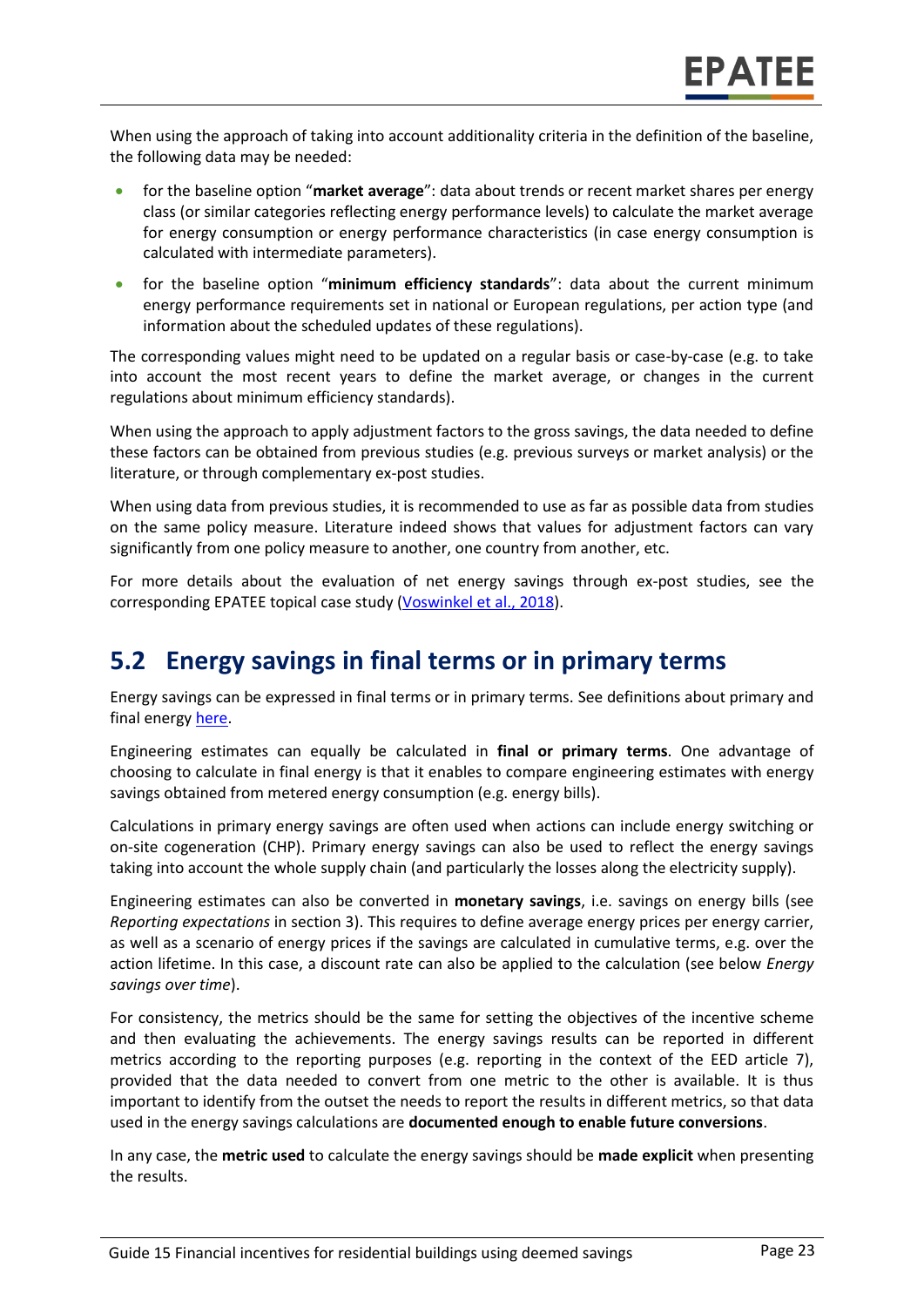## **5.3 Energy savings over time**

Implemented saving actions in a year lead to savings over a number of consecutive years. E.g. a more efficient boiler can save gas over its lifetime of about 15 years, and insulation over up to 60 years. For savings from behavioural changes (e.g. if the incentive scheme promotes energy display devices with tailored energy advice) might be not much longer than the period of the behavioural intervention (e.g. period over which tailored advice or feedback is provided to the occupants).

Energy savings can be calculated in different metrics in terms of time reference, for example: yearto-year, annual, cumulated annual, cumulative. See the definition[s here.](https://www.epatee-toolbox.eu/wp-content/uploads/2018/10/Definitions-and-typologies-related-to-energy-savings-evaluation.pdf)

The incentive scheme can count first-year savings only, or up to lifetime-cumulated savings (i.e. savings over the lifetime of the energy saving action).

If only first-year savings are counted and needed for reporting, then no further data is needed, apart from monitoring when the actions are installed (data usually collected as part of the process to pay the incentive).

In other cases, the data about when the actions are installed will need to be complemented with data about the **estimated lifetime of the savings**.

Examples of lifetime values can be found in the following sources:

- [CWA 15693:2007.](https://energie.wallonie.be/servlet/Repository/CWA_27_final_draft_.PDF?IDR=7973) Saving lifetimes of Energy Efficiency Improvement Measures in bottom-up calculations. CEN Workshop Agreement, April 2007.
- [EN 15459:2017.](http://www.cres.gr/greenbuilding/PDF/prend/set4/WI_29_TC-approval_version_prEN_15459_Data_requirements.pdf) Energy performance of buildings Economic evaluation procedure for energy systems in buildings. CEN standard, June 2017. (see annex D).
- [Ecodesign Impact Accounting](https://ec.europa.eu/energy/en/studies/ecodesign-impact-accounting-0)  Status Report 2017. Prepared by VHK for the European Commission December 2017. (see annex A, pp.73-76).

On top of cumulating savings over savings lifetime or crediting durations, the savings calculations can also include the application of a **discount factor**. This discount factor can be used:

- For economic reasons: for example when assessing cost-effectiveness (see also section [7. \)](#page-28-0), so that costs and benefits occurring over time can be taken into account according to a given investor's perspective (i.e. a given preference given to present).
- For technical reasons: for example, to take into account that energy savings can decrease over time (e.g. for behavioural actions).

When using an **economic discount factor**, it is defined according to the investor's perspective chosen (and not according to the action type). Discount factors are usually taken from the literature or from reference values (e.g. when considering the public authorities' perspective). For more discussions about discount factors, see for example the Horizon 2020 project[s Briskee and Cheetah.](https://www.briskee-cheetah.eu/)

When using **technical discount factors**, they might need to be differentiated per action type, as the changes in energy savings over time can depend on the action type. However, there is limited evidence about decrease (or increase) of energy savings over time, especially when dealing with renovations of buildings (for more details about this issue, see for example [Hoffman et al., 2015](https://emp.lbl.gov/publications/energy-savings-lifetimes-and) or [McCoy and Kotsch, 2018\)](http://www.lse.ac.uk/GranthamInstitute/wp-content/uploads/2018/11/working-paper-306-McCoy-Kotsch.pdf).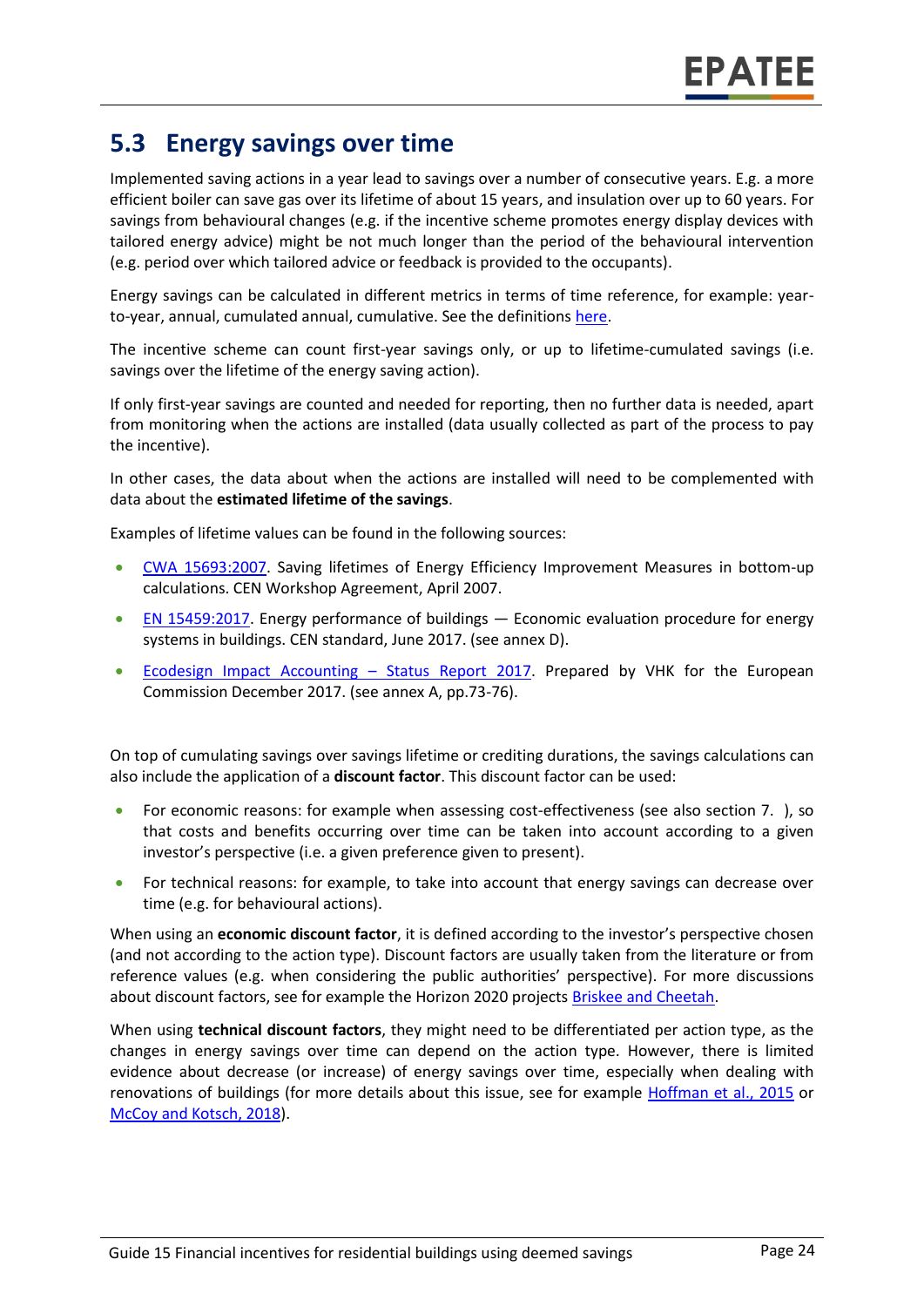A general default discount factor (i.e. uniform for all action types), encompassing both economic and technical aspects, can also be decided to reflect the risks related to the investment in the energy saving action, as perceived by the final customers or investors.

The **choice of the metric** depends on the policy or evaluation objectives and reporting needs. For example, when the main objective is to keep the evaluation simple, the choice can be yearly savings, as no further data or assumption is then needed. However, this will favour short-term actions against longer term action. Incentive schemes for energy efficiency in buildings usually aim at promoting actions with long lifetimes, such as wall/roof/floor insulation, which can therefore support the choice of lifetime-cumulated savings. Lifetime-cumulated savings are also needed when assessing costeffectiveness (see section 7).

The choice of the metric can also depend on reporting needs, for example in the context of EED article 7. In this framework, a particular type of cumulative savings is needed, counting the savings achieved within the obligation period (currently 2014-2020, and then 2021-2030).

As mentioned above about energy savings in final or primary energy terms, it is important to identify from the outset the needs to express the results in different metrics, so that data used in the energy savings calculations are documented enough to enable future conversions. When dealing with energy savings over time, this mostly means to **keep records of the energy savings per main type of action**, as lifetimes can be different from one type to the other.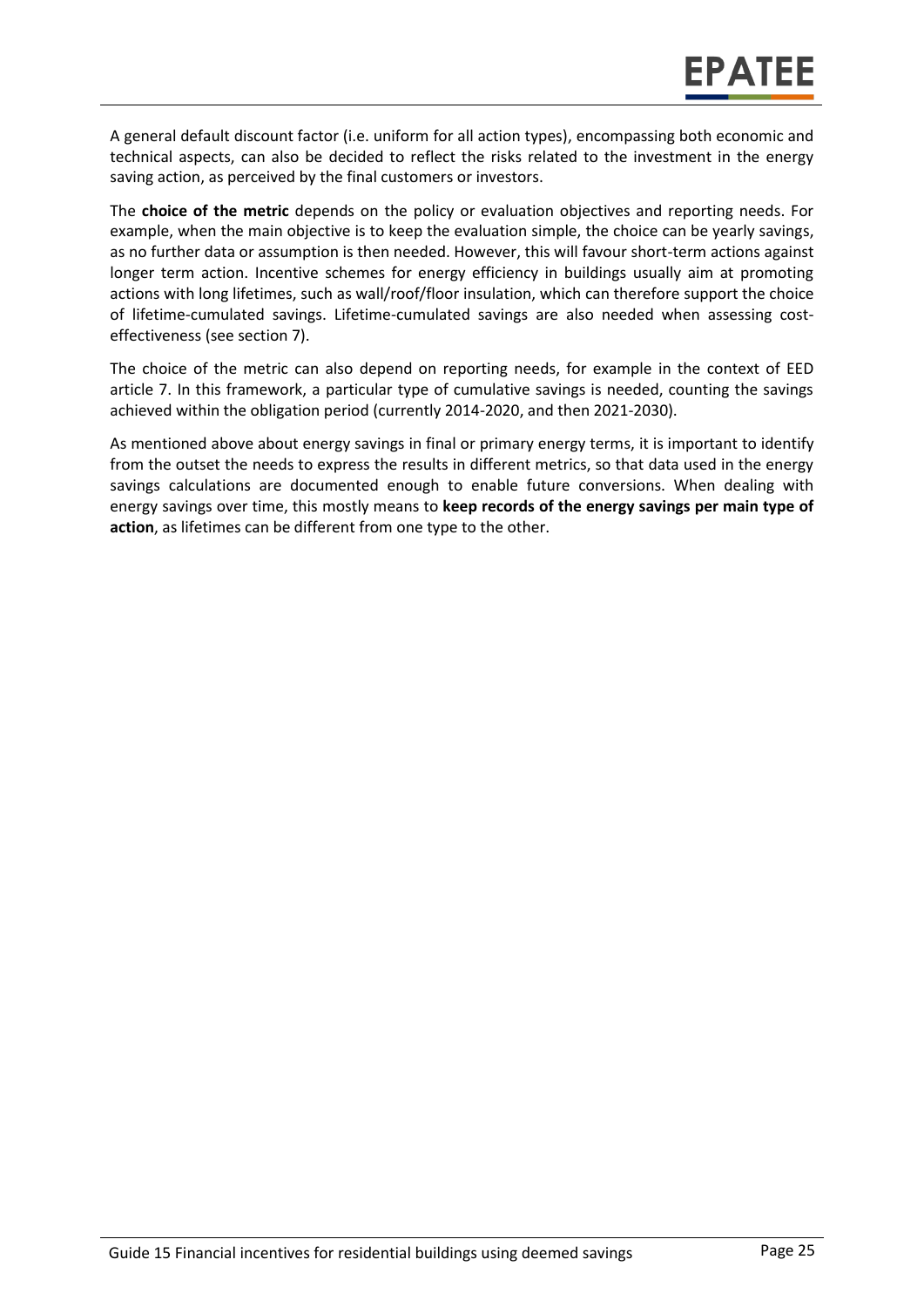## **6. ALTERNATIVE FOR CHOSEN METHOD**

## **6.1 Alternatives for the chosen method**

Engineering estimates are often chosen in case of **large or specific energy saving projects**, and can also provide results with limited time lag. Engineering calculations are for example commonly chosen to evaluate the savings from the incentive scheme when they are used anyway as part of the process of the application for the incentive (e.g. when an Energy Performance Certificate is required as part of the application file). In this case, there is no extra cost of using these data for the evaluation of the incentive scheme.

**Deemed savings** can be appropriate to evaluate savings from action types that can be described in a standardised way. They are then a cost-effective way to assess savings from large numbers of similar actions (e.g. case of an incentive scheme promoting single actions), **without delay**. They are less relevant for energy saving projects that would be very specific, thereby requiring case-by-case calculations. This is for example why engineering estimates will usually be preferred when assessing energy savings from a scheme promoting deep renovations. For more details about engineering calculations, see the Specific Guidance 9.

**Billing analysis** is then commonly chosen when the evaluation objective is more specifically to assess or verify the **energy savings actually achieved** or to assess the cost-effectiveness or efficiency of the scheme. Billing analysis are particularly used in case of scheme promoting deep renovations. In such cases, the types of actions implemented are not necessarily monitored. This makes that methods based on what types of actions have been implemented (e.g. deemed savings or engineering methods) would be more difficult to use. Also, deep renovations imply that it can be important to take into account the interactions between the different actions (e.g. insulation of building envelope and replacement of heating system). Which can be taken into account in detailed engineering estimates, but more difficultly in deemed savings. The main drawback of billing analysis is the **time lag** between the installations of the actions and when the evaluation results can be available (usually from 18 to 30 months). For more details about billing analysis, see the **Specific Guidance 8**.

**Direct measurements** are more rarely used for the evaluation of incentive scheme as considered in this guidance. They can for example be used as part of specific verifications or on-site inspections to complement another method.

The table below presents the pros and cons of these methods commonly used for evaluating energy savings from EEO scheme (see also *Additional methods to increase reliability of the results* in section 2).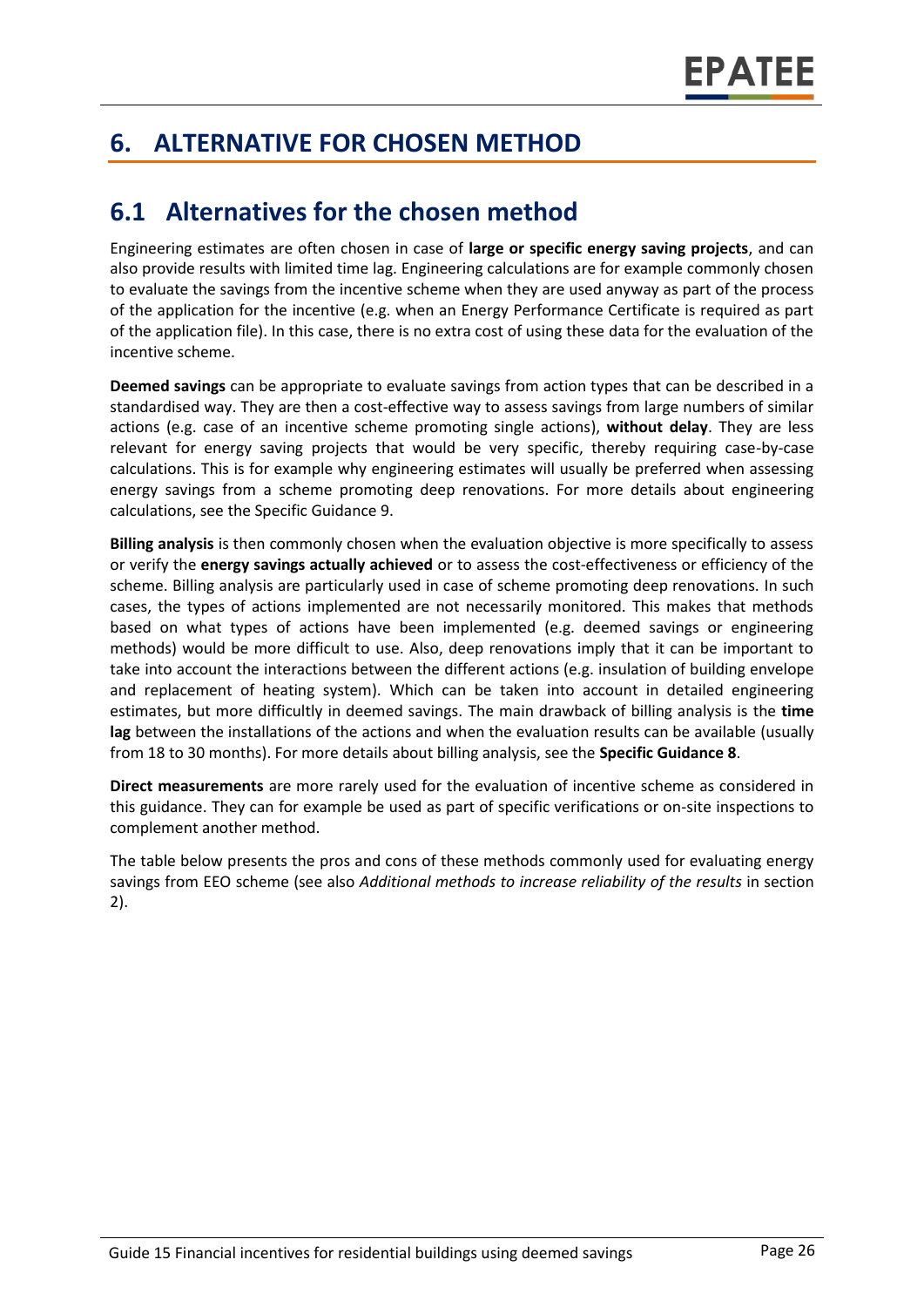| Type of<br>method                                       | <b>Pros</b>                                                                                                                                                                                                                                                                                                                                                                                                                                                 | Cons                                                                                                                                                                                                                                                                                                                                                                                                                                                                                                                                                                                                                                                                                                                          |
|---------------------------------------------------------|-------------------------------------------------------------------------------------------------------------------------------------------------------------------------------------------------------------------------------------------------------------------------------------------------------------------------------------------------------------------------------------------------------------------------------------------------------------|-------------------------------------------------------------------------------------------------------------------------------------------------------------------------------------------------------------------------------------------------------------------------------------------------------------------------------------------------------------------------------------------------------------------------------------------------------------------------------------------------------------------------------------------------------------------------------------------------------------------------------------------------------------------------------------------------------------------------------|
| Engineering<br>calculations                             | Can be used for almost all<br>$\bullet$<br>action types (including deep<br>renovations)<br>Can enable to automatize<br>$\bullet$<br>energy savings calculations<br>(through standardised<br>formula for simple cases)<br>Can reflect the energy savings<br>$\bullet$<br>achieved for a given situation<br>(specific calculations)<br>Limited delay in getting the<br>$\bullet$<br>results (calculations can be<br>done before the actions are<br>installed) | Require to collect data for each case (so<br>$\bullet$<br>can be costly if data collected only for<br>this purpose and for large numbers of<br>actions / projects)<br>Possible gaps between engineering<br>$\bullet$<br>estimates and measured savings (see<br>references below)<br>Additional method needed to evaluate<br>$\bullet$<br>ex-post the additionality of the savings                                                                                                                                                                                                                                                                                                                                             |
| Deemed<br>savings<br>(see Specific<br>Guidance 9)       | Provide visibility to<br>$\bullet$<br>stakeholders<br>No delay in getting results<br>$\bullet$<br>from the monitoring system<br>Low running cost (once the<br>$\bullet$<br>set of deemed savings has<br>been defined)<br>Calculations directly related<br>$\bullet$<br>to the energy saving actions<br>installed                                                                                                                                            | Use limited to action types that can be<br>$\bullet$<br>described in a standardised way<br>Do not reflect the energy savings<br>$\bullet$<br>achieved for a given situation, but an<br>average result for a population of<br>actions<br>Can require significant preliminary<br>$\bullet$<br>efforts (if many different action types<br>included in the scope of the incentive<br>scheme)<br>Quality depending on the data available<br>$\bullet$<br>to define deemed savings<br>Possible gaps between deemed savings<br>$\bullet$<br>and actual savings (due to prebound and<br>rebound effects, and to performance<br>gaps)<br>Additional method needed to evaluate<br>$\bullet$<br>ex-post the additionality of the savings |
| <b>Billing analysis</b><br>(see Specific<br>Guidance 8) | Provide data about actual<br>$\bullet$<br>energy consumption / energy<br>savings (capturing prebound<br>and rebound effects, as well<br>as performance gaps)<br>Can be used to evaluate ex-<br>$\bullet$<br>post net savings (depending<br>on the type of comparison<br>group chosen, or whether<br>adjustment factors can be<br>assessed with an additional<br>method)                                                                                     | Can only be used for ex-post evaluation<br>$\bullet$<br>Frequent difficulties to collect billing<br>$\bullet$<br>data (unless data collection carefully<br>planned and prepared in advance, e.g.<br>collecting participants' consent when<br>actions are installed)<br>Difficulties to get representative samples<br>$\bullet$<br>(cf. sampling bias + data losses along the<br>evaluation process)<br>Delays in getting the result (at least one<br>year to get the consumption after<br>installing actions + time to process and<br>analyse data)<br>Difficulties to find relevant control or<br>comparison groups (when assessing net<br>or additional savings)                                                            |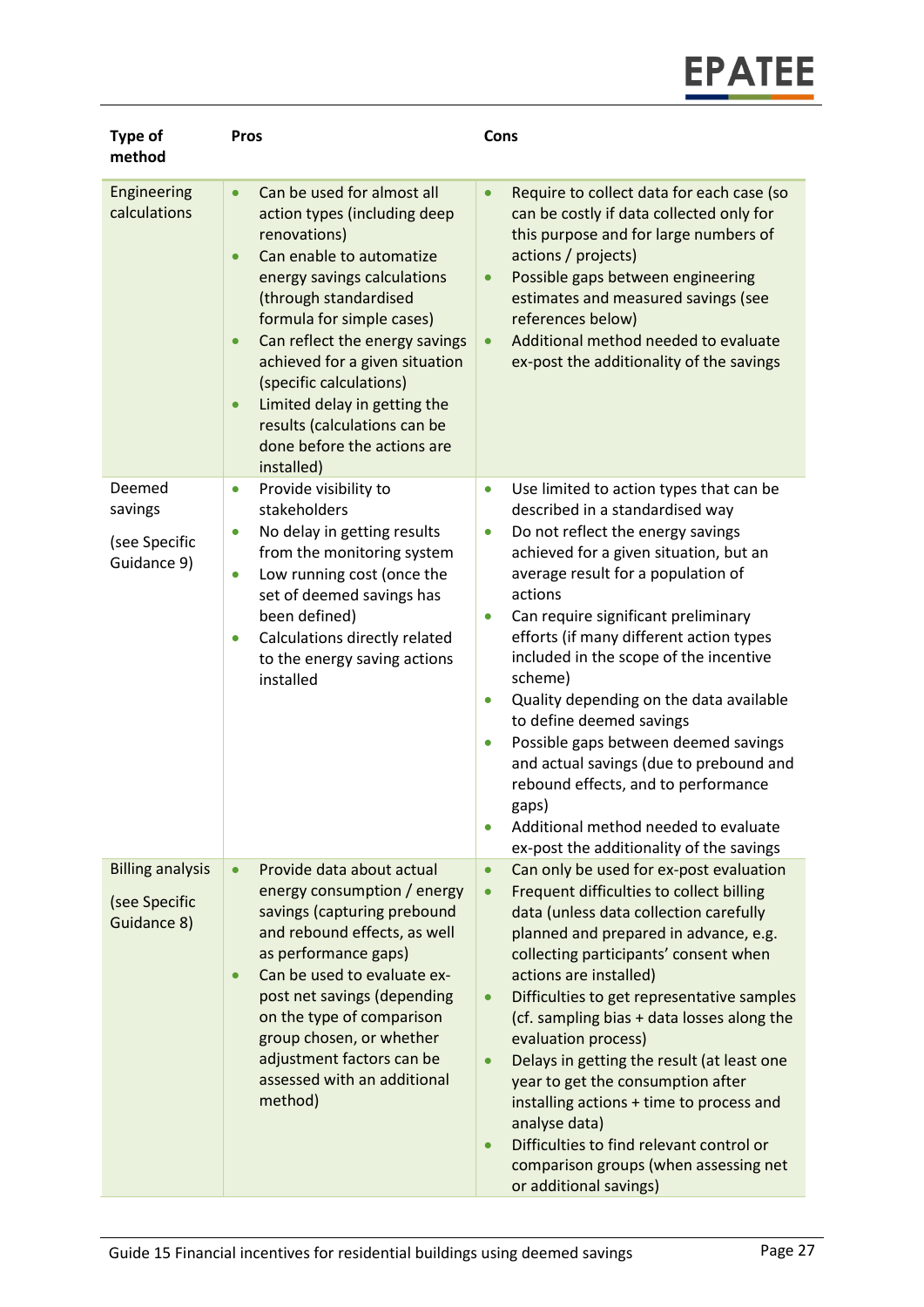| Direct<br>measurements | Provide data about actual<br>energy consumption (for the<br>baseline and/or for the<br>situation with energy saving<br>actions) or about actual<br>values for key parameters<br>(e.g. indoor temperature)<br>Can be used to assess | Can be costly if measurements only done<br>for this purpose and for large numbers<br>of actions<br>If sampling is used, attention should be<br>$\bullet$<br>paid to avoid sampling bias (if data are<br>to be extrapolated)<br>Additional method needed to evaluate<br>ex-post the additionality of the savings                                                    |
|------------------------|------------------------------------------------------------------------------------------------------------------------------------------------------------------------------------------------------------------------------------|--------------------------------------------------------------------------------------------------------------------------------------------------------------------------------------------------------------------------------------------------------------------------------------------------------------------------------------------------------------------|
|                        | performance gaps                                                                                                                                                                                                                   | Delay in installing the actions (if used to<br>verify the baseline, then time needed to<br>make the measurements, unless data<br>are already available)<br>Delay in getting the results (if used to<br>verify the situation with energy saving<br>actions, then time needed to make<br>measurements after the actions are<br>installed + time to analyse the data) |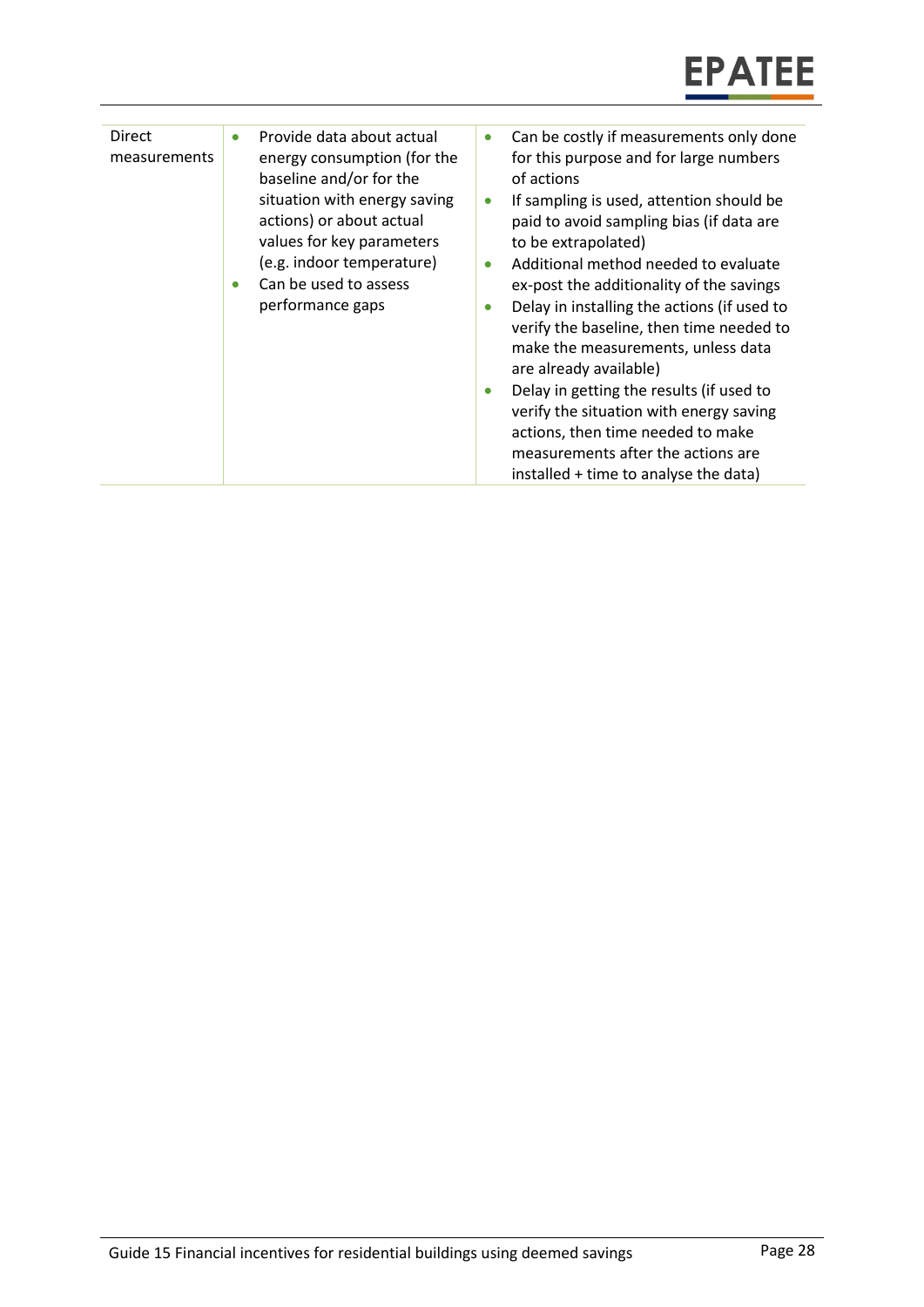## <span id="page-28-0"></span>**7. ADDITIONAL EVALUATION RESULTS**

## **7.1 Calculating avoided CO<sup>2</sup> emissions**

Depending on the priority objectives of the incentive scheme, the evaluation objectives can include the assessment of the results in terms of  $CO<sub>2</sub>$  savings (i.e. avoided  $CO<sub>2</sub>$  emissions). In practice, engineering estimates are first calculated in terms of energy savings. Then avoided  $CO<sub>2</sub>$  emissions can be evaluated from the energy savings by applying emission factors. Four key aspects are to be taken into account when choosing the emission factor(s):

- 1. Emission factors vary according to the **energy type**, so the engineering estimates need to be defined per energy type.
- 2. Emission factors for a given type of energy **can vary over time** (especially for **electricity**).
- 3. Emission factors can take into account:
	- a) **Direct emission factors**: that take into account the emissions generated when producing the energy used;
	- b) **Lifecycle emission factors**: that take into account all the emissions generated from the extraction of the energy resources up to the dismantling of the energy plant.

Due to the differences that the choice of emission factor(s) can induce, it is important to document what emission factor(s) has(have) been used. Emission factors used for the incentive scheme can for example be based on official national emission factors used for the national inventory of emissions of greenhouse gases.

The conversion of **electricity** savings into CO<sub>2</sub> savings is however a special case, depending on the national mix for electricity production. Several choices are indeed possible, for example:

- **Average emission factor**, calculated from the total annual emissions from electricity production (possibly taking into account national imports and exports) divided by the annual amount of electricity consumed: this is a simple approach, but that might not reflect the fact that end-uses can have different times of use and thus correspond to different load profiles (while the emission factor for electricity can vary significantly between base load and peak load).
- **Emission factors per type of end-use**: this requires more sophisticated calculations (e.g. by decomposing the national load curves per type of end-use) that will be meant to use emission factors reflecting the differences in time of use (e.g. daily, seasonally).

The choice between the two options above will depend on the national electricity mix (cf. emission factor varying significantly with time of production or not) and the type of end-uses covered by the incentive scheme (and especially if savings related to electric heating can represent a significant share of the savings).

If the engineering estimates cumulate savings over time, it can also be needed to define a scenario about the evolution of the national electricity mix over the period of calculation (e.g. taking into account the objectives of shares of electricity produced from renewable energy sources).

The avoided emission of **other greenhouse gasses** due to energy savings are not taken into account here, as these emissions (and more specifically their reductions) are generally negligible compared to  $CO<sub>2</sub>$  for actions in the residential sector (except in the case of schemes dealing with certain AC systems).

When needed, **IPCC** (Intergovernmental Panel on Climate Change) provides a **[detailed database](https://www.ipcc-nggip.iges.or.jp/EFDB/main.php) of peer-reviewed emission factors.**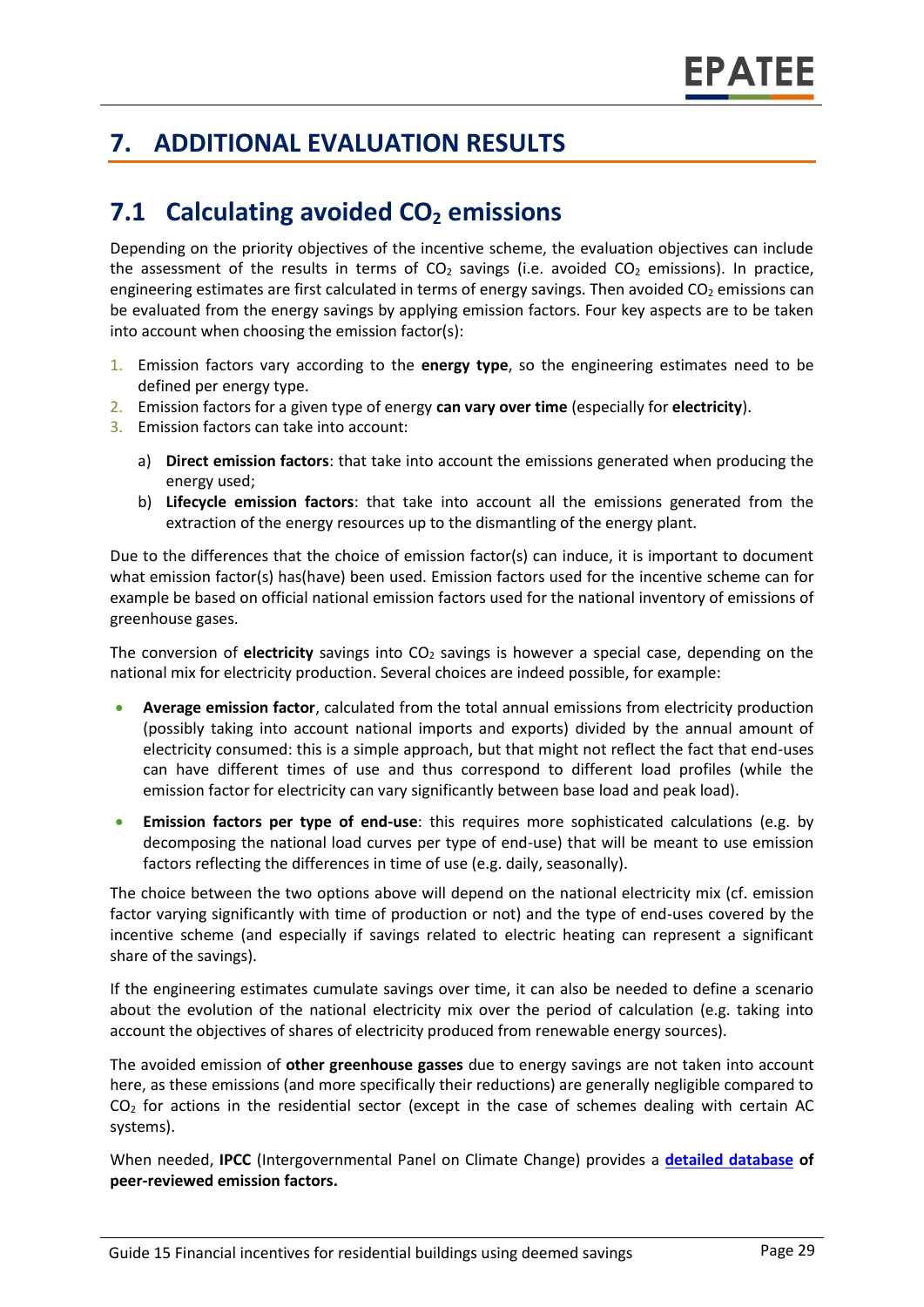## **7.2 Calculating cost-effectiveness**

Cost-effectiveness is the **ratio between costs** to achieve energy savings and the **amount of savings and possibly other benefits**.

A distinction can be made according to the **point of view** adopted to assess cost-effectiveness:

- Cost-effectiveness for the end-user or participant (e.g. payback time)
- Cost-effectiveness from the point of view of the public authority funding the incentive (e.g. comparing different types of policy measures according to the public cost of energy savings)
- Cost-effectiveness for society at large (e.g. social net present value)

For more details about the different perspectives, see for example [\(Breitschopf](https://epatee.eu/system/tdf/epatee_report_on_the_knowledge_base.pdf?file=1&type=node&id=29&force=1) et al., 2018).

The table below summarizes the main costs and benefits taken into account according to the perspective adopted.

| Point of view         | Costs                                                                                                                                                                                          | <b>Benefits</b>                                                                                                                                                                                                                            |
|-----------------------|------------------------------------------------------------------------------------------------------------------------------------------------------------------------------------------------|--------------------------------------------------------------------------------------------------------------------------------------------------------------------------------------------------------------------------------------------|
| Participants          | Part of the investments paid<br>$\bullet$<br>by the participants                                                                                                                               | Gross energy savings<br>(note: the financial aids received from the<br>incentive scheme is taken into account in the<br>fact that only the part of the investments<br>paid by the participants is included in the<br>calculation)          |
| Public<br>authorities | Financial incentives paid to<br>the participants<br>Administration costs of the<br>$\bullet$<br>scheme<br>Losses in tax revenues (due<br>to additional energy savings)                         | Increases in tax revenues (due to<br>additional investments made in energy<br>saving actions vs. baseline scenario)<br>Net energy savings (e.g. if the indicator<br>$\bullet$<br>calculated is about the public cost of<br>energy savings) |
| Society               | Part of the investments paid<br>$\bullet$<br>by the participants (for<br>additional actions only)<br>Financial incentives paid to<br>the participants<br>Administration costs of the<br>scheme | Net energy savings<br>$\bullet$                                                                                                                                                                                                            |

NOTE: the table above does not deal with **non-energy impacts**. Depending on the context and objectives of the incentive scheme, non-energy benefits can be larger than the benefits from energy savings. When assessing the cost-effectiveness of an incentive scheme from the society's point of view, it is therefore recommended to consider if it is relevant to include non-energy impacts in the scope of analysis (see *Calculating other co-benefits* below for more details).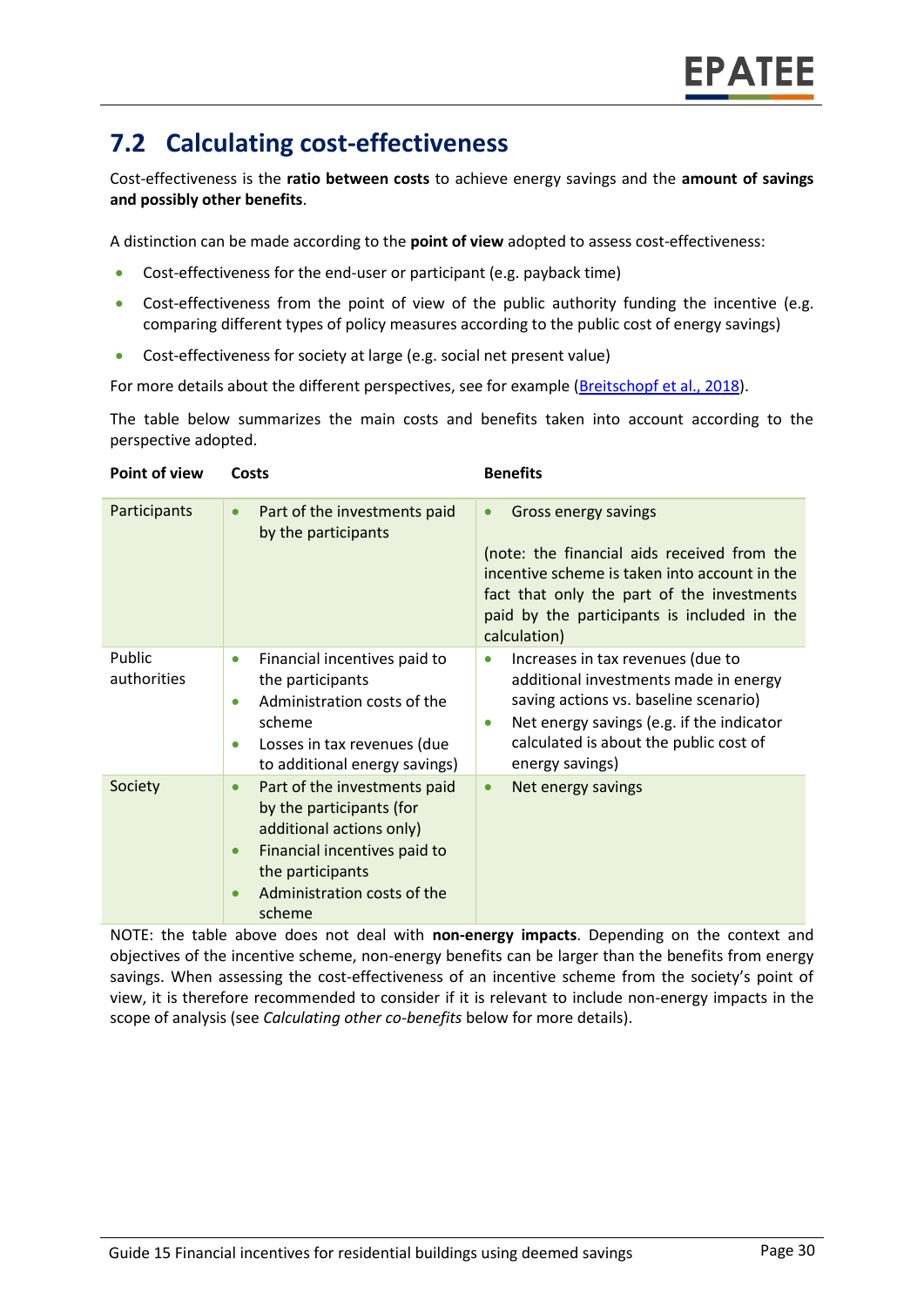Cost-effectiveness indicators are usually calculated taken into account **final** energy savings. Likewise, these indicators are most often calculated over the lifetime of the energy saving actions (to take into account the full benefits from the energy saving actions), or over a given horizon of time (when considering the time perspective of investors, possibly including the State as a general public investor). The relevant metric of energy savings is therefore **cumulative or lifetime-cumulated** energy savings. This means that these calculations require assumptions about the lifetime of the actions and the evolution of energy savings over time.

Depending on the indicator(s) used to assess cost-effectiveness, it can be needed to use a **discount factor** (e.g. when the indicator is Net Present Values). The discount factor should be applied consistently to all terms of the calculations (i.e. all costs and benefits, including the energy savings). Different discount factors can be used according to the perspective adopted (e.g. households, State). It is important to document the use of discount factors, and if possible to make a sensitivity analysis (testing several values or ranges of discount factors). As this can affect significantly the results. For more discussions about discount factors, see for example the Horizon 2020 projects Briskee and [Cheetah.](https://www.briskee-cheetah.eu/)

Likewise, the calculations of cost-effectiveness indicators will usually require to consider scenarios of energy prices over given periods. The assumptions about trends in energy prices should be documented. Whenever possible, it is recommended to make a sensitivity analysis (testing several scenarios of energy prices). See for example the EPATEE case study about the Better Energy Homes scheme in Ireland [\(Broc, 2017\)](https://www.epatee-toolbox.eu/wp-content/uploads/2018/10/epatee_case_study_ireland_better_energy_homes_ok.pdf).

For more details about assessing cost-effectiveness or cost-benefit analysis, see for example (Clinch and [Healy 2001;](https://pdfs.semanticscholar.org/0c5a/62027a92577ef72238b72b9bbdbeca929cb7.pdf) [Collins and Curtis, 2017\)](https://www.econstor.eu/bitstream/10419/174275/1/WP542.pdf). And more generally about assessing the effectiveness of incentive schemes, see for example [\(Stern et al ., 1986;](https://journals.sagepub.com/doi/abs/10.1177/0193841X8601000201) [Studer and Rieder, 2019\)](https://www.mdpi.com/2225-1154/7/2/28/pdf).

## **7.3 Calculating other Co-benefits**

Possible co-benefits from saving energy in buildings can concern for example:

- Reduction of energy poverty
- Better indoor climate
- Extra employment in the building industry
- Impact on economic activity
- Reduced dependency on (insecure) energy import

It should be noted that the impacts from incentive schemes on each of these aspects are usually positive, but can also be negative (e.g. on State budget or distributional effects). Therefore, it is in general more appropriate to speak about non-energy impacts.

For a general background about non-energy impacts, see [here.](https://www.epatee-toolbox.eu/evaluation-principles-and-methods/general-principles/evaluating-impacts-other-than-energy-savings/)

Analysis about how non-energy impacts can have an influence on the political support or rationale for an incentive scheme can be found for example in [\(Kerr et al.,](https://www.sciencedirect.com/science/article/pii/S0301421517302069) 2017; [Rosenow, 2013\)](http://de.janrosenow.com/uploads/4/7/1/2/4712328/rosenow_2013_the_politics_of_the_german_co2_building_rehabilitation_programme.pdf). An example of study looking at multiple impacts of renovations can be found in [\(Coyne et al.,](https://link.springer.com/article/10.1007/s12053-018-9688-7) 2018). An example of study about distributional effects can be found in [\(Daussin-Benichou](https://www.insee.fr/en/statistiques/1381112) and Mauroux, 2014).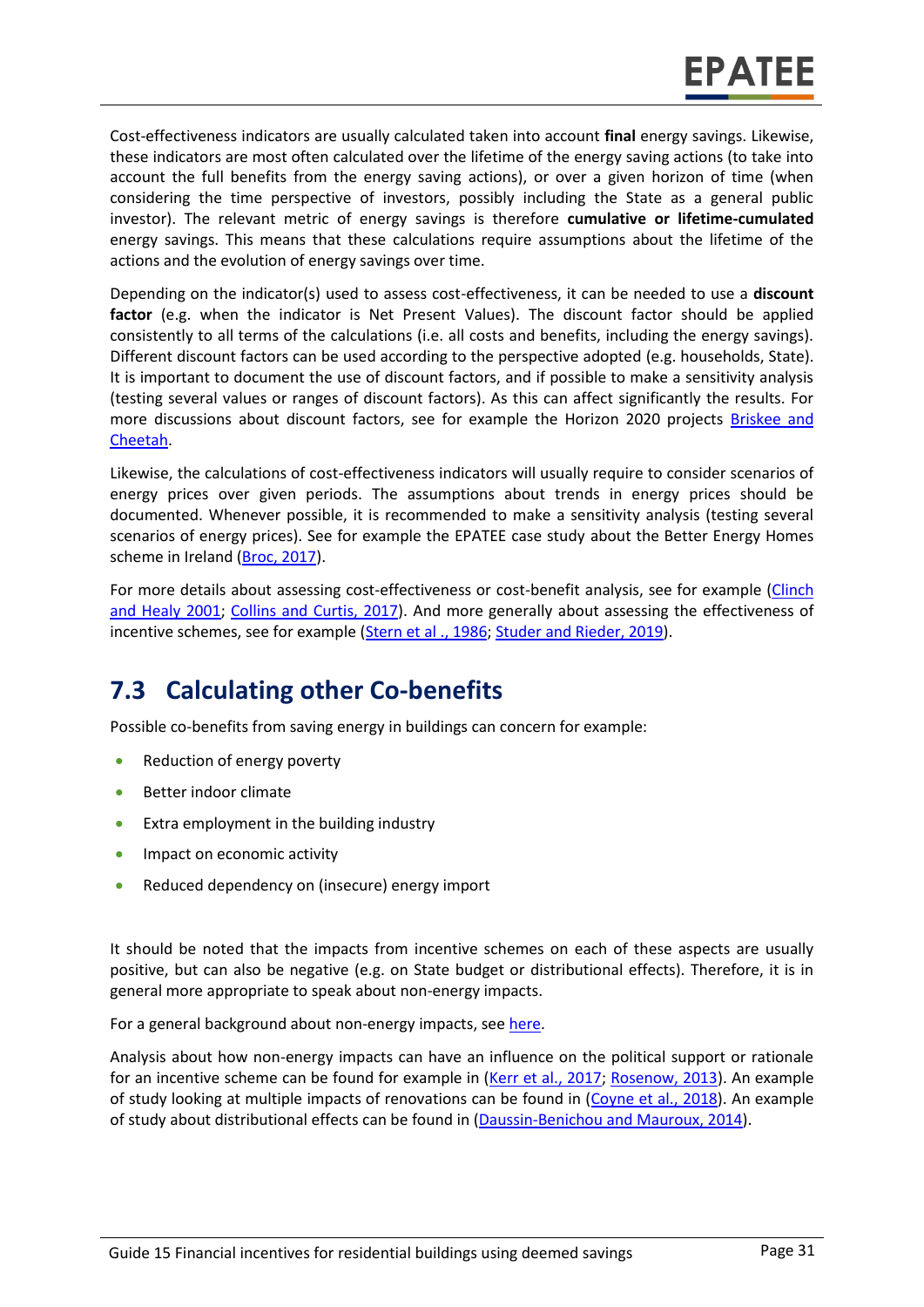## **8. CONCRETE EXAMPLES**

#### **EPATEE case studies:**

- [Broc, J.S. \(2017\).](https://www.epatee-toolbox.eu/wp-content/uploads/2018/10/epatee_case_study_ireland_better_energy_homes_ok.pdf) Better Energy Homes scheme (Ireland). Case study prepared by IEECP for the EPATEE project, funded by the European Union's Horizon 2020 programme.
- [Broc, J.S.](https://epatee.eu/system/tdf/epatee_case_study_belgium_primes_energie_ok_0.pdf?file=1&type=node&id=64) (2018a). Energy premium for refurbishment in Belgium (Wallonia). Case study prepared by IEECP for the EPATEE project, funded by the European Union's Horizon 2020 programme.
- [Broc, J.S. \(2018b\).](https://epatee.eu/system/tdf/epatee_case_study_uk_warm_front_ok_0.pdf?file=1&type=node&id=83) Warm Front scheme (England). Case study prepared by IEECP for the EPATEE project, funded by the European Union's Horizon 2020 programme.
- [Marić, L., Matosović, M., & Kojakovic, A. \(2017\)](https://epatee.eu/system/tdf/epatee_case_study_croatia_renovation_programme_for_public_sector_buildings_ok_0.pdf?file=1&type=node&id=65). Energy Renovation Programme for Public Sector Buildings (2014 – 2015). Case study prepared by EIHP for the EPATEE project, funded by the European Union's Horizon 2020 programme.
- Meulen, J. & [Menkveld, M. \(2018\).](https://www.epatee-toolbox.eu/wp-content/uploads/2018/10/epatee_case_study_netherlands_subsidy_scheme_for_energy_savings_in_social_housing_of_amsterdam_ok.pdf) Subsidy scheme for energy savings in social housing of Amsterdam. Case study prepared by ECN-TNO for the EPATEE project, funded by the European Union's Horizon 2020 programme.
- [Niessink, R. \(2018\).](http://www.ieppec.org/wp-content/uploads/2018/05/PP402_VanDerMeulen.pdf) The Case-Study Special Subsidy Scheme for Energy Labelling Improves Social Housing Sector Amsterdam Seen in the Perspective of the European H2020 Project EPATEE. Proceedings of IEPPEC 2018.
- [Skema, R., & Dzenajaviciene, F. \(2017\).](https://epatee.eu/system/tdf/epatee_case_study_lithuania_renovation_programme_with_eu_funding_ok_0.pdf?file=1&type=node&id=77) Lithuanian Renovation Programme with EU funding. Case study prepared by LEI for the EPATEE project, funded by the European Union's Horizon 2020 programme.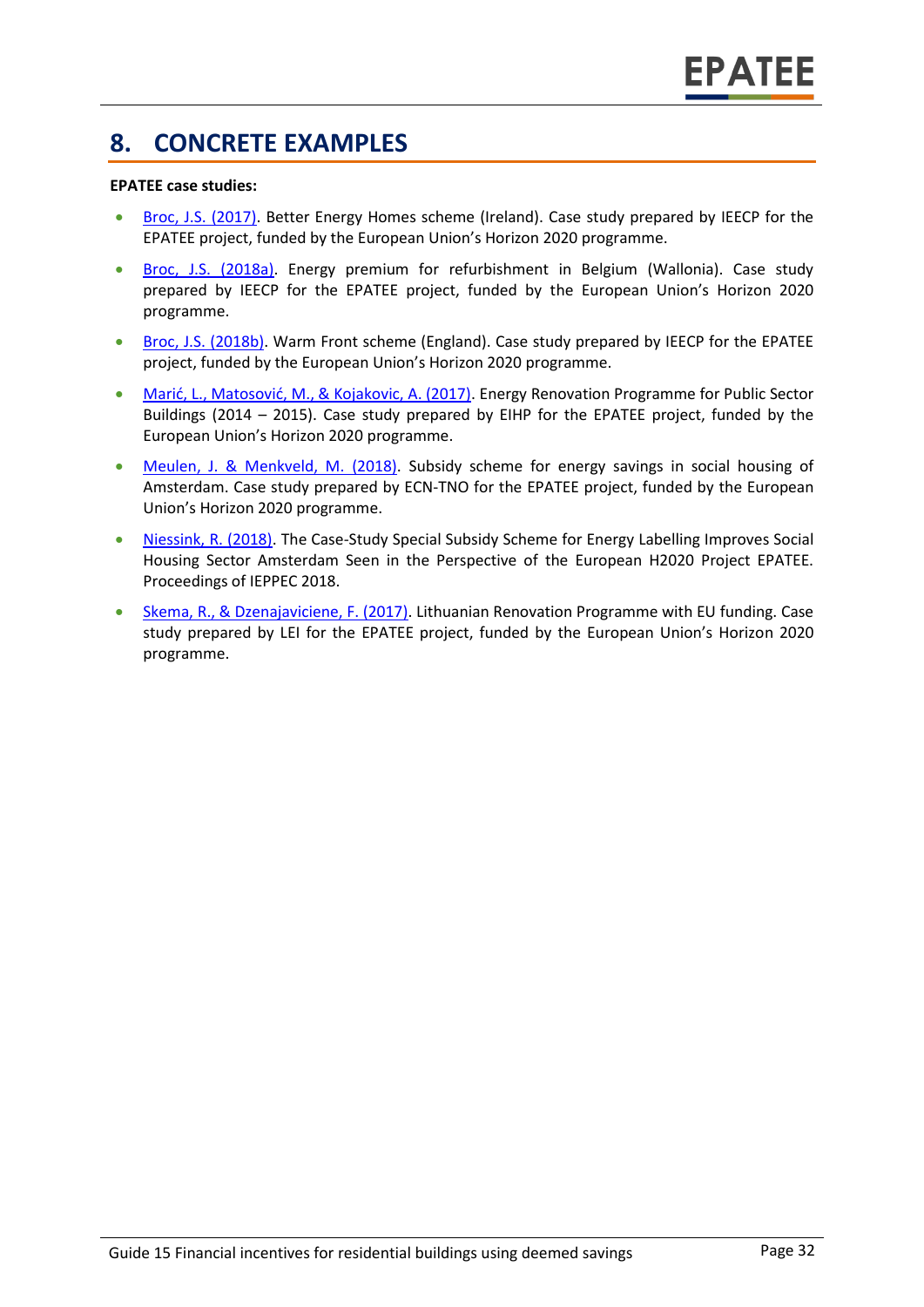## **9. FURTHER READING**

#### **General guidance on evaluations**

- [Baumgartner, R. \(2017\).](http://www.nrel.gov/docs/fy17osti/68568.pdf) Chapter 12: Survey Design and Implementation for Estimating Gross Savings Cross-Cutting Protocol. The Uniform Methods Project: Methods for Determining Energy-Efficiency Savings for Specific Measures. Prepared for NREL (National Renewable Energy Laboratory), September 2017.<https://www.energy.gov/eere/about-us/ump-protocols>
- [Breitschopf, B., Schlomann, B., and F. Voswinkel \(2018\).](https://epatee.eu/system/tdf/epatee_report_on_the_knowledge_base.pdf?file=1&type=node&id=29&force=1) Identifying current knowledge, suggestions and conclusions from the literature. Report of task 3.1 of the EPATEE project.
- [EVO \(2016\).](https://evo-world.org/en/products-services-mainmenu-en/protocols/ipmvp) Core Concepts International Performance Measurement and Verification Protocol. Efficiency Valuation Organization, October 2016. [https://evo-world.org](https://evo-world.org/)
- [Hoffman, I., Schiller, S., Todd, A., Billingsley, M., Goldman, C., Schwartz, L., 2015.](https://emp.lbl.gov/publications/energy-savings-lifetimes-and) Energy Savings Lifetimes and Persistence: Practices, Issues and Data. Technical Brief, Lawrence Berkeley National Laboratory, May 2015.
- [ISO 50046:2019.](https://www.iso.org/standard/67790.html) General methods for predicting energy savings. March 2019.
- [Jacobson, D. \(2017\).](https://www.nrel.gov/docs/fy17osti/68561.pdf) Chapter 5: Residential Furnaces and Boilers Evaluation Protocol. The Uniform Methods Project: Methods for Determining Energy-Efficiency Savings for Specific Measures. Prepared for NREL (National Renewable Energy Laboratory), September 2017. <https://www.energy.gov/eere/about-us/ump-protocols>
- [Khawaja, S., Rushton, J. & Keeling, J. \(2017\).](https://www.nrel.gov/docs/fy17osti/68567.pdf) Chapter 11: Sample Design Cross-Cutting Protocol. The Uniform Methods Project: Methods for Determining Energy-Efficiency Savings for Specific Measures. Prepared for NREL (National Renewable Energy Laboratory), September 2017. <https://www.energy.gov/eere/about-us/ump-protocols>
- [Maric, L., Thenius, G., Gynther, L., & C. Guermont \(2018\).](https://www.epatee-toolbox.eu/evaluation-principles-and-methods/epatee-topical-case-study-linkage-between-mv-tools-data-collection-and-evaluation-complementary-analysis/) Links between M&V tools (data collection) and evaluation (complementary analysis). Topical case study of the EPATEE project, funded by the European Union's Horizon 2020 programme.
- [Mort, D. \(2017\).](https://www.nrel.gov/docs/fy17osti/68565.pdf) Chapter 9: Metering CrossCutting Protocol. The Uniform Methods Project: Determining Energy Efficiency Savings for Specific Measures. Prepared for NREL (National Renewable Energy Laboratory), September 2017. [https://www.energy.gov/eere/about-us/ump](https://www.energy.gov/eere/about-us/ump-protocols)[protocols](https://www.energy.gov/eere/about-us/ump-protocols)
- [Romberger, J. \(2017\).](https://www.nrel.gov/docs/fy17osti/68575.pdf) Chapter 19: HVAC Controls (DDC/EMS/BAS) Evaluation Protocol. The Uniform Methods Project: Methods for Determining Energy-Efficiency Savings for Specific Measures. Prepared for NREL (National Renewable Energy Laboratory), September 2017. <https://www.energy.gov/eere/about-us/ump-protocols>
- [Sipma, J., Broc, J.S. & Skema, R. \(2019\).](https://www.epatee-toolbox.eu/evaluation-principles-and-methods/epatee-topical-case-study-comparing-estimated-versus-measured-energy-savings/) Comparing estimated versus measured energy savings. Topical case study of the EPATEE project, funded by the European Union's Horizon 2020 programme.
- [Stewart, J. \(2017\).](https://www.nrel.gov/docs/fy17osti/68316.pdf) Chapter 24: Strategic Energy Management (SEM) Evaluation Protocol. The Uniform Methods Project: Methods for Determining Energy-Efficiency Savings for Specific Measures. Prepared for NREL (National Renewable Energy Laboratory), May 2017. <https://www.energy.gov/eere/about-us/ump-protocols>
- [TecMarket Works et al. \(2004\).](https://www.google.nl/url?sa=t&rct=j&q=&esrc=s&source=web&cd=1&ved=2ahUKEwjog7Lj-rTlAhXSL1AKHQHqAJIQFjAAegQIAxAJ&url=http%3A%2F%2Fwww.calmac.org%2FstartDownload.asp%3FName%3DCommercial%255FWhole%255FBuilding%255FJoint%255FStudy%255FID%255FPGE0431%252E01%252Epdf%26Size%3D997KB&usg=AOvVaw36a9mn9q8rkM-sFAYyIcCn) The California Evaluation Framework. Prepared for the California Public Utilities Commission and the Project Advisory Group, June 2014.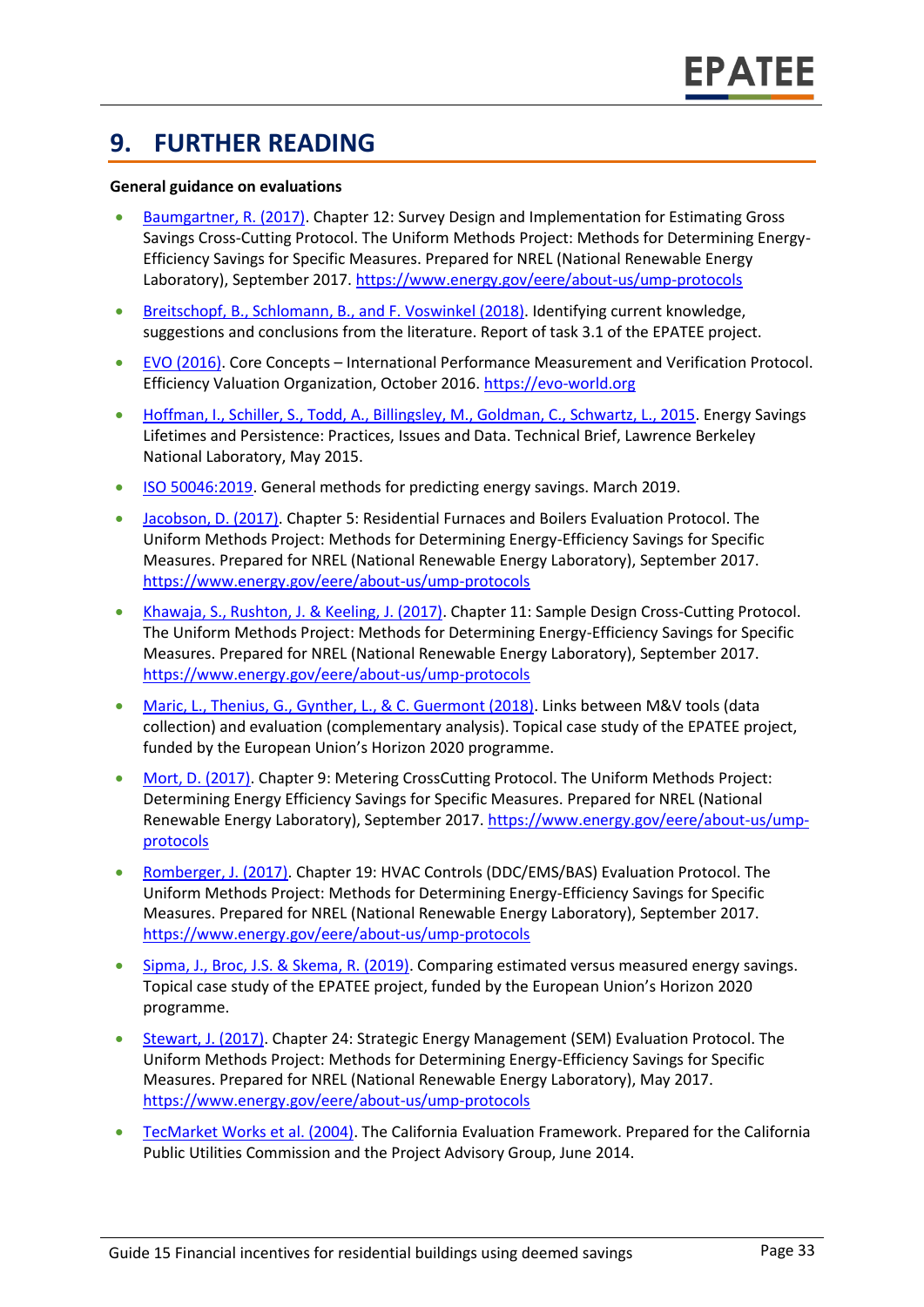- [Voswinkel, F., Broc, J.S., Breitschopf, B. & Schlomann, B. \(2018\).](https://www.epatee-toolbox.eu/?page_id=416) Evaluating net energy savings. Topical case study of the EPATEE project, funded by the European Union's Horizon 2020 programme.
- [Wade, J. & Eyre, N. \(2015\).](http://www.ukerc.ac.uk/programmes/technology-and-policy-assessment/energy-efficiency-evaluation.html) Energy efficiency evaluation: The evidence for real energy savings from energy efficiency programmes in the household sector. London: UK Energy Research Centre.

#### **About financial incentives for energy efficiency in buildings**

- [Federici, A., Iorio, G. & Martini, C. \(2018\).](http://www.odyssee-mure.eu/publications/policy-brief/increasing-building-energy-efficiency-incentive-schemes.pdf) Buildings and incentives schemes. ODYSSEE-MURE Policy brief, July 2018.
- [Maki, A., Burns, R. J., Ha, L., & Rothman, A. J. \(2016\).](http://www.alexmaki.com/uploads/5/1/9/7/5197184/paying_people_to_protect_-_maki_et_al._-_accepted_version.pdf) Paying people to protect the environment: A meta-analysis of financial incentive interventions to promote environmental behaviours. *Journal of Environmental Psychology*, 47, 242-255.
- [Olubunmi, O. A., Xia, P. B., & Skitmore, M. \(2016\).](http://eprints.qut.edu.au/92701/3/92701.pdf) Green building incentives: A review. *Renewable and Sustainable Energy Reviews*, 59, 1611-1621.

#### **About policy mix or comparisons of policy instruments for energy efficiency in buildings**

- [Boza-Kiss, B., Moles-Grueso, S., & Urge-Vorsatz, D. \(2013\).](https://www.sciencedirect.com/science/article/pii/S1877343513000341) Evaluating policy instruments to foster energy efficiency for the sustainable transformation of buildings. *Current Opinion in Environmental Sustainability*, 5(2), 163-176.
- [Murphy, L. \(2014\).](https://www.researchgate.net/profile/Lorraine_Murphy2/publication/263610948_The_policy_instruments_of_European_front-runners_Effective_for_saving_energy_in_existing_dwellings/links/56ddc59908aed4e2a99c5cdf.pdf) The policy instruments of European front-runners: effective for saving energy in existing dwellings? *Energy Efficiency*, 7(2), 285-301.

#### **Examples of studies about pre-bound or rebound effects, or improved comfort**

- [Hong, S. H., Gilbertson, J., Oreszczyn, T., Green, G., Ridley, I., & Warm Front Study Group \(2009\).](http://discovery.ucl.ac.uk/15210/1/15210.pdf) A field study of thermal comfort in low-income dwellings in England before and after energy efficient refurbishment. *Building and Environment*, 44(6), 1228-1236.
- [Milne, G., & Boardman, B. \(2000\).](https://www.sciencedirect.com/science/article/pii/S0301421500000197) Making cold homes warmer: the effect of energy efficiency improvements in low-income homes. A report to the Energy Action Grants Agency Charitable Trust. *Energy policy*, 28(6-7), 411-424.
- [Raynaud, M., Osso, D., Bourges, B., Duplessis, B., & Adnot, J. \(2014\).](https://energy-evaluation.org/wp-content/uploads/2019/06/2014-berlin-maxime-raynaud.pdf) Evidence of an indirect rebound effect with air-to-air heat pump: to have and not to use? Proceeding of IEPPEC 2014.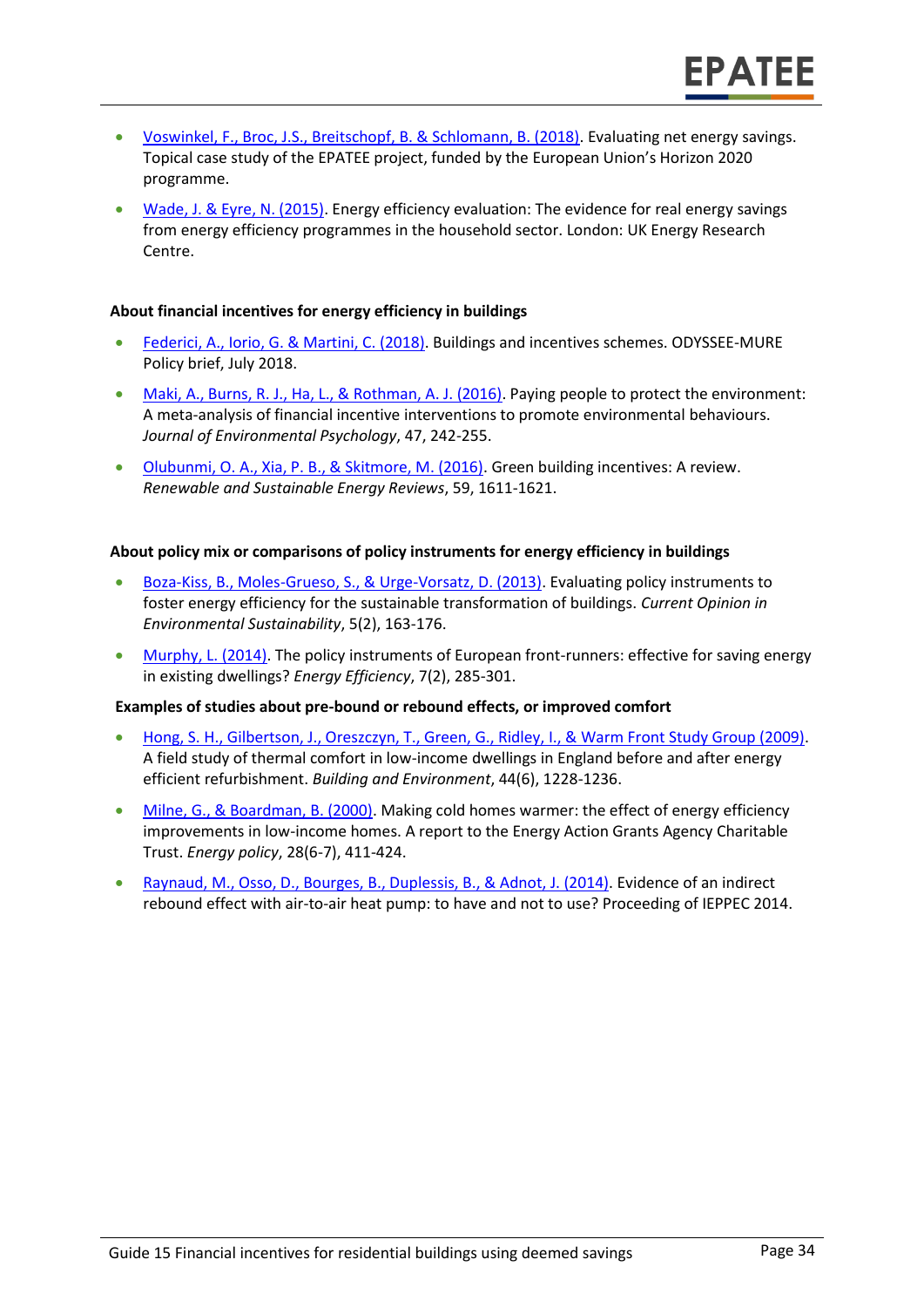#### **About effectiveness, free-riders, etc.**

- [Clinch, J. P., & Healy, J. D. \(2001\).](https://pdfs.semanticscholar.org/0c5a/62027a92577ef72238b72b9bbdbeca929cb7.pdf) Cost-benefit analysis of domestic energy efficiency. *Energy Policy*, 29(2), 113-124.
- [Collins, M., & Curtis, J. \(2018\).](https://www.sciencedirect.com/science/article/pii/S0301421518301897) Willingness-to-pay and free-riding in a national energy efficiency retrofit grant scheme. *Energy policy*, 118, 211-220.
- [Collins, M., & Curtis, J. \(2017\).](https://www.econstor.eu/bitstream/10419/174275/1/WP542.pdf) Value for money in energy efficiency retrofits in Ireland: grant provider and grant recipients. *Applied Economics*, 49(51), 5245-5267.
- [Olsthoorn, M., Schleich, J., Gassmann, X., & Faure, C. \(2017\).](https://www.econstor.eu/bitstream/10419/167585/1/89506796X.pdf) Free riding and rebates for residential energy efficiency upgrades: A multi-country contingent valuation experiment. *Energy Economics*, 68, 33-44.
- [Shen, P., Betz, R., & Yong, S. K. \(2018\).](https://link.springer.com/article/10.1007/s12053-018-9745-2) Energy efficiency subsidies, additionality and incentive compatibility under hidden information. *Energy Efficiency*, 1-14 (online first).
- [Stern, P. C., Aronson, E., Darley, J. M., Hill, D. H., Hirst, E., Kempton, W., & Wilbanks, T. J. \(1986\).](https://journals.sagepub.com/doi/abs/10.1177/0193841X8601000201) The effectiveness of incentives for residential energy conservation. *Evaluation Review*, 10(2), 147-176.
- [Studer, S., & Rieder, S. \(2019\).](https://www.mdpi.com/2225-1154/7/2/28/pdf) What Can Policy-Makers Do to Increase the Effectiveness of Building Renovation Subsidies? *Climate*, 7(2), 28.

#### **Example about persistence of savings**

[McCoy, D., & Kotsch, R. \(2018\).](http://www.lse.ac.uk/GranthamInstitute/wp-content/uploads/2018/11/working-paper-306-McCoy-Kotsch.pdf) Why the energy efficiency gap is smaller than we think: quantifying heterogeneity and persistence in the returns to energy efficiency measures. Centre for Climate Change Economics and Policy Working Paper 340, November 2018.

#### **About non-energy impacts**:

- [Coyne, B., Lyons, S., & McCoy, D. \(2018\).](https://link.springer.com/article/10.1007/s12053-018-9688-7) The effects of home energy efficiency upgrades on social housing tenants: evidence from Ireland. *Energy Efficiency*, 11(8), 2077-2100.
- [Daussin-Benichou, J.M. & Mauroux, A. \(2014\).](https://www.insee.fr/en/statistiques/1381112) Turning the heat up. How sensitive are households to fiscal incentives on energy efficiency investments? INSEE Working Paper No G2014/06.
- [Kerr, N., Gouldson, A., & Barrett, J. \(2017\).](https://www.sciencedirect.com/science/article/pii/S0301421517302069) The rationale for energy efficiency policy: Assessing the recognition of the multiple benefits of energy efficiency retrofit policy. *Energy Policy*, 106, 212-221.
- [Rosenow, J. \(2013\).](http://de.janrosenow.com/uploads/4/7/1/2/4712328/rosenow_2013_the_politics_of_the_german_co2_building_rehabilitation_programme.pdf) The politics of the German CO 2-Building Rehabilitation Programme. *Energy Efficiency*, 6(2), 219-238.